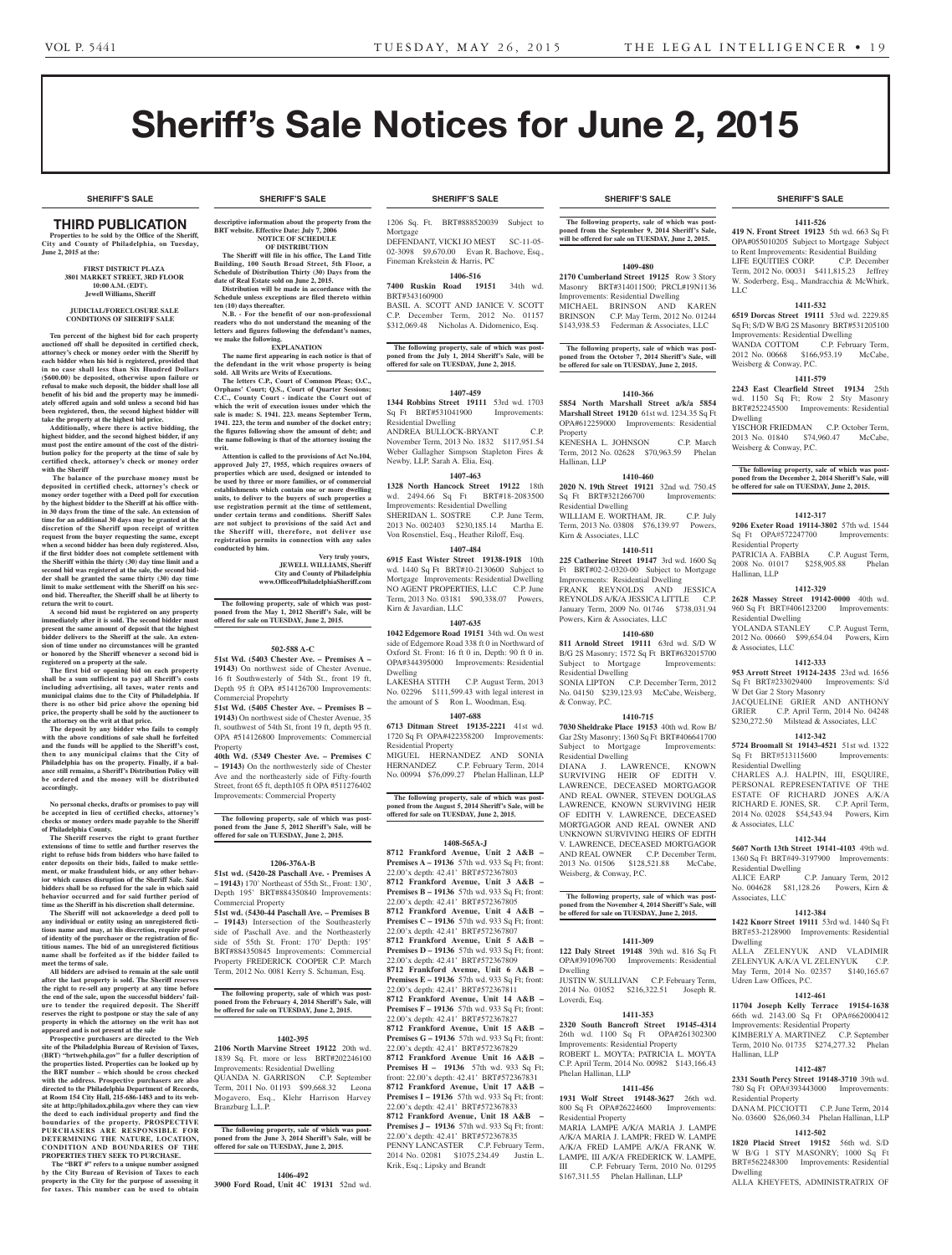THE ESTATE OF SAMUEL KHEYFETS. DECEASED MORTGAGOR AND REAL OWNER C.P. June Term, 2014 No. 00126 \$76,810.15 McCabe, Weisberg, & Conway, P.C.

# **1412-555**

**2847 South 64th Street 19142** 40th wd. ROW B/GAR 2STY MASONRY; 1056 Sq Ft BRT#402138300 Improvements: Residential Dwelling

ANDREW S. CINGOLO A/K/A ANDREW CINGOLO C.P. April Term, 2014 No. C.P. April Term, 2014 No. 01170 \$36,198.02 McCabe, Weisberg, & Conway, P.C.

## **1412-571**

**8520 Michener Street 19150** 50th wd. 1158<br>
Sq Ft BRT#501139400 Improvements: Sq Ft BRT#501139400 Residential Real Estate BRIDGET KORNEGAY C.P. July Term,

2014 No. 02956 \$62,849.74 Stern & Eisenberg, P.C.

# **1412-582**

**60 East Durham Street 19119** 22nd wd. 1020 Sq Ft BRT#22-2152400 Subject to Mortgage Improvements: Residential Dwelling JANET CURTIS C.P. April Term, 2013 No. 3730 & No. 3328 \$30,191.00 Dana S. Plon, Esq.

#### **1412-596**

**4615 Hurley Street 19124** 42nd wd. ROW 2 STY MASONRY; 960 Sq Ft BRT#421445500 Improvements: Residential Dwelling JAMAL REYNOLDS C.P. October Term, 2008 No. 03984 \$47,152.19 McCabe, Weisberg, & Conway, P.C.

# **1412-597**

**1909 Bainbridge Street 19146** 30th wd. ROW 3 STY MASONRY; 1950 Sq Ft BRT#301047600 Improvements: Residential Dwelling CHARLOTTE MILES C.P. September Term,

2008 No. 01954 \$263,591.01 McCabe, Weisberg, & Conway, P.C. **1412-604 1361 Fanshawe Street 19111** 53rd wd. 1210

Sq Ft BRT#53-2-0498-00 Improvements: Residential Property ALLA KHEYFETS C.P. July Term, 2014 No. 2037 \$71,652.85 Bradley J. Osborne,

Esq.

**The following property, sale of which was post-poned from the January 6, 2015 Sheriff's Sale, will be offered for sale on TUESDAY, June 2, 2015.**

## **1501-328**

**1211 South Millick Street 19143-2333** 3rd wd. 1024 Sq Ft BRT#03-3-219400 Improvements: Residential Dwelling AYOBAMI OGUNSOLA C.P. March Term,

# 2014 No. 00884 \$31,827.88 Udren Law Offices, PC

**1501-420 12039 Sewell Road 19116** 58th wd. 1412

Sq Ft BRT#58-2-587800 Improvements: Residential Dwelling WILLIAM E. EGENOLF C.P. May Term, 2009 No. 03805 \$155,566.17 Udren Law Offices, PC

#### **1501-422**

**6350 Brous Avenue 19149** 62nd wd. 1308 Sq Ft BRT#62-1-592400 Improvements: Residential Dwelling JAMES W. CORCORAN C.P. May Term,

2014 No. 03563 \$25,465.85 Udren Law Offices, PC

# **1501-454**

**6909 Sherwood Road 19151-2324** 34th wd. 2316 Sq Ft BRT#344170600 Improvements: Residential Property WALTER N. DOBBINS III C.P. April Term,

2013 No. 02960 \$291,117.26 KML Law Group, PC

# **1501-522**

**6519 Vandike Street 19135-2825** 41st wd. 1056 Sq Ft BRT#41-1-3488-00 JOCELYN WHITE C.P. June Term, 2014<br>No. 04375 \$135,455.61 Milstead & \$135,455.61 Milstead & Associates, LLC

1501-595<br>**1501-595**<br>**1913**<br>**1913 7343 Ogontz Avenue 19138-1305** 50th wd. 1274 Sq Ft BRT#501309400 Improvements: Residential Property

MICHELLE LAMB, AS ADMINISTRATRIX OF THE ESTATE OF MAUREEN E. LAMB, DECEASED C.P. March Term, 2012 No. 02555 \$39,131.37 KML Law Group, PC

# **1501-596**

**7227 Jackson Street 19135-1220** 41st wd. 1188 Sq Ft BRT#412324100 Improvements: Residential Property IESHIA D. NEAL C.P. June Term, 2014 No. 01132 \$124,725.08 KML Law Group, PC

# **1501-627**

**6526 Cottage Street 19135** 55th wd. Row B/ Gar 2 Sty Masonry; 1170 Sq Ft BRT#552392300 Improvements: Residential Dwelling ASMA A. KHAN, ADMINISTRATRIX OF THE ESTATE OF SHABED KHAN, DECEASED MORTGAGOR AND REAL OWNER C.P. June Term, 2014 No. 01066 \$87,181.76 McCabe, Weisberg & Conway, PC

**1501-633 4339 Boone Street 19128-4904** 21st wd. 1467 Sq Ft BRT#21-1-2702-20 Subject to Mortgage Improvements: Buildings And Improvements 4339 BOONE STREET, LP C.P. December Term, 2012 No. 04017 \$269,509.00 Ashley L. Lerch, Esq.

#### **1501-637**

**4735 Whitaker Avenue 19120** 42nd wd. Row B/Gar 2 Sty Masonry; 1200 Sq Ft BRT#421565100 Improvements: Residential Dwelling REGINALD BATES C.P. December Term, 2012 No. 00967 \$64,421.76 McCabe,

# Weisberg & Conway, PC

**1501-659 6849 North 19th Street 19126** 10th wd. S/D W B/G 2S Masonry; 1728 Sq Ft BRT#101109300 Improvements: Residential Dwelling

JENNIFER IACONO, ADMINISTRATRIX D.B.N. OF THE ESTATE OF ARTHUR J. SLATER, DECEASED MORTGAGOR AND REAL OWNER C.P. June Term, 2014 No. 02796 \$108,390.90 McCabe, Weisberg & Conway, PC

## **1501-693**

**1925 South 20th Street 19145** 48th wd. Row Conv/Apt 2 Sty Masonry; 1760 Sq Ft BRT#481318100 Improvements: Residential Dwelling ROMEO COSCIA AND ROSALIA COSCIA C.P. October Term, 2013 No. 00406 \$102,539.76 McCabe, Weisberg & Conway, PC

**The following property, sale of which was postponed from the February 3, 2015 Sheriff's Sale, will be offered for sale on TUESDAY, June 2, 2015.**

#### **1502-303**

**53 West Seymour Street 19144** 12th wd. 2396 Sq Ft BRT#123054800 Improvements: Residential Real Estate MAXIM VOVK C.P. August Term, 2014 No. 02378 \$105,894.87 Stern & Eisenberg, P.C.

# **1502-305**

**1860 Nolan Street 19138** 10th wd. 1426 Sq Ft BRT#102225100 Improvements: Residential Real Estate DAMON T. WALKER A/K/A DAMON T. WALKER, SR. C.P. September Term, 2013 No. 001381 \$99,764.77 Stern & Eisenberg,

# **1502-309**

P.C.

**413 Friendship Street 19111-3907** 35th wd. 1350 Sq Ft OPA#353177100 Improvements: Residential Property MAHMOUD AL HACHAMI A/K/A MAHMOUD RIYADH ALASADE C.P. January Term, 2014 No. 01306 \$135,541.01 Phelan Hallinan, LLP

## **1502-314**

**3343 Conrad Street, Unit 302 19129** 38th wd. 911 Sq Ft BRT#888380210 Improvements: Res.condo.4 Sty Mas + Other<br>CRISTINA I. MASCIERI C.P. May Term. CRISTINA I. MASCIERI 2014 No. 02101 \$279,635.54 Milstead & Associates, LLC

# **1502-320**

**904 East Chelten Avenue 19138** 12th wd. 2641 Sq Ft BRT#122119600 KAREN SMITH C.P. January Term, 2007 No. 004483 \$58,241.13 Milstead & Associates, LLC

### **1502-322**

**4298 Parkside Avenue 19104** 6th wd. 2016 Sq Ft BRT#062227700 Improvements: Residential Property<br>VICTOR BAILEY C.P. July Term, 2014

No. 3315 \$80,651.28 Christopher A. DeNardo, Esq. **1502-331**

**5247 Walnut Street 19139-4027** 60th wd. 1500 Sq Ft; Beginning Point: Containing in front or breadth on the said Walnut Street 15' and extending of that width in length or depth Northward between parallel lines at right angles to the said Walnut Street 112'2" to a certain 3' wide alley BRT#602050000 Improvements:

Row 2 Sty Masonry TEFONI YOUNG C.P. August Term, 2011 No. 03678 \$104,391.90 Richard J. Nalbandian, III, Esq.

# **1502-332**

**5731 North Mascher Street 19120** 61st wd. 1224 Sq Ft BRT#612439500 Improvements:

# **SHERIFF'S SALE SHERIFF'S SALE SHERIFF'S SALE SHERIFF'S SALE SHERIFF'S SALE**

Residential Property NANCY E. RODRIGUEZ A/K/A NANCY RODRIGUEZ C.P. May Term, 2014 No. 02620 \$120,641.56 KML Law Group, P.C.

**1502-351 2601 Pennsylvania Avenue, Unit 321 19130**  15th wd. 1135 Sq Ft BRT#888072600 Subject to Mortgage Improvements: Res.condo .5+sty

Masonry<br>STUART BARNES C.P. June Term, 2013 No. 01531 \$66,770.73 Samantha D. Cissne, Esq.

# **1502-352**

**3480 Helen Street 19134** 45th wd. 920 Sq Ft BRT#452356700 Improvements: Residential Property JUDITH PEREZ C.P. July Term, 2013 No.

02694 \$49,815.73 KML Law Group, P.C. **1502-353**

**7156 North 19th Street 19126** 10th wd. 1440 Sq Ft BRT#101122500 Improvements: Residential Real Estate JOAN R. LIGGEONS A/K/A JOAN B.

LIGGEONS C.P. June Term, 2013 No. 03740 \$85,344.99 Stern & Eisenberg, P.C. **1502-358**

# **1726 East Washington Lane 19138** 10th wd.

1500 Sq Ft BRT#102275300 Improvements: Residential Property UNKNOWN HEIRS OF HUBERT G. SWABY, DECEASED; CHRISTOPHER SWABY, SOLELY IN HIS CAPACITY AS HEIR OF HUBERT G. SWABY, DECEASED; DENVA WELLINGTON, SOLELY IN HER CAPACITY AS HEIR OF HUBERT G. SWABY, DECEASED; KEITH SWABY, SOLELY IN HIS CAPACITY AS HEIR OF HUBERT G. SWABY, DECEASED; PETER SWABY, SOLELY IN HIS CAPACITY AS HEIR OF HUBERT G. SWABY, DECEASED; ANGELA GARDNER A/K/A ANGELA SWABY SOLELY IN HER CAPACITY AS HEIR OF HUBERT G. SWABY, DECEASED AND SHARON FOSTER A/K/A SHARON SWABY, SOLELY IN HER CAPACITY AS HEIR OF HUBERT G. SWABY, DECEASED C.P. February Term, 2014 No. 02328 \$44,738.86 KML Law Group, P.C.

#### **1502-367**

**7211 North Broad Street 19126-1729** 61st wd. 1248 Sq Ft OPA#611214100 Improvements: Residential Property JUAN COREANO C.P. March Term, 2013 No. 03660 \$230,120.09 Phelan Hallinan, LLP

#### **1502-370**

**1105 Wellington Street 19111-4238** 53rd wd. 1314 Sq Ft OPA#532341200 Improvements: Residential Property ANTONIO D'ANGELO; CARLO D'ANGELO AND MARIA D'ANGELO C.P. June Term, 2012 No. 02410 \$92,688.82 Phelan Hallinan, LLP

#### **1502-379**

**229 West Spencer Street a/k/a 229 West Spencer Street 19120** 61st wd. 1140 Sq Ft BRT#611218500 Improvements: Residential Property

DONNA M. ADOLPHUS C.P. October Term, 2013 No. 01193 \$40,770.82 KML Law Group, P.C.

#### **1502-381**

**122 South 11th Street 19107** 5th wd. 3520 Sq Ft BRT#88-2618600 Subject To Mortgage None other than the mortgage foreclosed by the Plaintiff, LCP Philly LLC Improvements: 3520 Square Foot Portion Of A 9166 Square Foot Restaurant; Balance Of Improvements Cover Adjacent Lot Not Owned By Defendants. Bidders Should Refer To Writ Of Execution For 124 South 11th Street, Case Id No. 140303069, Judgment Against 124 A

GUS AND JOYCE HIONAS C.P. March Term, 2014 No. 03069 \$3,634,060.14 plus continuing interest and costs Christine L. Barba, Ballard Spahr, LLP

# **1502-382**

**124 South 11th Street 19107** 5th wd. 1716 Sq Ft BRT#88-2618700 Subject To Mortgage None other than the mortgage foreclosed by the Plaintiff, LCP Philly LLC Improvements: 6688 Square Foot Portion Of A 6688 Square Foot Restaurant; Balance Of Impro Cover Adjacent Lot Not Owned By Defendant. Bidders Should Refer To Writ Of Execution For 122 South 11th Street, Case Id No. 140303071 Judgement Against Gus An

124 ASSOCIATES C.P. March Term, 2014 No. 03071 \$3,634,060.14 plus continuing interest and costs Christine L. Barba, Ballard Spahr, LLP

#### **1502-386**

**7887 Provident Road 19150** 50th wd. 1472 Sq Ft BRT#501186400 Improvements: Residential Dwelling

CATINA PITT; TRANESSA PITT A/K/A TRANESSA L. PITT AND RAYMOND

PITT A/K/A RAYMOND L. PITT A/K/A RAYMOND L. PITT, II C.P. March Term, 2014 No. 04530 \$130,371.55 Udren Law Offices, P.C.

Residential Dwelling

Udren Law Offices, P.C.

Residential Property

Phelan Hallinan, LLP

Residential Property

Residential Real Estate

Residential Property

McCaffery, Esq.

A. Elia, Esq.

Row House

Dwelling

Dwelling

Conway, P.C.

Condominium

Hallinan, LLP

Residential Property

Improvements: Mixed Use

LLP

KOW G. ANGUAH A/K/A KOW ANGUAH C.P. July Term, 2014 No. 03692 \$162,826.70

**1502-450 7156 North 20th Street 19138-2128** 10th wd. 1192 Sq Ft OPA#101164000 Improvements:

ERICA ANTHONY, INDIVIDUALLY AND IN HER CAPACITY AS ADMINISTRATRIX OF THE ESTATE OF DEBORAH ANTHONY; UNKNOWN HEIRS, SUCCESSORS, ASSIGNS, AND ALL PERSONS, FIRMS, OR ASSOCIATIONS CLAIMING RIGHT TITLE OR INTEREST FROM OR UNDER DEBORAH ANTHONY, DECEASED C.P. April Term, 2013 No. 03803 \$91,718.59

**1502-452 5229 Wissahickon Avenue, Fl 1, a/k/a 5229 Wissahickon Avenue 19144-4013** 12th wd. 3412 Sq Ft OPA#123244400 Improvements:

TONY BAYLOR C.P. August Term, 2014 No. 01737 \$125,717.37 Phelan Hallinan,

**1502-456 1623 Griffith Street 19111** 56th wd. 2280 Sq Ft BRT#561539100 Improvements:

WILLIAM WAINWRIGHT AND KATHLEEN WAINWRIGHT C.P. June Term, 2013 No. 002855 \$267,390.08 Stern & Eisenberg, P.C. **1502-467 2220 Ellsworth Street 19146** 36th wd. 1208 Sq Ft BRT#361240300 Improvements:

UNKNOWN HEIRS, SUCCESSORS, ASSIGNS, AND ALL PERSONS, FIRMS, OR ASSOCIATIONS CLAIMING RIGHT, TITLE OR INTEREST FROM OR UNDER ELOISE N. HAINES, DECEASED C.P. April Term, 2014 No. 00711 \$135,135.88 Sarah K.

**1502-481 1431-39 North 52nd Street 19131-4430**  44th wd. 7182 Sq Ft BRT#882931970

MALAIKA REID C.P. August Term, 2009 No. 995 \$689,000.00 Weber Gallagher Simpson Stapleton Fires & Newby, LLP, Sarah

**1502-484 2301 West Somerset Street 19132** 11th wd. 1904 Sq Ft (Improvement Area) OPA#871515210 Subject to Rent Improvements: Residential Mixed Use KHFG PROPERTIES, INC. C.P. July 2014 Term, Case No. 002028 \$124,304.66 plus costs Lachall, Cohen & Sagnor LLP **1502-487 1912 North 31st Street 19121** 32nd wd. 1743 Sq Ft (Improvement Area) OPA#871542890 Subject to Rent Improvements: Three Story

KHF PROPERTIES, LLC C.P. July 2014 Term, Case No. 001342 \$124304.66, plus costs Lachall, Cohen & Sagnor LLP **1502-496 11739 Waldemire Drive 19154** 66th wd. Row B/Gar 1Sty Masonry; 1000 Sq Ft PRCL#662132100 Improvements: Residential

THOMAS F. MEEKS, SR., ELAINE MEEKS A/K/A ELAINE E. MEEKS C.P. February<br>Term, 2014 No. 00670 \$130.319.62

**1502-513 3232 Princeton Avenue 19149** 55th wd. Row B/Gar 2 Sty Masonry; 1104 Sq Ft BRT#551382500 Improvements: Residential

ANTHONY HAVRILLA AND SUSAN M. HAVRILLA C.P. September Term, 2011 No. 00264 \$145,013.05 McCabe, Weisberg, &

**1502-517 8528 Tolbut Street 19152-1211** 56th wd. 1060 Sq Ft OPA#562417700 Improvements:

IMRE KIRALY; MAGDA KIRALY; RICHARD T. KIRALY A/K/A RICHARD THOMAS KIRALY C.P. February Term, 2012 No. 01250 \$185,330.08 Phelan Hallinan, LLP **1502-518 241 South 6th Street Apt 211 a/k/a 241 South 6th Street, Apt 211A, a/k/a 241 South 6th Street, Unit 211A 19106-3728** 5th wd. 777 Sq Ft OPA#888051135 Improvements:

WILLIAM LANGHEIM C.P. March Term,<br>2014 No. 01474 \$214.635.97 Phelan 2014 No. 01474 \$214,635.97

**1502-519 9313 Germania Street 19114** 65th wd. 1880 Sq Ft BRT#65-2-433310 Improvements:

Term, 2014 No. 00670 Federman & Associates, LLC

#### **1502-391 6133 Nassau Road 19151** 34th wd. 2169 Sq Ft

BRT#342086300 Improvements: Residential Dwelling MARY GRAVES A/K/A MARY E. GRAVES:

JOHN GRAVES A/K/A JOHN H. GRAVES A/K/A JOHN H. GRAVES, JR. A/K/A JOHN GRAVES JR. C.P. August Term, 2014 No.

# 00894 \$175,188.33 Udren Law Offices, P.C. **1502-397 5014 Cottage Street 19124** 62nd wd. 996

Sq Ft BRT#622374800 Improvements: Residential Property SONJIA PORTER C.P. August Term, 2014 No. 00086 \$29,516.30 KML Law Group,

**1502-401 6228 Cottage Street 19135** 55th wd. 1152 Sq Ft BRT#55-2-385200 Improvements:

TIMOTHY S. BRILL C.P. October Term, 2011 No. 00500 \$136,656.78 Udren Law

**1502-407 2542 North Corlies Street 19132** 28th wd. 1016 Sq Ft BRT#282100300 Improvements:

JOAN J. HOWARD AS ADMINISTRATRIX OF THE ESTATE OF ROSA CHISOLM, DECEASED C.P. March Term, 2014 No. 03270 \$34,186.14 KML Law Group, P.C. **1502-413 2635 South 68th Street 19142-2724** 40th wd. 1056 Sq Ft OPA#406093300 Improvements:

ANTHONY R. WILLIAMS C.P. December Term, 2011 No. 02954 \$57,972.61 Phelan

**1502-415 226 East Montana Street 19119-2259**  22nd wd. 1306 Sq Ft OPA#221139800 Improvements: Residential Property LAKEISHA WEBB C.P. August Term, 2012 No. 02974 \$53,986.16 Phelan Hallinan, LLP **1502-426 5030 Whitaker Avenue 19124-3515** 23rd wd. 1356 Sq Ft OPA#233072600 Improvements:

CARLOS O. BAHAMUNDI C.P. February Term, 2012 No. 03592 \$127,368.60 Phelan

**1502-428 2649 Maxwell Street 19152-1516** 57th wd. 1304 Sq Ft OPA#571136000 Improvements:

JASALYN REALPE AND RYAN REALPE C.P. February Term, 2014 No. 00846 \$203,445.23 Phelan Hallinan, LLP **1502-429 5957 Kemble Ave, a/k/a 5957 Kemble Street 19138-2933** 17th wd. 1136 Sq Ft OPA#172324200 Improvements: Residential

SAUNDRA FANNING, IN HER CAPACITY AS ADMINISTRATRIX AND HEIR OF THE ESTATE OF DOLORES BEAMER-DADE A/K/A DOLORES GLORIA DADE; RANDI YVETTE BEAMER, IN HER CAPACITY AS HEIR OF THE ESTATE OF DOLORES BEAMER-DADE A/K/A DOLORES GLORIA DADE; UNKNOWN HEIRS, SUCCESSORS, ASSIGNS, AND ALL PERSONS, FIRMS, OR ASSOCIATIONS CLAIMING RIGHT, TITLE OR INTEREST FROM OR UNDER DOLORES BEAMER-DADE, DECEASED C.P. March Term, 2014 No. 00396 \$71,287.84

**1502-432 5314 Yocum Street 19143-5432** 51st wd. 984 Sq Ft OPA#512093700 Improvements:

VALERIE COOPER C.P. January Term,<br>2008 No. 00103 \$65.883.58 Phelan 2008 No. 00103 \$65,883.58 Phelan

**1502-434 2555 South Dewey Street 19142-3517** 40th wd. 960 Sq Ft OPA#402074000 Improvements:

ARNELL J. MAXWELL A/K/A ARNELL MAXWELL C.P. February Term, 2006 No. 00244 \$87,707.85 Phelan Hallinan, LLP **1502-436 1817 South Dover Street 19145-1621** 48th wd. 1120 Sq Ft OPA#482373900 Improvements:

LOUIS DIFRANCO A/K/A LOUIS DI FRANCO C.P. May Term, 2013 No. 00492 \$83,262.22 Phelan Hallinan, LLP **1502-446 3629 Drumore Drive 19154** 66th wd. 1840 Sq Ft BRT#662266100 Improvements:

P.C.

Residential Dwelling

Residential Property

Residential Property

Residential Property

Residential Property

Phelan Hallinan, LLP

Residential Property

ential Property

Residential Property

Hallinan, LLP

Hallinan, LLP

Property

Hallinan, LLP

Offices, P.C.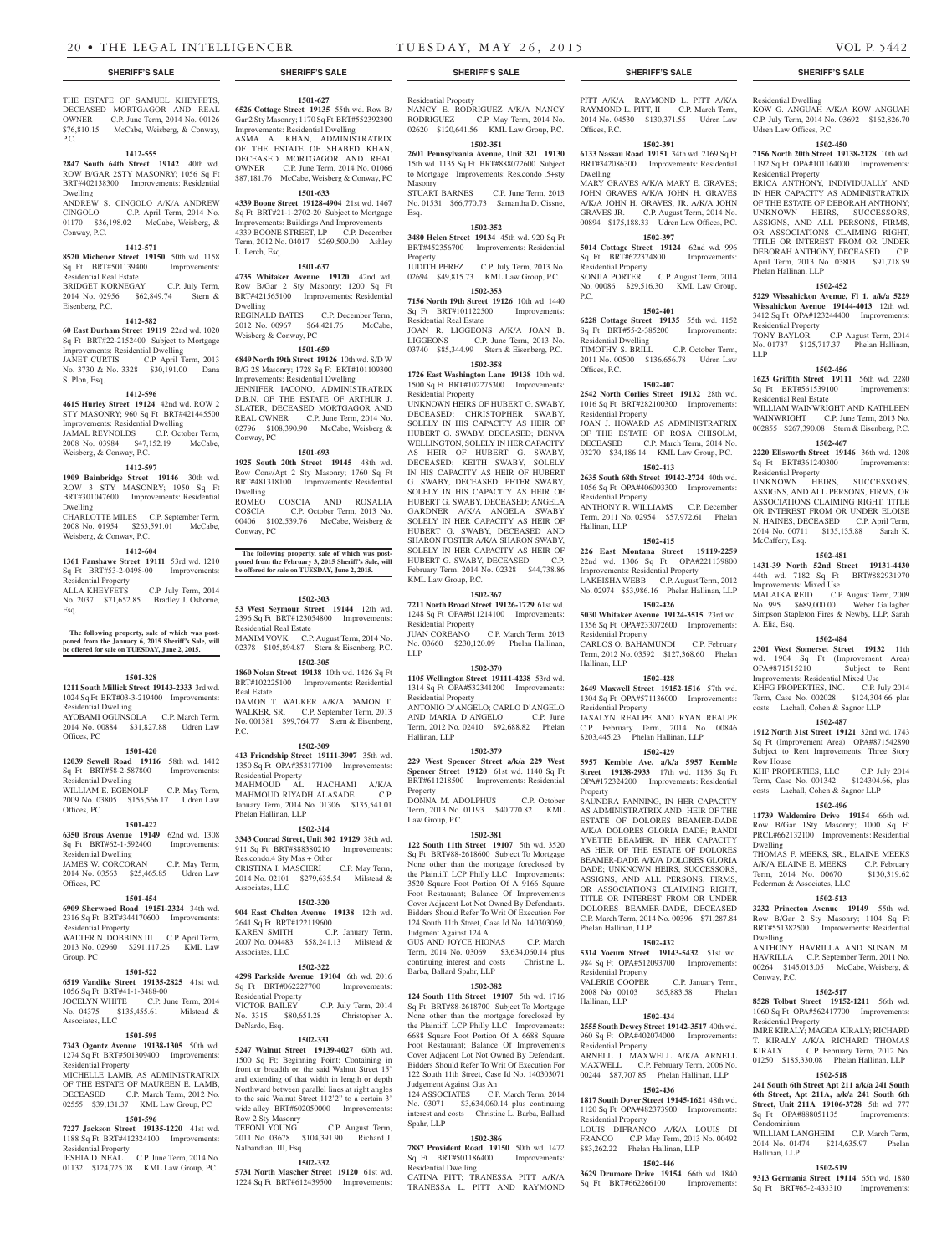Weisberg, & Conway, P.C.

Weisberg, & Conway, P.C.

Weisberg, & Conway, P.C.

Associates, LLC

Associates, LLC

Residential Property

Residential Real Estate

Residential Real Estate

& Eisenberg, P.C.

Residential Property

Residential Real Estate

Dwelling

Property

Hallinan, LLP

Hallinan, LLP

Residential Property

LLC

Residential Property

Dwelling

KATHLEEN BENSON C.P. May Term, 2009 No. 03188 \$114,123.87 McCabe,

**1503-536 1233 West Tioga Street 19140** 43rd wd. Row 3 Sty Masonry; 1725 Sq Ft BRT#432011300 Improvements: Residential Dwelling JACQUELINE C. GLASPIE C.P. April Term, 2009 No. 01907 \$70,680.94 McCabe,

**1503-542 2460 77th Avenue 19150-1821** 50th wd. 1536 Sq Ft OPA#501421300 Improvements:

SANDRA M. BRYANT A/K/A SANDRA BRYANT C.P. August Term, 2014 No. 02550 \$94,533.33 Phelan Hallinan, LLP

**1503-550 5628 Rodman Street 19143** 46th wd. Row 2 Sty Masonry; 1020 Sq Ft BRT#463032100 Subject to Mortgage Improvements: Residential

MALVINA K. JACKSON C.P. May Term, 2014 No. 00169 \$79,653.76 McCabe,

**The following property, sale of which was post-poned from the April 7, 2015 Sheriff's Sale, will be offered for sale on TUESDAY, June 2, 2015.**

**1504-303 2402 South Percy Street 19148-3730** 39th wd. 990 Sq Ft BRT#393454400 Subject to Mortgage Improvements: Residential Dwelling RAYMOND A. MEIRINO III A/K/A RAYMOND MEIRINO, III AND LISA A. HOCHSTUHL C.P. January Term, 2014 No. 02713 \$136,805.05 Powers, Kirn &

**1504-304 1654 Conlyn Street 19141-1828** 17th wd. 1416 Sq Ft BRT#171129900 Subject to Mortgage Improvements: Residential Dwelling MICAH REMBERT AND ALPHONSO BRIDGES C.P. October Term, 2013 No. 03230 \$224,426.92 Powers, Kirn &

**1504-314 2226 South 66th Street 19142** 40th wd. 1110 Sq Ft BRT#403033200 Improvements:

MENG SIV C.P. October Term, 2014 No. 003702 \$76,225.66 Shapiro & DeNardo

**1504-315 2224 South Rosewood Street 19145** 26th wd. 1068 Sq Ft BRT#261102700 Improvements:

LISA NOTORFRANCRESCO AND LOUIS OLIVERIO C.P. November Term, 2011 No. 02465 \$171,496.43 Stern & Eisenberg, P.C. **1504-323 5540 North Lawrence Street 19120** 42nd wd. 1290 Sq Ft BRT#42-2491800 Improvements:

AMANDA J. BROWN C.P. September Term, 2014 No. 02864 \$147,913.41 Stern

**1504-325 6372 Ditman Street 19135-3202** 41st wd. 1084 Sq Ft OPA#411222100 Improvements:

LISA WALSH C.P. August Term, 2013 No. 02275 \$59,737.81 Phelan Hallinan, LLP **1504-336 2764 South 86th Street 19153** 40th wd. 1152 Sq Ft BRT#405061029 Improvements:

ERICA R. WILLIAMS, ADMINISTRATOR OF THE ESTATE OF SHARON R. WOODARD, DECEASED C.P. June Term, 2014 No. 02863 \$74,992.97 Stern & Eisenberg, P.C. **1504-338 1417 East Barringer Street 19150** 10th wd. S/D W B/G 2S MASONRY; 1568 Sq Ft PRCL#102308300 Improvements: Residential

LATOYA WHITE A/K/A LATOYA M. WHITE C.P. June Term, 2011 No. 00058 \$154,324.51

**1504-347 1462 North Hobart Street 19131-3817** 4th wd. (formerly part of the 52nd wd.) 972 Sq Ft OPA#043170200 Improvements: Residential

BERTHA MAE TAYLOR C.P. September Term, 2014 No. 02172 \$39,799.96 Phelan

**1504-356 4319 Glendale Street 19124-4317** 33rd wd. 1088 Sq Ft OPA#332451200 Improvements:

JULIO CESAR RODRIGUEZ C.P. January Term, 2012 No. 00880 \$69,857.48 Phelan

Federman & Associates, LLC

## Residential Dwelling DANIEL PALUCIS AND TAMARA PALUCIS A/K/A TAMARA M. PALUCIS C.P. April Term, 2014 No. 01322 \$138,952.37 Udren

## **1502-520A-B**

Law Offices, P.C.

**6013 R Horrocks Street -- Premises A -- 19149-3335** 62nd wd. 1224 Sq Ft OPA#621357500 Improvements: Residential

Property **6013 Horrocks Street -- Premises B -- 19149- 3335** 62nd wd. 1224 Sq Ft OPA#621356600

Improvements: Residential Property MARVIN A. BURKE C.P. January Term,

2014 No. 02655 \$65,236.80 Phelan Hallinan, LLP

## **1502-527**

**12732 Knights Road 19154** 66th wd. 900 Sq Ft BRT#66-3-365936 Subject to Mortgage Improvements: Residential Dwelling CHARLES A. DABYDEEN; SHANAZ DABYDEEN A/K/A SHANAAZ DABYDEEN C.P. April Term, 2006 No. 00961 \$25,209.19 Udren Law Offices, P.C.

## **1502-532**

### **819 Caledonia Street 19128-1104** 21st wd. 2248 Sq Ft OPA#214116265 Improvements: Residential Property

JAMES R. BARKLEY AND KIMBERLY L. BARKLEY C.P. August Term, 2009 No. 03837 \$347,843.74 Phelan Hallinan, LLP

# **1502-535**

**398 Fairway Terrace 19128** 21st wd. 906 Sq Ft BRT#21-2-2848-00 Improvements: Residential Dwelling SUSAN D. SPADA C.P. March Term,

2013 No. 00871 \$207,720.41 Udren Law Offices, P.C.

# **1502-537**

**994 Pratt Street 19124-1718** 23rd wd. 1548 Sq Ft OPA#233055700 Improvements: Residential Property

JANEEN WATSON AND BRUCE WATSON C.P. November Term, 2012 No. 02956 \$182,555.54 Phelan Hallinan, LLP

#### **1502-558**

**2112 South Lambert Street 19145** 48th wd. Row W/Gar 2 Sty Masonry; 1316 Sq Ft

BRT#481354400 Improvements: Residential Dwelling HOANG T. NGO A/K/A HOANG TU NGO C.P. April Term, 2014 No. 02120 \$87,615.93

McCabe, Weisberg, & Conway, P.C. **1502-560**

# **2626 Oakford Street 19146** 36th wd. Row 2 Sty Masonry; 1048 Sq Ft BRT#362048700

Improvements: Residential Dwelling BRUCE POWELL AND SEDELLE POWELL C.P. September Term, 2009 No. 00354 \$75,905.69 McCabe, Weisberg, & Conway, P.C.

#### **1502-568**

**8200 Rose Petal Drive 19111** 56th wd. Det W/ Gar 2 Sty Frame; 2280 Sq Ft BRT#562313500 Improvements: Residential Dwelling

TERENCE W. SCHMIDT, KNOWN SURVIVING HEIR OF KIMBERLY SCHMIDT, DECEASED MORTGAGOR AND REAL OWNER AND ALL UNKNOWN SURVIVING HEIRS OF KIMBERLY SCHMIDT, DECEASED MORTGAGOR AND REAL OWNER C.P. January Term, 2012 No. 03950 \$325,805.16 McCabe, Weisberg, & Conway, P.C.

#### **1502-572**

**2553 North 11th Street 19133** 37th wd. Row 3 Sty Masonry; 1776 Sq Ft BRT#371189600 Improvements: Residential Dwelling

THERESA BURNETT, KNOWN SURVIVING HEIR OF MARIE L. JONES, DECEASED MORTGAGOR AND REAL OWNER; CARLTON BURNETT, KNOWN SURVIVING HEIR OF MARIE JONES, DECEASED MORTGAGOR AND REAL OWNER; UNKNOWN SURVIVING HEIRS OF MARIE L. JONES, DECEASED MORTGAGOR AND REAL OWNER; CARLA B. WALKER, KNOWN SURVIVING HEIR OF MARIE L. JONES, DECEASED MORTGAGOR AND REAL OWNER: THERESA BURNETT KNOWN SURVIVING HEIR OF MARIE L. JONES, DECEASED MORTGAGOR AND REAL OWNER C.P. Sept No. 02394 \$88,914.17 McCabe, Weisberg, & Conway, P.C.

#### **1502-573**

**2222 South Clarion Street 19148** 39th wd. Row 2 Sty Masonry; 1116 Sq Ft BRT#394450300 Subject to Mortgage Improvements: Mobile Home PAULINE HANLY AND THOMAS HANLY

C.P. March Term, 2014 No. 05415 \$117,149.73 McCabe, Weisberg, & Conway, P.C.

# **1502-574**

**8082 Michener Avenue 19150** 50th wd. Row B/Gar 2 Sty Masonry; 1248 Sq Ft BRT#501128200 Improvements: Residential Dwelling

BRENDA B. HAWKINS C.P. August Term, 2009 No. 04479 \$82,664.99 McCabe, Weisberg, & Conway, P.C.

# **1502-589**

**439 East Somerset Street 19134** 7th wd. 1120 Sq Ft BRT#071206900 Improvements: Residential Dwelling DAISY RIVERA C.P. April Term, 2012<br>No. 01981 \$42,102.04 Martha E. Von No. 01981 \$42,102.04

Rosenstiel, Esq.; Heather Riloff, Esq.; Jeniece D. Davis, Esq.

# **1502-595**

**3327 Fitler Street 19114-2602** 57th wd. 1770<br>
Sq Ft OPA#572168819 Improvements: Sq Ft OPA#572168819 Residential Property SAMUEL TURKSON A/K/A SAM TRUKSON; JOYCE TURKSON C.P. May

Term, 2013 No. 00014 \$196,649.04 Phelan Hallinan, LLP **1502-597**

**1021 Bridge Street 19124-1817** 23rd wd. 1896 Sq Ft OPA#234185600 Improvements: Residential Property BETH ANNE SCOTT AND JOSEPH KERRIGAN A/K/A JOSEPH SCOTT<br>KERRIGAN C.P. March Term, 2014 No. C.P. March Term, 2014 No.

# 04317 \$89,532.14 Phelan Hallinan, LLP **1502-611A-B**

**4450 Garden Street -- Premises A -- 19137**  45th wd. 960 Sq Ft; Situated on Northwest Side of Garden Street At 411 feet, 2 inches From Northeast side of Oxford Street; Front: 16 feet 2 inches Northwest between parallel lines with Garden Street, Depth: 70 feet to Northeast and Southwest lines partly passing thru center of party walls between this Premises and the premises adjoining on Northeast and Southwest respectively OPA#453330100 **4700 Richmond Street -- Premises B -- 19137** 

45th wd. 630 Sq Ft: Situated on Intersection of Northwest Side of Richmond Street and Northeast Side of Ash Street; Front: 19 feet 8-1/8 inches Northwest between Richmond Street, Depth: 65 feet and 9 inches to Northeast side of Ash Street OPA#882937150 THERESA O'BRIEN A/K/A THERESA LYNN SCARBOROUGH C.P. June Term, 2013 No. 02618 \$213,876.93 plus \$31.31 per day

after 9/16/14 Laurence A. Mester; Mester & Schwartz, P.C. **1502-612**

#### **4955 Pennway Street 19124** 23rd wd. Row B/GAR 2 Sty Masonry; 1120 Sq Ft BRT#233107900 Improvements: Residential Dwelling

ANTOINETTE ARROYO A/K/A ANTOINETTE ABSTON C.P. October Term, 2012 No. 00333 \$32,870.71 McCabe, Weisberg, & Conway, P.C.

# **1502-619**

**3219 South 17th Street 19145** 26th wd. 2016 Sq Ft OPA#261378800 Subject to Mortgage Improvements: Residential Dwelling RALPH FRANGIPANI, SR. C.P. March Term, 2014 #521 \$26,500.00 plus interest/ costs Stephen W. Yarnell, Esq

#### **1502-621**

**2439 East Sergeant Street 19125** 31st wd. 1306 Sq Ft BRT#314098700 Subject to Mortgage Improvements: Residential Dwelling DENNIS LOVE AND KELLY LOVE C.P. April Term, 2014 No. 01900 \$114,641.75 Law Offices of Gregory Javardian

#### **1502-626**

**2612 Elbridge Street 19149-2909** 62nd wd. 1242 Sq Ft OPA#621294200 Improvements: Residential Property APRIL C. HOLMES C.P. February Term, 2014 No. 00120 \$128,536.62 Phelan Hallinan, LLP

#### **1502-627A-B**

**7436 Torresdale Avenue – Premises A – 19136**  41st wd. that certain lot situate on northwesterly side of Torresdale Avenue 70 ft northeasterly of Vista St.; Front: 107 ft 10-3/8 in. Depth: 76 ft 6-5/8 in.

**7450 Torresdale Avenue – Premises B – 19136** that certain lot situate on northwesterly side of Torresdale Avenue 70 ft northeasterly of Vista St.; Front: 107 ft 10-3/8 in. Depth: 76 ft 6-5/8 in.

TORRESDALE CONVENIENCE, INC. C.P. May Term, 2009 No. 01035 \$667,614.94 plus interest from 10/1/2014 to 1/6/2015 in the amount of \$86.09 per diem or \$8,436.82 Max L. Lieberman, Esq.

# **The following property, sale of which was postponed from the March 3, 2015 Sheriff's Sale, will be offered for sale on TUESDAY, June 2, 2015.**

# **1503-303**

**65 East Clapier Street 19144-5932** 12th wd. 2065 Sq Ft OPA#121028200 Improvements:

# **SHERIFF'S SALE SHERIFF'S SALE SHERIFF'S SALE SHERIFF'S SALE SHERIFF'S SALE**

Residential Property ROY SMITH AND BRANDY HOLDEN C.P. November Term, 2011 No. 01034 \$219,933.22 Phelan Hallinan, LLP

#### **1503-304**

**8309 Dorcas Street 19152-2259** 56th wd. 1860 Sq Ft OPA#562314830 Improvements: Residential Property LORIANNE A. GERAGHTY A/K/A LORRAINE A. GERAGHTY C.P. March

Term, 2010 No. 01674 \$260,019.30 Phelan Hallinan, LLP **1503-306**

**725 South 56th Street 19143-2507** 46th wd. 114 Sq Ft OPA#463214300 Improvements: Residential Property GEORGE AKANNO C.P. May Term, 2012 No. 01896 \$58,298.45 Phelan Hallinan, LLP

# **1503-307**

**1833 Beverly Road 19138-1201** 10th wd. 1414 Sq Ft OPA#102171500 Improvements: Residential Property PERISHA BOYKIN C.P. May Term, 2014 No. 00212 \$77,134.11 Phelan Hallinan, LLP

# **1503-312**

**5128 Walker Street 19124-2123** 62nd wd. 732 Sq Ft OPA#622360600 Improvements: Residential Property

THERESA A. MAZEALL A/K/A THERESA MAZEALL C.P. September Term, 2014 No. 00243 \$80,200.68 Phelan Hallinan, LLP **1503-319**

**5727 North 13th Street a/k/a 5727 13th Street 19141** 49th wd. 1360 Sq Ft BRT#493200300 Improvements: Residential Property NICOLE BROWN, UNMARRIED C.P. January Term, 2014 No. 01103 \$140,821.98 Zucker, Goldberg & Ackerman, LLC

# **1503-325**

**1834 Danforth Street 19152-1820** 56th wd. 1236 Sq Ft OPA#562214500 Improvements: Residential Property JESY THOMAS AND JANTY THOMAS C.P. February Term, 2014 No. 01966 \$183,031.06 Phelan Hallinan, LLP

# **1503-326**

**1219 Allengrove Street 19124-2903** 23rd wd. 1576 Sq Ft OPA#234149600 Improvements: Residential Property KRISTEN MIKOS AND ERIC MIKOS C.P. March Term, 2014 No. 05401 \$126,311.27 Phelan Hallinan, LLP

# **1503-342**

**4238 North Marshall Street 19140** 43rd wd. 1094 Sq Ft BRT#433294000 Improvements: Residential Property TAMARA FORD, AS ADMINISTRATRIX OF THE ESTATE OF SHELTON BELL A/K/A SHELTEN BELL, DECEASED C.P. November Term, 2013 No. 03155 \$31,468.64 KML Law Group, P.C.

# **1503-357**

**2024 South Bonaffon Street 19142-1606**  40th wd. 960 Sq Ft OPA#403057500 Improvements: Residential Property FREDERICK HAUSER A/K/A FREDERICK H. HAUSER C.P. September Term, 2013 No. 00118 \$67,291.19 Phelan Hallinan, LLP

## **1503-393**

**2636 South 9th Street 19148** 39th wd. 1410 Sq Ft; Row 2 Sty Masonry BRT#393440200 Improvements: A Residential Dwelling WILLIAM P. FIELDS, CYNTHIA LAND A/K/A CYNTHIA V. LAND C.P. February Term, 2007 No. 00628 \$135,138.18 Federman & Associates, LLC

# **1503-402**

**2427 North 56th Street 19131-1310** 52nd wd. 2780 Sq Ft OPA#522210100 Improvements: Residential Property TALITHA ST. FORT C.P. May Term, 2014 No. 03091 \$210,779.03 Phelan Hallinan,

# **1503-410**

LLP

**5316 North Camac Street 19141** 49th wd. 1500 Sq Ft BRT#493176100 Improvements: Residential Property KIMBERLY A. THOMPSON C.P. December Term, 2013 No. 03331 \$90,329.09 KML Law Group, P.C.

#### **1503-414**

**946 1/2 Carver Street 19124** 35th wd. 1020 Sq Ft BRT#351243900 Improvements: Residential Property CAROLYN FAULKS C.P. April Term, 2013 No. 00430 \$82,436.51 KML Law Group, P.C.

# **1503-419**

Zucker, Goldberg & Ackerman, LLC

**2323 North 2nd Street 19133** 19th wd. 2142 Sq Ft BRT#191128000 Improvements: Residential Property DENNIS ROMERO, AS SOLE OWNER C.P. October Term, 2013 No. 00188 \$137,269.41

**1503-420 9337 Treaty Road 19114** 57th wd. (formerly 35th wd.) 1820 Sq Ft BRT#57-2-2744-00 Improvements: Single Family Residential MARIAN D. JORDAN C.P. August Term, 2014, No. 000465 \$151,359.05 Craig H. Fox, Esq

# **1503-445 7388 Wheeler Street 19153** 40th wd.

Improvements: A Residential Dwelling ANTHONY GOODWIN A/K/A ANTHONY SEAN GOODWIN, JR. A/K/A ANTHONY SEAN GOODWIN; JOY A. GOODWIN A/K/A JOY GOODWIN C.P. December Term, 2012 No. 01331 \$143,537.20 Federman &

BRT#404215900;

Associates, LLC

Federman & Associates, LLC

Residential Property

Phelan Hallinan, LLP

Residential Property

Hallinan, LLP

Residential Property

OCTAVIA DANIELSON

Benjamin E. Witmer, Esq.

Property<br>PATRICK DALEY

Residential Dwelling

Offices, P.C.

& Conway, P.C.

Subject to Mortgage

Hallinan, LLP

Dwelling

P.C.

1024 Sq Ft; Row B/GAR 2 Sty Masonry<br>BRT#404215900: PRCL#26S10-70

**1503-446 3309 West Harold Street 19132** 28th wd. 1288 Sq Ft; Row 2 Sty Masonry PRCL#282371100 Improvements: A Residential Dwelling ATIYA W. BURGESS A/K/A ATIYA WALIDA BURGESS A/K/A ATIYA W. POPE C.P. July Term, 2013 No. 02761 \$48,743.65

**1503-447 6717 Lynford Street 19149-2127** 54th wd. 1336 Sq Ft OPA#542203600 Improvements:

PETER M. LEE A/K/A PETER MOON KWONG LEE; DAISY MEI KIU LEE C.P. July Term, 2014 No. 03323 \$139,941.71

**1503-450 5825 Pemberton Street 19143-2423** 3rd wd. 1062 Sq Ft OPA#032153500 Improvements:

UNKNOWN HEIRS, SUCCESSORS, ASSIGNS, AND ALL PERSONS, FIRMS, OR ASSOCIATIONS CLAIMING RIGHT. TITLE OR INTEREST FROM OR UNDER HELEN FAIR HENDERSON A/K/A HELEN HENDERSON, DECEASED C.P. August Term, 2014 No. 01013 \$68,571.49 Phelan

**1503-466 5429 Erdrick Street 19124-1406** 62nd wd. 1056 Sq Ft OPA#622348400 Improvements:

DONNA DONIA A/K/A DONNA BESHEL C.P. October Term, 2014 No. 02051 \$103,682.18 Phelan Hallinan, LLP **1503-467 5602 North Sydenham Street 19141- 2320** 17th wd. 1446 Sq Ft OPA#172102700 Improvements: Residential Property<br>OCTAVIA DANIELSON C.P. January

Term, 2014 No. 00576 \$127,395.49 Phelan

**1503-488 207 Wilder Street 19147** 1st wd. 1260 Sq Ft BRT#011020200 Improvements: Residential

CATHERINE A. CONROY A/K/A CATHERINE A. CONROY LORD C.P. August Term, 2014, No. 001968 \$121,808.62

**1503-499 321 Loney Street 19111** 63rd wd. 1515 Sq Ft BRT#631279200 Improvements: Residential

No. 01382 \$142,866.73 KML Law Group,

**1503-503 8643 Agusta Street 19152** 56th wd. 1066 Sq Ft BRT#56-2-358700 Improvements:

MOHAMED MOHAMED A/K/A MOHAMED<br>A. MOHAMED C.P. February Term,

2014 No. 01302 \$209,249.20 Udren Law

**1503-504 9877 Cowden Street 19115** 58th wd. S/D W B/G 1 Sty Frame; 1200 Sq Ft BRT#581464700 Improvements: Residential Dwelling WILLIAM MATCHLER JR. AND DONALD A. MCCARTY C.P. January Term, 2051 No. 5393 \$195,065.20 McCabe, Weisberg,

**1503-508A-B 18th wd. (1801-59 North American Street – Premises A –19122)** 80,000 Sq Ft BRT#88-

**58th wd. (10085 Sandmeyer Lane – Premises B – 19116)** 24350 Sq Ft BRT#88-4-2380-86

HERBERT S. LEWENTHAL A/K/A HERBERT LEWENTHAL C.P. October Term, 2014 No. 03697 \$3,330,407.10 plus continuing interest and late ch Jennifer D. Gould, Esq. **1503-533 7012 Jackson Street 19135** 55th wd. Semi Det 2 Sty Masonry; 1440 Sq Ft BRT#552470200 Improvements: Residential Dwelling

4-0803-00 Subject to Mortgage

C.P. April Term, 2014

C.P. February Term,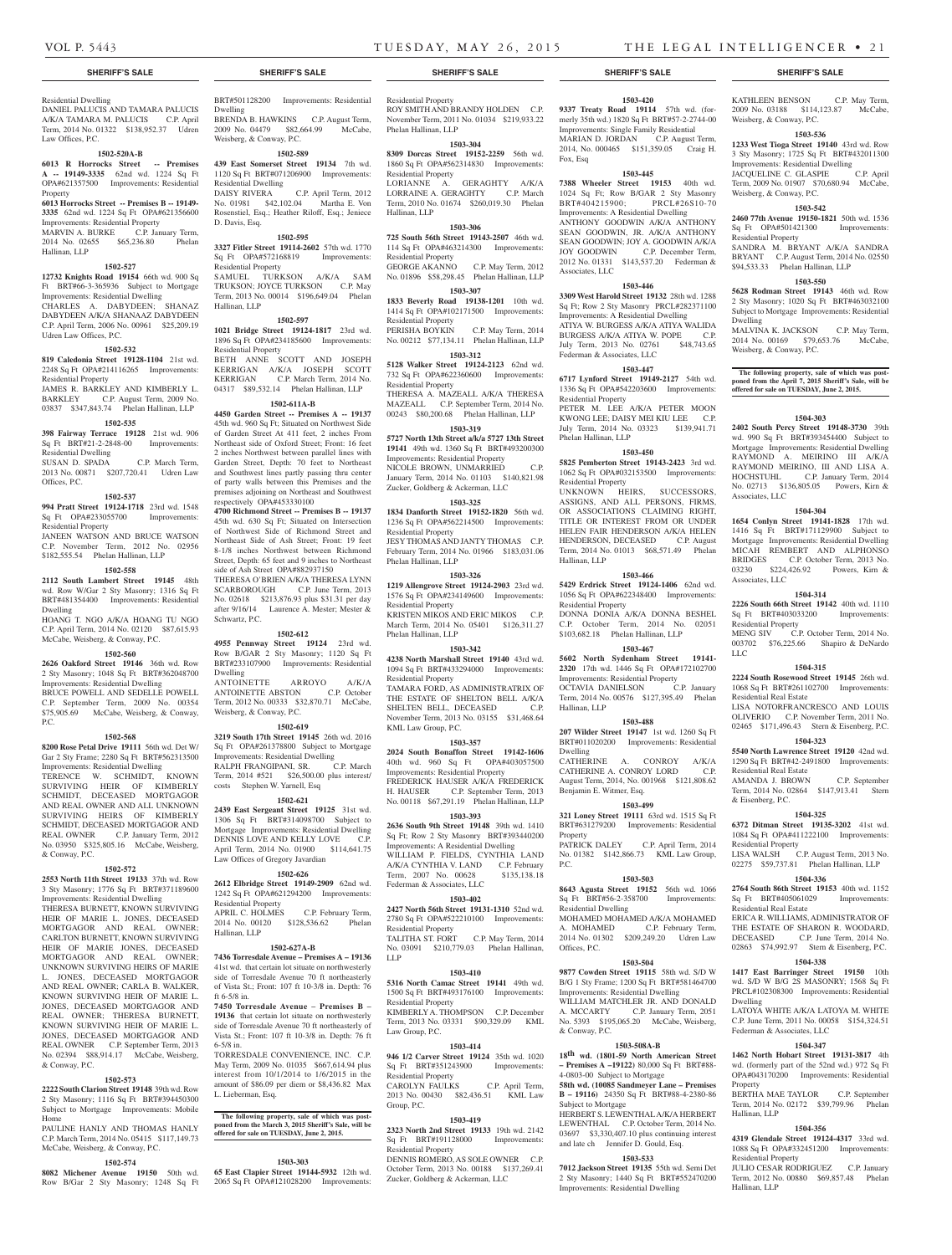#### **1504-362**

Group, P.C.

**3447 F Street 19134** 33rd wd. 1200 Sq Ft BRT#331295300 Improvements: Residential Property SIMKHO YUSUPOV C.P. September Term, 2014 No. 03021 \$64,784.35 KML Law

# **1504-366**

**1854 Hoffman Street 19145** 48th wd. 1920 Sq Ft BRT#481079700 Improvements: Residential Real Estate DAVID LINGHAM C.P. May Term, 2012

# No. 01759 \$134,730.83 Stern & Eisenberg,  $PC$ . **1504-377**

**1129 Bingham Street 19115** 63rd wd. 1104 Sq Ft BRT#632126800 Improvements:

Residential Property JOAN B. RYAN AND JEFFREY M. RYAN C.P. October Term, 2013 No. 01791 \$265,574.61 KML Law Group, P.C.

# **1504-378**

**529 Mountain Street 19148** 1st wd. 1042 Sq Ft BRT#011359500 Subject to Mortgage Improvements: Residential Dwelling LEAM KOUNG C.P. November Term,

2014 No. 00365 \$44,227.58 Martha E. Von Rosenstiel, Esq.; Heather Riloff, Esq.; Jeniece D. Davis, Esq.

# **1504-379**

**5131 North 16th Street 19141** 17th wd. 1560 Sq Ft BRT#172117000 Improvements: Residential Property ALBERTA JENKINS AND ROSALIND

JENKINS C.P. October Term, 2013 No. 02374 \$38,380.04 KML Law Group, P.C. **1504-382**

**12712 Minden Road 19154** 66th wd. 2242.12 Sq Ft BRT#663332200 Improvements: Residential Dwelling

C.P. September Term, 2014 No. 02953 \$115,075.48 Martha E. Von Rosenstiel, Esq.; Heather Riloff, Esq.; Jeniece D. Davis, Esq.

## **1504-384**

**8052 Temple Road 19150-1225** 50th wd. 1156 Sq Ft OPA#501068900 Improvements: Residential Property

JOHN SEABRON AND ROSE MARY SZAPECS SEABRON A/K/A ROSE MARY SEABRON C.P. September Term, 2014 No. 03302 \$110,044.69 Phelan Hallinan, LLP

# **1504-388**

**2932 North 25th Street 19132** 38th wd. 1226 Sq Ft BRT#381064000 Improvements: Residential Dwelling<br>NIKOLE ADAMS

C.P. September Term, 2014 No. 03960 \$47,714.58 Martha E. Von Rosenstiel, Esq.; Heather Riloff, Esq.; Jeniece D. Davis, Esq.

#### **1504-392**

**1212 Napfle Avenue 19111** 56th wd. 1060 Sq Ft BRT#561440900 Improvements: Residential Dwelling

JOHN J. REGARDI A/K/A JOHN REGARDI C.P. June Term, 2014 No. 02484 \$226,831.73 Martha E. Von Rosenstiel, Esq.; Heather Riloff, Esq.; Jeniece D. Davis, Esq.

#### **1504-393**

**5905 Turner Street 19151** 34th wd. 1080 Sq Ft BRT#342103500 Improvements: Residential Property

DELBERT D. YOUNG AND CHNEVOLYN I.<br>MCCOY C.P. September Term, 2014 No. C.P. September Term, 2014 No. 004183 \$22,949.98 Shapiro & DeNardo, LLC

# **1504-396**

**3202 South 20th Street 19145** 26th wd. 2090 Sq Ft BRT#262166710 Improvements: Residential Property

MARTIN A. JANCO AND MARY C. JANCO C.P. July Term, 2012 No. 940 \$496,691.46 Shapiro & DeNardo, LLC

# **1504-399**

**7217 Lindbergh Boulevard 19153-2705**  40th wd. 1660 Sq Ft OPA#406559409 Improvements: Residential Property MILTON LUMSDEN AND TENESIA LUMSDEN C.P. April Term, 2013 No. 01058 \$170,410.12 Phelan Hallinan, LLP

#### **1504-401**

**819 Bainbridge Street 19147-2009** 2nd wd. 1601 Sq Ft OPA#023188300 Improvements: Residential Property

RAYMOND KEMPINSKI AND MICHELE KEMPINSKI C.P. October Term, 2013 No. 01115 \$346,964.10 Phelan Hallinan, LLP

## **1504-405**

**6712 Souder Street 19149-2208** 54th wd. 1188 Sq Ft OPA#542296100 Improvements: Residential Property<br>YIN OUN LUN

 $C.P.$  June Term, 2012 No. 01534 \$135,490.71 Phelan Hallinan, LLP **1504-409**

**1829 67th Avenue 19126** 10th wd. (for-

merly part of the 50th wd.) 1800 Sq Ft BRT#101245800 Improvements: Residential Real Estate DARLENE MONTS C.P. June Term, 2014 No. 04571 \$86,792.46 Stern & Eisenberg,  $PC$ 

# **1504-410**

**109 East Walnut Park Drive 19120** 61st wd. 1152 Sq Ft BRT#611375500 Improvements: Residential Real Estate WILLIAM S. PHILLIPS C.P. August Term,<br>2014 No. 00079 \$151,689.63 Stern & 2014 No. 00079 \$151,689.63 Eisenberg, P.C.

# **1504-413**

**1951 North 24th Street 19121-2010** 32nd wd. 1278 Sq Ft OPA#322146000 Improvements: Residential Property KEWSCHA AKPABIO C.P. July Term, 2013 No. 03911 \$93,113.19 Phelan Hallinan, LLP

#### **1504-416 2614 South 6th Street 19148-4625** 39th wd.

1170 Sq Ft OPA#392357700 Improvements: Residential Property SAMANTHA HO A/K/A SAMATHA HO C.P. July Term, 2012 No. 01846 \$111,604.20 Phelan Hallinan, LLP

#### **1504-417**

**3463 Princeton Avenue 19149** 55th wd. 1760 Sq Ft BRT#551401800 Improvements: Residential Real Estate MARIAN C. MENOW C.P. August Term, 2014 No. 00103 \$210,059.69 Stern & Eisenberg, P.C.

#### **1504-418**

**852 Carver Street 19124-1010** 35th wd. 1206 Sq Ft OPA#351239000 Improvements: Residential Property ROBIN GAMBURG C.P. January Term, 2014 No. 00765 \$41,809.67 Phelan

Hallinan, LLP **1504-419**

**5738 Lansdowne Avenue 19131** 4th wd.

1500 Sq Ft BRT#043182000 Improvements: Residential Real Estate THAXTER A. HICKS C.P. September Term, 2014 No. 01809 \$68,421.01 Stern & Eisenberg, P.C.

**1504-422**

**5358 Oakland Street 19124** 62nd wd. 1244 Sq Ft BRT#621391500 Subject to Mortgage Improvements: Residential Property STEVEN B. JENKINS AND COLLEEN SCOTT-JENKINS, HUSBAND AND WIFE C.P. May Term, 2011 No. 0170 \$139,090.17 Scott A. Dietterick, Esq.; Kimberly A. Bonner, Esq.; Joel A. Ackerman, Esq.; Ashleigh Levy Marin, Esq.; Ralph M. Salvia, Esq.; Jaime R. Ackerman, Esq.; Jana Fridfinnsdottir, Esq.; Brian Nicholas, Esq.; Denise Carlon, Esq.; Roger Fay, Esq.; Zucker, Goldber

# **1504-423**

**2314 North 50th Street 19131** 52nd wd. 2750 Sq Ft BRT#521256500 Improvements: Residential Property

THE UNKNOWN HEIRS AND/OR ADMINISTRATORS OF THE ESTATE OF DONALD RIVERA A/K/A DONALD C.<br>RIVERA C.P. March Term, 2014 No. C.P. March Term, 2014 No. 2181 \$280,056.78 Zucker, Goldberg & Ackerman, LLC

#### **1504-426**

**513 62nd Street a/k/a 513 South 62nd Street 19143** 34th wd. 1074 Sq Ft BRT#032241900 Subject to Mortgage Improvements: Residential Dwelling

UNKNOWN HEIRS, SUCCESSORS, ASSIGNS AND ALL PERSONS, FIRMS OR ASSOCIATIONS CLAIMING RIGHT, TITLE OR INTEREST FROM OR UNDER DOROTHY MELTON A/K/A DOROTHY M. MELTON A/K/A DOROTHY MAE MELTON; LERENCE MELTON , KNOWN HEIR OF DOROTHY MELTON A/K/A DOROTHY M. MELTON A/K/A DOROTHY MAE MELTON; DOROTHY MELTON A/K/A DOROTHY M. MELTON A/K/A DOROTHY MAE MELTON, LAST RECORD OWNER C.P. June Term, 2014 No. 00996 \$42,434.18 Udren Law Offices, P.C.

#### **1504-428**

**215 North Cecil Street 19139** 4th wd. 1018 Sq Ft BRT#042209100 Improvements: Residential Property

JEANNETTE MCDANIEL, IN HER CAPACITY AS HEIR AND ADMINISTRATRIX OF THE ESTATE OF BEATRICE GWYNN. BEATRICE HOLMAN, IN HER CAPACITY AS HEIR OF THE ESTATE OF BEATRICE GWYNN; DARREN GWYNN, IN HIS CAPACITY AS HEIR OF THE ESTATE OF BEATRICE GWYNN; REGINA COOK, IN HER CAPACITY AS HEIR OF THE ESTATE OF BEATRICE GWYNN; DANIEL GWYNN, IN HIS CAPACITY AS HEIR OF THE ESTATE OF BEATRICE GWYNN C.P. January Term, 2012 No. 1440 \$4,519.43 Zucker, Goldberg & Ackerman, LLC

**SHERIFF'S SALE SHERIFF'S SALE SHERIFF'S SALE SHERIFF'S SALE SHERIFF'S SALE**

### **1504-437**

**4200 Orchard Street 19124-4606** 23rd wd. 1110 Sq Ft BRT#232249300 Subject to Mortgage Improvements: Residential Property MARIXA HERNANDEZ AND CARMELO<br>HERNANDEZ C.P. February Term,<br>2012 No. 02532 \$62,476.51 Scott A. C.P. February Term,  $$62,476.51$  Scott A. Dietterick, Esq.; Kimberly A. Bonner, Esq.; Joel A. Ackerman, Esq.; Ashleigh Levy Marin, Esq.; Ralph M. Salvia, Esq.; Jaime R. Ackerman, Esq.; Jana Fridfinnsdottir, Esq.; Brian Nicholas, Esq.; Denise Carlon, Esq.; Roger Fay, Esq.; Zucker, Goldber

#### **1504-440 6220 North 3rd Street 19120** 61st wd. 1410

Sq Ft BRT#611056800 Improvements: Residential Property DAWN S. BANKS C.P. October Term,

2013 No. 01220 \$149,116.26 KML Law Group, P.C.

# **1504-445**

**3856 Salina Road 19154** 66th wd. ROW B/GAR 2STY MASONRY; 1600 Sq Ft PRCL#662557700 Improvements: Residential Dwelling

TERESA CALABRO A/K/A THERESA CALABRO A/K/A THERESA K. YACOVETTI AND HENRY DELUCA A/K/A HENRY J. DELUCA C.P. May Term, 2013 No. 01531 \$153,873.52 Federman & Associates, LLC

# **1504-455**

**5018 Ditman Street 19124** 62nd wd. S/D W DET GAR 2 STY MASON; 1926 Sq Ft PRCL#62-2-4364-00 Improvements: Residential Dwelling TAMARA THOMPSON C.P. May Term, 2012 No. 02241 \$119,968.09 Federman & Associates, LLC

# **1504-456**

**3304 Bleigh Avenue 19136-3817** 64th wd. 1188 Sq Ft OPA#642139000 Improvements: Residential Property JAMES A. MELVIN AND LAUREN RHODES

C.P. November Term, 2013 No. 02261 \$143,436.07 Phelan Hallinan, LLP **1504-458**

**1841 Master Street 19121-4907** 47th wd. 2789 Sq Ft OPA#471114800 Improvements: Residential Property FREDA D. EBBA A/K/A FREDA EBBA C.P.

March Term, 2007 No. 00158 \$125,371.36 Phelan Hallinan, LLP

# **1504-460**

**5116 North 9th Street 19141-4004** 49th wd. 1452 Sq Ft OPA#492143900 Improvements: Residential Property TED E. BAKER A/K/A TED BAKER C.P. July Term, 2011 No. 00599 \$50,843.96 Phelan Hallinan, LLP

#### **1504-461**

**8300 Lynnewood Road 19150-3203** 50th wd. 1332 Sq Ft OPA#502029500 Improvements: Residential Property UNKNOWN HEIRS SUCCESSORS ASSIGNS, AND ALL PERSONS, FIRMS, OR ASSOCIATIONS CLAIMING RIGHT, TITLE OR INTEREST FROM OR UNDER WILLIAM A. CHASE, JR., DECEASED C.P. July

Term, 2014 No. 02494 \$183,608.21 Phelan Hallinan, LLP **1504-464**

**5832 Lebanon Avenue 19131-3032** 52nd wd. 1672 Sq Ft OPA#522076800 Improvements: Residential Property

CHRISTINA EDWARDS C.P. July Term, 2010 No. 03196 \$77,538.52 Phelan Hallinan, LLP

#### **1504-465**

**161 West Penn Street 19144** 12th wd. 3297 Sq Ft BRT#124024600 Subject to Mortgage Improvements: S/d Conv. Apt 3sty Masonry BERNARD J. MCGRATH A/K/A BERNARD J. MCGRATH, JR. C.P. October Term, 2012 No. 00149 \$135,193.28 Brett L. Messinger

### **1504-466**

**7445 Gilbert Street 19138** 10th wd. ROW B/GAR 2STY MASONRY; 1224 Sq Ft BRT#102485400 Improvements: Residential Dwelling DEBORAH JACKSON, KNOWN SURVIVING HEIR OF ARTHUR JACKSON, DECEASED MORTGAGOR AND REAL OWNER; AMANDA JACKSON, KNOWN SURVIVING HEIR OF ARTHUR JACKSON, DECEASED MORTGAGOR AND REAL OWNER; DAVID JACKSON, KNOWN SURVIVING HEIR OF ARTHUR JACKSON, DECEASED MORTGAGOR AND REAL OWNER; ARTHUR JACKSON, JR., KNOWN SURVIVING HEIR OF ARTHUR JACKSON, DECEASED MORTGAGOR AND REAL OWNER; PAULINE JACKSON, KNOWN SURVIVING HEIR OF ARTHUR JACKSON, DECEASED MORTGAGOR AND REAL OWNER AND UNKNOWN SURVIVING HEIRS OF ARTHUR JACKSON, DECEASED MORTGAGOR AND REAL OWNER C.P.

June Term, 2011 No. 00945 \$57,523.02 McCabe, Weisberg & Conway, P.C. **1504-467 153 North Lindenwood Street 19139** 44th Residential Property

Dwelling

 $\overline{Sq}$  Ft BRT#223272153 Residential Property

Weisberg & Conway, P.C.

Conway, P.C.

Dwelling

Conway, P.C.

Real Estate

Eisenberg, P.C.

Residential Property

Hallinan Diamond & Jones, LLP

KATHERINE WILKERSON C.P. September Term, 2014 No. 00252 \$95,744.85 Phelan

**1504-521 3429 Chalfont Drive 19154-3925** 66th wd. ROW B/GAR 2 STY MASONRY; 1360 Sq Ft BRT#662405500 Improvements: Residential

Weisberg & Conway, P.C.

**1504-508 6717 North Bouvier Street 19126** 10th wd. ROW B/GAR 2STY MASONRY; 1056 Sq Ft BRT#101067800 Subject to Mortgage Improvements: Residential Dwelling UNKNOWN HEIRS OF DAISY M. MICKLE, DECEASED MORTGAGOR AND REAL OWNER C.P. November Term, 2013 No. 00768 \$100,923.33 McCabe, Weisberg &

**1504-509 4149 Maywood Street 19124** 10th wd. ROW 2 STY MASONRY; 1056 Sq Ft BRT#332487400 Improvements: Residential Dwelling ROSA M. RODRIGUEZ C.P. March Term, 2014 No. 04792 \$24,152.49 McCabe,

**1504-510 6367 Magnolia Street 19144-1649** 59th wd. ROW 2 STY MASONRY; 1088 Sq Ft BRT#592254800 Improvements: Residential

UNKNOWN SURVIVING HEIRS OF JUANITA BRYANT, A/K/A JUANITA M. BRYANT, DECEASED MORTGAGOR AND REAL OWNER AND TRYPHAENA SMITH, KNOWN SURVIVING HEIR OF JUANITA BRYANT, A/K/A JUANITA M. BRYANT, DECEASED MORTGAGOR AND REAL OWNER C.P. March Term, 2014 No.

04850 \$90,284.24 McCabe, Weisberg &

**1504-511 1627 Nedro Avenue a/k/a 1627 West Nedro Avenue 19141** 17th wd. 1440 Sq Ft BRT#171168400 Improvements: Residential

CAROLYN D. WHITFIELD C.P. December Term, 2013 No. 03184 \$96,734.68 Stern &

**1504-514 6318 Burbridge Street 19144-2506** 59th wd. S/D W DET G 3S MAS.+OTHER; 2106 Sq Ft BRT#593162300 Subject to Mortgage Improvements: Residential Dwelling RANDELL DREEN, A/K/A RANDELL T. GREEN, KNOWN SURVIVING HEIR OF RUBY CUTTS, REGINALD CUTTS, A/K/A REGGIE CUTTS, KNOWN SURVIVING HEIR OF RUBY CUTTS, HERBERT A. CUTTS, KNOWN SURVIVING HEIR OF RUBY CUTTS, BRYANT CUTTS, KNOWN SURVIVING HEIR OF RUBY CUTTS, MARILYN CUTTS, A/K/A M. CUTTS, KNOWN SURVIVING HEIR OF RUBY CUTTS, UNKNOWN SURVIVING HEIRS OF RUBY CUTTS, HAYWOODS H. CUTTS KNOWN SURVIVING HEIR OF RUBY CUTTS AND THOMAS N.J. CUTTS, KNOWN SURVIVING HEIR OF RUBY CUTTS C.P. December Term, 2013 No. 01371 \$268,332.64 McCabe, Weisberg & Conway, P.C. **1504-519 1416 Orthodox Street 19124-3604** 23rd wd. 3168 Sq Ft OPA#234060300 Improvements:

C.P. March Term, 2014 No.

HENRY LINDER AND CONSTANCE LINDER C.P. July Term, 2012 No. 04682 \$165,275.28 Phelan Hallinan, LLP **1504-498 7053 Lincoln Drive 19119** 22nd wd. 6778

ARTHUR EVANS C.P. June Term, 2014 No. 02029 \$202,573.94 KML Law Group, P.C. **1504-503 608 North 63rd Street 19151** 34th wd. ROW 2 STY MASONRY; 1666 Sq Ft BRT#344191500 Subject to Mortgage Improvements: Residential

JOSEPH B. BILLUPS KNOWN SURVIVING HEIR OF ANNA B. BILLUPS, DECEASED MORTGAGOR AND REAL OWNER, UNKNOWN SURVIVING HEIRS OF ANNA B. BILLUPS, DECEASED MORTGAGOR AND REAL OWNER AND STEPHANIE S. BILLUPS, KNOWN SURVIVING HEIR OF ANNA B. BILLUPS, DECEASED MORTGAGOR AND REAL OWNER C.P. May Term, 2014 No. 02490 \$65,458.86 McCabe, Weisberg & Conway, P.C. **1504-504 3524 Nottingham Lane 19114-1404** 66th wd. ROW B/GAR 2STY MAS.+OTHER; 1260 Sq Ft BRT#661236200 Subject to Mortgage Improvements: Residential Dwelling DONNA MARIE LANG C.P. March Term, 2014 No. 00773 \$173,863.05 McCabe,

wd. ROW 2 STY MASONRY; 1208 Sq Ft BRT#441154600 Improvements: Residential Dwelling

STEPHANIE WILLIAMS, KNOWN SURVIVING HEIR OF SARAH S. WILLIAMS, DECEASED MORTGAGOR AND REAL OWNER; HARVEY WILLIAMS, KNOWN SURVIVING HEIR OF SARAH S. WILLIAMS, DECEASED MORTGAGOR AND REAL OWNER; CARISSA WILLIAMS, KNOWN SURVIVING HEIR OF SARAH S. WILLIAMS, DECEASED MORTGAGOR AND REAL OWNER; RONALD WILLIAMS, KNOWN SURVIVING HEIR OF SARAH S. WILLIAMS, DECEASED MORTGAGOR AND REAL OWNER AND UNKNOWN SURVIVING HEIRS OF SARAH S. WILLIAMS, DECEASED MORTGAGOR AND REAL OWNER C.P. July Term, 2011 No. 01075 \$83,426.22 McCabe, Weisberg & Conway, P.C.

#### **1504-468 1846 South 65th Street 19142-1312** 40th wd.

Residential Property

Phelan Hallinan, LLP

det 2 Sty Frame

& Associates, LLC

Residential Dwelling

Residential Property

Residential Property

Residential Property

Hallinan, LLP

Hallinan, LLP

Dwelling

Conway, P.C.

Gregory Javardian

Residential Property

Phelan Hallinan, LLP

Sq Ft BRT#641014000 Residential Dwelling

Powers, Kirn & Associates, LLC

1320 Sq Ft OPA#403005100 Improvements:

CRESIUS DARIUS AND TACIANA DARIUS C.P. May Term, 2012 No. 03161 \$87,718.39

**1504-472 55 East Sharpnack St 19141** 22nd wd. 912 Sq Ft BRT#221120900 Improvements: Semi/

PAUL W. DUTTON, III C.P. July Term, 2014 No. 00764 \$78,497.10 Richard M. Squire

**1504-476 2734 North 23rd St 19132-3218** 11th wd. 1090 Sq Ft BRT#111371100 Improvements:

DONNA ROUNDTREE, PERSONAL REPRESENTATIVE OF THE ESTATE OF RONALD WILLIAMS, DECEASED C.P. May Term, 2013 No. 01327 \$56,634.80

**1504-478 7781 Hasbrook Avenue 19111-2407** 63rd wd. 1560 Sq Ft OPA#631092300 Improvements:

PATRICK O'BRIEN C.P. October Term, 2009 No. 01519 \$257,211.04 Phelan

**1504-481 6134 Morton Street 19144-1043** 59th wd. 1992 Sq Ft OPA#592200900 Improvements:

SARAH K. FRANKLIN C.P. July Term, 2012 No. 00782 \$67,013.15 Phelan

**1504-490 2618 South 68th Street 19142-2109** 40th wd. 960 Sq Ft OPA#406098610 Improvements:

KENYA FAIN C.P. April Term, 2013 No. 00442 \$45,975.39 Phelan Hallinan, LLP **1504-492 1539 South Napa Street 19146-3419** 36th wd. ROW 2 STY MASONRY; 1020 Sq Ft BRT#364441800 Improvements: Residential

ALL UNKNOWN SURVIVING HEIRS OF GORDON DRAINE, DECEASED MORTGAGOR AND REAL OWNER, KENTON A. SCRIVENS, KNOWN SURVIVING HEIR OF GORDON DRAINE, DECEASED MORTGAGOR AND REAL OWNER AND SOL E. DRAINE, KNOWN SURVIVING HEIR OF GORDON DRAINE DECEASED MORTGAGOR AND REAL OWNER C.P. March Term, 2012 No. 00426 \$62,008.09 McCabe, Weisberg &

**1504-493 7642 Fairfield Street 19152** 64th wd. 1552

ANDREA AMODEI C.P. April Term, 2014 No. 03029 \$191,291.70 Law Offices of

**1504-494 324 Devereaux Avenue 19111-6015** 35th wd. 1060 Sq Ft OPA#352192700 Improvements:

RHONDA LARRY, HEIR OF ROBERT LARRY, JR.; KETURAH LARRY, HEIR OF ROBERT LARRY, JR.; ROBERT LARRY, III, HEIR OF THE ESTATE OF ROBERT LARRY, JR. A/K/A ROBERT LARRY C.P. November Term, 2000 No. 00159 \$92,277.47

**1504-497 1938 South 5th Street 19148-2541** 39th wd. 1918 Sq Ft OPA#392285900 Improvements: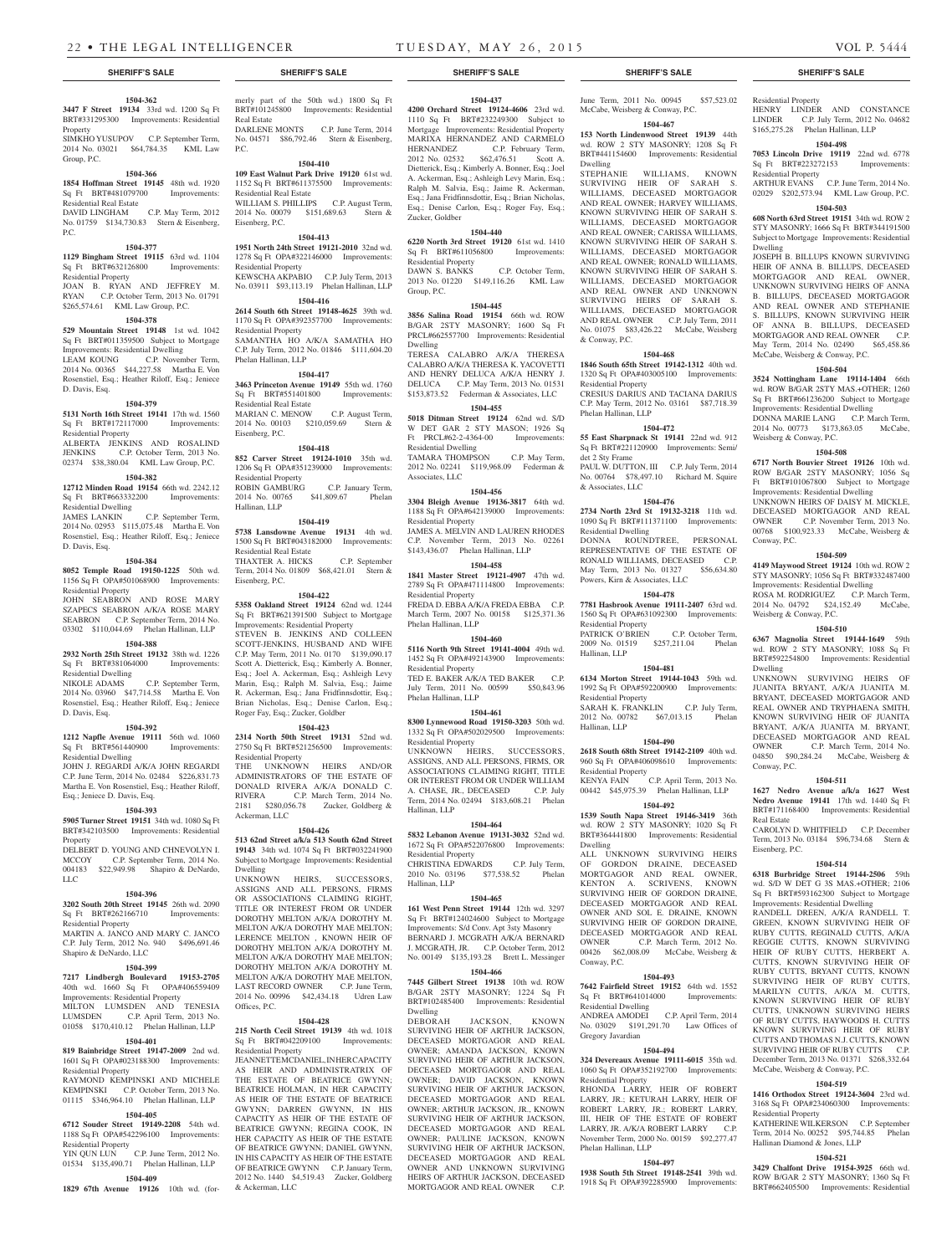# **SHERIFF'S SALE SHERIFF'S SALE SHERIFF'S SALE SHERIFF'S SALE SHERIFF'S SALE**

# Dwelling JOSEPH W. WAWRZYNIAK C.P.

December Term, 2013 No. 01074 \$128,095.62 McCabe, Weisberg & Conway, P.C.

# **1504-529**

**7947 Woolston Avenue 19150** 50th wd. 1164 Sq Ft BRT#502070700 Improvements: Residential Property

MICHELLE N. LYDE C.P. August Term, 2013 No. 000244 \$170,124.99 Shapiro & DeNardo, LLC

# **1504-530**

**610 West Chew Street 19120** 61st wd. 1792 Sq Ft BRT#612033500 Improvements:

Residential Real Estate DORENE NORTHINGTON-MCNEILL C.P. October Term, 2014 No. 03139 \$95,696.32 Stern & Eisenberg, P.C.

#### **1504-531**

**151 West Lippincott Street 19133- 4203** 7th wd. 1008 Sq Ft BRT#071017900 Improvements: Residential Dwelling LUZ S. DURAND AND GUSTAVO BAEZ

ZURIL C.P. March Term, 2007 No. 00208 \$45,553.81 Law Offices of Gregory Javardian

# **1504-534**

**420 West Ruscomb Street 19120** 42nd wd. 2090 Sq Ft BRT#42-2-1569-00 Improvements: Residential Property

BIENVENIDO RODRIGUEZ; TITLE TO SAID PREMISES IS VESTED IN BIENVENIDO RODRIGUEZ BY DEED FROM ENRIQUE LOPEZ, DATED SEPTEMBER 14, 2006 AND RECORDED SEPTEMBER 22, 2006 IN THE OFFICE OF THE RECORDER OF DEEDS IN AND FOR PHILADELPHIA COUNTY AS INSTRUMENT NUMBER 51536099 C.P. September Term, 2014 No. 00958 \$206,186.13 Alicia M. Sandoval, Esq.

#### **1504-536**

**1921 South Croskey Street 19145-2707**  48th wd. 1020 Sq Ft BRT#482208700 Improvements: Residential Dwelling STEPHEN M. PERRY AND MAE PERRY C.P. July Term, 2012 No. 01114 \$12,643.83 Law Offices of Gregory Javardian

# **1504-539**

**5112 Springfield Avenue 19143-4206** 51st wd. On the Southeast side of Springfield Avenue 20 wide at a distance of 118 feet 9 inches Southwestward from the Southwest side of Fifty First Street; 3024 Sq Ft; Front 20'; Depth 108' BRT#511266200 Improvements: Single Family Residence

JULIUS CARTER AND KAREN BATTLE C.P. January Term, 2014 No. 00258 \$545,659.05 Stephen M. Hladik, Esq.

# **1504-542**

**754 Jericho Road 19130** 23rd wd. 1088 Sq Ft BRT#233003200 Improvements: Residential Property

MADELINE A. RIVERA A/K/A MADELINE A. LOPEZ; TITLE TO SAID PREMISES IS VESTED IN MADELINE A. LOPEZ BY DEED FROM ENRIQUE DELEON, WIDOWER, DATED FEBRUARY 28, 2001 AND RECORDED MARCH 8, 2001 IN THE OFFICE OF THE RECORDER OF DEEDS IN AND FOR PHILADELPHIA COUNTY AS INSTRUMENT NUMBER 50222530 C.P. July Term, 2013 No. 001251 \$53,543.57 Alicia M. Sandoval, Esq.

#### **1504-546**

**2424 West 78th Avenue 19150** 50th wd. ROW B/GAR 2 STY MASONRY; 1450 Sq Ft BRT#501437200 Improvements: Residential Dwelling

PHYLLIS F. MATHIS HYLTON, A/K/A PHYLLIS F. MATHIS-HYLTON C.P. August Term, 2014 No. 02970 \$109,945.32 McCabe, Weisberg & Conway, P.C.

# **1504-547**

**11130 Templeton Drive 19154-3427** 66th wd. 1575 Sq Ft BRT#662143600; BRT#153 N 12-546; BRT#66-2-14 Improvements:

Residential Dwelling JAMES J. COLOMBO, III AND KATHY COLOMBO C.P. February Term, No. 01020

\$227,093.86 Powers, Kirn & Associates, LLC **1504-549**

# **7233 Rupert Street 19149** 54th wd. 1202 Sq Ft BRT#542496200 Improvements:

Residential Dwelling RUBY ANNE MARTINEZ A/K/A RUBY ANN MARTINEZ C.P. August Term, 2011 No. 01127 \$81,911.66 Udren Law Offices, P.C.

# **1504-551**

**2643 South 11th Street 19148** 39th wd. 1170 Sq Ft BRT#394188200 Improvements: Residential Dwelling KAREN WEBB C.P. August Term, 2014;

# No. 1929 \$102,737.71 Weber Gallagher Simpson Stapleton Fires & Newby, LLP, Sarah A. Elia, Esq.

**1504-552 301 Byberry Road Apartment G25 19116** 

58th wd. RES.CONDO.3STY MASONRY; 1074 Sq Ft BRT#888582085 Subject to Mortgage Improvements: Residential Dwelling SHAFONIA WILLIS, KNOWN SURVIVING HEIR OF JOHN H. WILLIS, JR., JOHN H. WILLIS, III, KNOWN SURVIVING HEIR OF JOHN H. WILLIS, JR., EBONI WILLIS, KNOWN SURVIVING HEIR OF JOHN H. WILLIS, JR. AND ALL UNKNOWN SURVIVING HEIRS OF JOHN H. WILLIS, JR. C.P. October Term, 2011 No. 03463 \$145,067.74 McCabe, Weisberg & Conway, P.C.

# **1504-553**

**1429 South Carlisle Street 19146** 36th wd. 1128 Sq Ft BRT#365019400 Improvements: Residential Property RUSSELL BROWN AND DARLENE JOHNSON, AS JOINT TENANTS AND NOT AS TENANTS IN COMMON C.P. May Term, 2013 No. 02784 \$149,296.87 Zucker,

# Goldberg & Ackerman, LLC **1504-556**

**8525 Agusta Street 19152-1101** 56th wd. 1066 Sq Ft BRT#562355500 Improvements: Residential Property TODD D. MILLER C.P. January Term, 2014 No. 02167 \$157,689.98 Zucker, Goldberg & Ackerman, LLC

# **1504-558**

**9317 Treaty Road 19114-3509** 57th wd. DET 1-1/2 STY FRAME; 1680 Sq Ft BRT#572273400 Improvements: Residential Dwelling

UNKNOWN SURVIVING HEIRS OF MARTHA M. AICHER, DECEASED MORTGAGOR AND REAL OWNER AND MARTHA AICHER-MARTUCCI A/K/A MARTHA K. AICHER A/K/A MARTHA C. AICHER, KNOWN SURVIVING HEIR OF MARTHA M. AICHER, DECEASED<br>MORTGAGOR AND REAL OWNER C.P. MORTGAGOR AND REAL OWNER May Term, 2014 No. 01124 \$154,575.79 McCabe, Weisberg & Conway, P.C.

# **1504-563**

**130 North Second Street, Unit 4C3 a/k/a 130 North Second Street, Unit 4C3 and Parking Unit Space 28 19106-1902** 5th wd. 1031 Sq Ft BRT#88-8-05820 Improvements: Residential Dwelling RAUL F. SOARES AND CARLOS H. SOARES C.P. March Term, 2014 No. 000161 \$439,898.21 Powers, Kirn &

# **1504-564**

Associates, LLC

**1805 South Camac Street 19148-2107** 39th wd. ROW 2 STY MASONRY; 840 Sq Ft BRT#394601000 Improvements: Residential Dwelling NICHOLAS MIGLINO, ADMINISTRATOR OF THE ESTATE OF DOLORES MIGLINO

C.P. April Term, 2014 No. 01547 \$234,750.86 McCabe, Weisberg & Conway, P.C. **1504-570**

**7734 Burholme Avenue 19111** 63rd wd. S/D W DET GAR 2 STY MASONRY; 1320 Sq Ft BRT#631011800 Improvements: Residential Dwelling ROSEMARY A. YOST A/K/A ROSEMARY YOST AND UNITED STATES OF AMERICA, C/O UNITED STATES ATTORNEY FOR THE EASTERN DISTRICT OF PENNSYLVANIA

C.P. April Term, 2014 No. 04099 \$175,056.97 McCabe, Weisberg & Conway, P.C. **1504-574**

**5736 Hasbrook Avenue 19120-1622** 35th wd. Semi/Det 3 Sty Masonry; 2000 Sq Ft BRT#351312100 Improvements: Residential Dwelling SYNELL HALL-PHILLIPS C.P. March Term, 2012 No. 03776 \$141,004.56 McCabe, Weisberg & Conway, P.C.

#### **1504-577**

**3428 Holyoke Road 19114-2604** 57th wd. S/D W B/G 2S Mas+Other; 1224 Sq Ft BRT#572112616 Improvements: Residential Dwelling

ROBERT SCHREIBER, EXECUTOR OF THE ESTATE OF ANTOINETTE SCHREIBER C.P. February Term, 2014 No. 00158 \$148,198.97 McCabe, Weisberg & Conway, P.C.

#### **1504-579**

**325 East Sharpnack Street 19119** 22nd wd. Row B/GAR 2 Sty Masonry;1252 Sq Ft BRT#221126500 Improvements: Residential Dwelling NIKKIA WITCHER C.P. August Term, 2014

No. 02439 \$150,457.00 McCabe, Weisberg

# **1504-585**

& Conway, P.C.

**6019 West Columbia Avenue 19151** 34th wd. 1568 Sq Ft BRT#342113300 Improvements: Residential Dwelling

UNKNOWN HEIRS, SUCCESSORS, ASSIGNS AND ALL PERSONS, FIRMS OR ASSOCIATIONS CLAIMING RIGHT, TITLE

VOL P. 5445 T u e s day, M AY 26, 2015 T H E L E G A L INT E LLIG E N C E R • 23

OR INTEREST FROM OR UNDER ELVIRA B. PIERCE; VIRGINIA P. TOMS, KNOWN HEIR OF ELVIRA B. PIERCE; JACQUELINE P. MUNGAI, KNOWN HEIR OF ELVIRA B. PIERCE; ELVIRA B. PIERCE, LAST RECORD OWNER C.P. May Term, 2014 No. 03561 \$147,550.42 Udren Law Offices, P.C.

**The following property, sale of which was postponed from the May 5, 2014 Sheriff's Sale, will be offered for sale on TUESDAY, June 2, 2015.**

# **1505-302**

**3334 Cottman Avenue 19149-1601** 55th wd. 1548 Sq Ft BRT#551515400 Improvements: Residential Dwelling ROSE TOMBERLAIN C.P. No. 00651 \$149,878.62 Powers, Kirn & Associates, LLC

**1505-303 2514 South Berbro Street 19153-2202**  40th wd. 1024 Sq Ft BRT#40-4100600

Improvements: Residential Dwelling KIMIKA WILLIAMS, EXECUTRIX OF THE ESTATE OF JOHN WILLIAMS, DECEASED C.P. November Term, 2012 No. 00563 \$71,763.81 Powers, Kirn & Associates, LLC

**1505-311**

**1737 Naudain Street 19146-1522** 30th wd. 1380 Sq Ft OPA#303021600 Improvements: Residential Property ALLISON WHITTENBERG C.P. September Term, 2013 No. 00698 \$79,098.71 Phelan Hallinan Diamond & Jones, LLP

# **1505-326**

**1514 South 53rd Street 19143** 51st wd. 1622 Sq Ft BRT#512014600 Residential Property

MARILYN J. PARKER C.P. October Term, 2013 No. 02233 \$38,603.25 KML Law Group, P.C.

# **1505-340**

**6948 Fowler Street 19128-4407** 21st wd. 1992 Sq Ft BRT#212454500 Improvements: Residential Dwelling KIMBERLIE ANN ROLEK C.P. July Term, 2014 No. 00852 \$62,854.58 Martha E. Von Rosenstiel, Esq.; Heather Riloff, Esq.; Jeniece D. Davis, Esq.

# **1505-343**

**7601 Crittenden Street, Apartment F2 a/k/a Unit F-2 19118-3225** 9th wd. 1566 Sq Ft OPA#888200574 Improvements: Residential Property

PAMELA D. SHAW C.P. March Term, 2014 No. 04629 \$118,089.27 Phelan Hallinan Diamond & Jones, LLP

## **1505-348**

**2514 Dickinson Street 19146** 36th wd. Land Area: 750 Sq Ft; Improvement Area: 1320 Sq Ft BRT#364037714 Subject To Mortgage Yes; Plaintiff's is 1st mortgage -- 2nd mortgage of record belongs to EPIC Mortgage and Funding, LLC. Improvements: Residential/residential Mixed-use

EPIC MORTGAGE AND FUNDING LLC C.P. July Term, 2014 No. 01307 \$141,473.91 Scott A. Dietterick, Esq., Kathryn L. Mason, Esq., James D. Young, Esq.

#### **1505-353**

**2013 East Dauphin Street 19125** 31st wd. 1790 Sq Ft BRT#313082400 Improvements: Residential Dwelling

DAVE STEINER A/K/A DAVID STEINER AND KAREN STEINER C.P. July Term, 2013 No. 02594 \$170,355.43 Martha E. Von Rosenstiel, Esq.; Heather Riloff, Esq.; Jeniece D. Davis, Esq.

## **1505-356**

**1742 South Orianna Street 19148** 1st wd. 1530 Sq Ft BRT#01-1-4246-00 Subject to Mortgage Improvements: 2 Story Masonry Row Home 600 AVON, LLC C.P. March Term, 2014 No.

03221 \$1,288,014.33 Janet L. Gold, Esq. **1505-358**

#### **4125 Aspen Street 19104** 6th wd. 3320

Sq Ft BRT#061152300/BRT#871067050 Improvements: Residential Property LUTHER DAVIS & GWENDOLYN C DAVIS C.P. February Term, 2009 No. 00629 \$225,396.39 Scott A. Dietterick, Esq. and/or Kathryn L. Mason, Esq.

#### **1505-368**

**6634 Marsden Street 19135** 41st wd. 1280 Sq Ft BRT#41-1-2602-00 Improvements: Single Family 2 Story Row Home GEORGE W. LOGAN, DECEASED AND JOANNE M. LOGAN C.P. April Term, 2014 No. 000066 \$68,770.62 Craig H. Fox, Esq.

# **1505-371**

**5124 D Street 19120** 42nd wd. 1516 Sq Ft BRT#421463400 Improvements: Residential Property

BRUCE SLOAN AS THE EXECUTOR

\$62,709.20 KML Law Group, P.C. **1505-442 30 North Wiota Street, a/k/a 30 Wiota Street 19104-2213** 24th wd. 1194 Sq Ft OPA#061174000 Improvements: Residential

Hallinan Diamond & Jones, LLP

MOHAMED ALI HAMMI C.P. November Term, 2013 No. 02249 \$166,995.73 Phelan

**1505-447 356 Snyder Avenue 19148-2634** 39th wd. 1080 Sq Ft; Located on South Side of Snyder Avenue 161 ft. East of 4th Street; Front: 27' 2/3", Depth: 43' 1/100" OPA#392072405 ANTONIA LANNUTTI, INDIVIDUALLY AND AS EXECUTRIX OF THE ESTATE OF REYNOLD LANNUTTI, DECEASED C.P. November Term, 2014 No. 00092 \$197,399.65 Phillip D. Berger, Esq., Berger Law Group, P.C. **1505-449 2833 West Girard Avenue 19130-1214**  29th wd. 3256 Sq Ft (improvement area) BRT#882008010 Improvements: Commercial

HEIDI WON LEE AND DAVID LEE C.P. October Term, 2014 No. 0266 \$78,697.29

**1505-459 1213 South Greylock Street, a/k/a 1213 Greylock Street 19143-5111** 27th wd. 1008 Sq Ft OPA#27-3-0632-00 Improvements:

OLEG EIDELMAN AND IRENA EIDELMAN C.P. December Term, 2014 No. 01558 \$69,583.71 Phelan Hallinan Diamond &

**1505-470 6145 Master Street 19151** 34th wd. 922 Sq Ft BRT#342031200 Subject to Mortgage CLAYTON C. KIMBROUGH (DECEASED) C.P. May Term, 2013 No. 00581 \$59,514.28

**1505-487 1202 Unity Street 19124-3107** 23rd wd. 1338 Sq Ft BRT#234036300 Improvements: Row

ROBERT CURRY AND CHARLOTTE CURRY C.P. May Term, 2010 No. 01130 \$24,838.23 Milstead & Associates, LLC **1505-497 4546 North Front Street 19140-1607** 42nd wd. 1350 Sq Ft BRT#122N8-121/BRT#422311900 Improvements: Residential Dwelling KEVIN J. HARTE A/K/A KEVIN HARTE C.P. November Term, 2013 No. 00396 \$186,749.99 Powers, Kirn & Associates, LLC **1505-507 6303 Ogontz Avenue 19141-1414** 17th wd. 1242 Sq Ft OPA#172244500 Improvements:

UNKNOWN HEIRS, SUCCESSORS, ASSIGNS, AND ALL PERSONS, FIRMS, OR ASSOCIATIONS CLAIMING RIGHT, TITLE OR INTEREST FROM OR UNDER LEE DATTS JR., DECEASED; LEE DATTS, III A/K/A LEE W. DATTS, IN HIS CAPACITY AS ADMINISTRATOR AND HEIR OF THE ESTATE OF LEE DATTS, JR. A/K/A LEE EVANS, JR.; VELLINA DATTS, IN HER CAPACITY AS HEIR OF THE ESTATE OF LEE DATTS, JR. A/K/A LEE EVANS, JR.; VELLEE DATTS, IN HER CAPACITY AS HEIR OF THE ESTATE OF LEE DATTS, JR. A/K/A LEE EVANS, JR.; NATHAN W. DATTS, IN HIS CAPACITY AS HEIR OF THE ESTATE OF LEE DATTS, JR. A/K/A LEE EVANS, JR.; NELSON DATTS, IN HIS CAPACITY AS HEIR OF THE ESTATE OF LEE DATTS, JR. A/K/A LEE EVANS, JR.; ANGEL DATTS, IN HER CAPACITY AS HEIR OF THE ESTATE OF LEE DATTS, JR. A/K/A LEE EVANS, JR.; STEVEN DATTS, IN HIS CAPACITY AS HEIR OF THE ESTATE OF LEE DATTS, JR. A/K/A LEE EVANS, JR.; LAVONIA S. DATTS, IN HER CAPACITY AS HEIR OF THE ESTATE OF LEE DATTS, JR. A/K/A LEE EVANS, JR.; EL TORO N. DATTS, IN HIS CAPACITY AS HEIR OF THE ESTATE OF LEE DATTS, JR. A/K/A LEE EVANS, JR.; RUSSELL W. DATTS, IN HIS CAPACITY AS HEIR OF THE ESTATE OF LEE DATTS, JR. A/K/A LEE EVANS, JR.; ROSZITA S. DATTS, IN HER CAPACITY AS HEIR OF THE ESTATE OF LEE DATTS, JR. A/K/A LEE EVANS, JR. C.P. June Term, 2010 No. 03064 \$61,113.22 Phelan Hallinan

**Property** 

Building

Elliot H. Berton, Esq.

Residential Property

Michael F.J. Romano, Esq.

2 Story Masonry

Residential Property

Diamond & Jones, LLP

Residential Property

Hallinan Diamond & Jones, LLP

**1505-508 5804 Malvern Avenue 19131-3003** 52nd wd. 1217 Sq Ft OPA#522112000 Improvements:

CATHERN L. WASHINGTON A/K/A CATHERN WASHINGTON C.P. October Term, 2013 No. 03532 \$86,560.79 Phelan

**1505-518 6627 Ditman Street 19135** 41st wd. 1344

Jones, LLP

OF THE ESTATE OF BARBARA SLOAN A/K/A PAULINE BARBARA SLOAN A/K/A PAULINE B. SLOAN C.P. October Term, 2014 No. 000439 \$94,069.99 Shapiro & DeNardo, LLC

#### **1505-379 6964 Weatham Street 19119** 22nd wd. 1552 Sq Ft BRT#223210800 Improvements:

ALLEN E. BRISBANE A/K/A ALLEN STEPHEN, IN HIS CAPACITY AS SURVIVING HEIR OF VIRGIE STEPHEN, A/K/A VERGIE STEPHEN, A/K/A VIRGINIA STEPHEN, DECEASED; SANDRA DORSEY A/K/A SANDRA GAIL DORSEY A/K/A SANDRA DORSAY, IN HER INDIVIDUAL CAPACITY AND AS SURVIVING HEIR OF VIRGIE STEPHEN A/K/A VERGIE STEPHEN A/K/A VIRGINIA STEPHEN, DECEASED; UNKNOWN HEIRS OF VIRGIE STEPHEN, A/K/A VERGIE STEPHEN, A/K/A VIRGINIA STEPHEN, DECEASED AND JOELLA V. STEPHEN, IN HER CAPACITY AS SURVIVING HEIR OF VIRGIE STEPHEN, A/K/A VERGIE STEPHEN, A/K/A VIRGINIA STEPHEN, DECEASED C.P. February Term, 2014 No. 00741 \$173,966.10 KML

**1505-382 2002 South Norwood Street 19145-2718**  48th wd. 1024 Sq Ft BRT#482153700 Improvements: Row 2 Story Masonry TESFAYE MEKBEB C.P. September Term, 2014 No. 00397 \$80,691.17 Milstead &

**1505-385 1325 South 54th Street 19143-4801** 51st wd. 1356 Sq Ft OPA#511253300 Improvements:

MICHAEL BYRD C.P. April Term, 2014 No. 02663 \$46,955.72 Phelan Hallinan

**1505-386 7544 Brentwood Road 19151** 34th wd. 1120 Sq Ft BRT#343222400 Improvements:

JANELLA L. RODGERS C.P. December Term, 2013 No. 00948 \$130,722.44 Zucker,

**1505-391 6947 Theodore Street 19142-2106** 40th wd. 1170 Sq Ft OPA#406242400 Improvements:

LOUELLA SPENCER C.P. November Term, 2013 No. 00372 \$77,842.89 Phelan Hallinan

**1505-395 5751 North 6th Street 19120** 61st wd. 1310 Sq Ft BRT#612285300 Improvements:

SHEENA M. WASHINGTON C.P. May Term, 2014 No. 01480 \$119,848.73 KML

**1505-396 1822 South 27th Street 19145** 48th wd. 810 Sq Ft BRT#482333300 Subject to Mortgage Improvements: Residential Property JOHN F. O'NEILL A/K/A JOHN F. O'NEIL AS TRUSTEE OF THE JOHN F. O'NEILL TRUST DATED 04/09/1996 C.P. September Term, 2014 No. 04096 \$25,736.46 Zucker,

**1505-399 9620 Dungan Road 19115** 58th wd. 1135 Sq Ft BRT#58-1-3728-00 Improvements: Single Family 2 Story Dwelling With 2 Car Garage JOHN PHILIPOSE AND GRACYCUTTY JOHN C.P. July Term, 2014 No. 001897 \$458,851.87 Craig H. Fox, Esq.

**1505-406 303 East Roosevelt Boulevard 19120- 3936** 42nd wd. 1600 Sq Ft BRT#421138100 Improvements: Residential Property SAVAUN NUON AND VANNA SENG C.P. September Term, 2014 No. 03023 \$113,994.11

**1505-419 1719 Sigel Street 19145** 48th wd. 1024 Sq Ft BRT#481032000 Improvements: Residential

LINDA ROGERS C.P. June Term, 2014 No. 01172 \$38,027.52 KML Law Group, P.C. **1505-421 934 West Fisher Street, a/k/a 934 West Fisher Avenue 19141-4034** 49th wd. 1420 Sq Ft OPA#492043900 Improvements: Residential

DONNA CULBRETH C.P. June Term, 2009 No. 02124 \$58,849.68 Phelan Hallinan

**1505-434 1381 Dyre Street 19124** 62nd wd. 1344 Sq Ft BRT#621009500 Improvements: Residential

ERIN KEITH ENGLISH AND SEAN NYLE ENGLISH C.P. May Term, 2014 No. 01906

Residential Property

Law Group, P.C.

Associates, LLC

Residential Property

Residential Property

Residential Property

Diamond & Jones, LLP

Residential Property

Goldberg & Ackerman, LLC

KML Law Group, P.C.

Diamond & Jones, LLP

Property

Property

Property

Law Group, P.C.

Goldberg & Ackerman, LLC

Diamond & Jones, LLP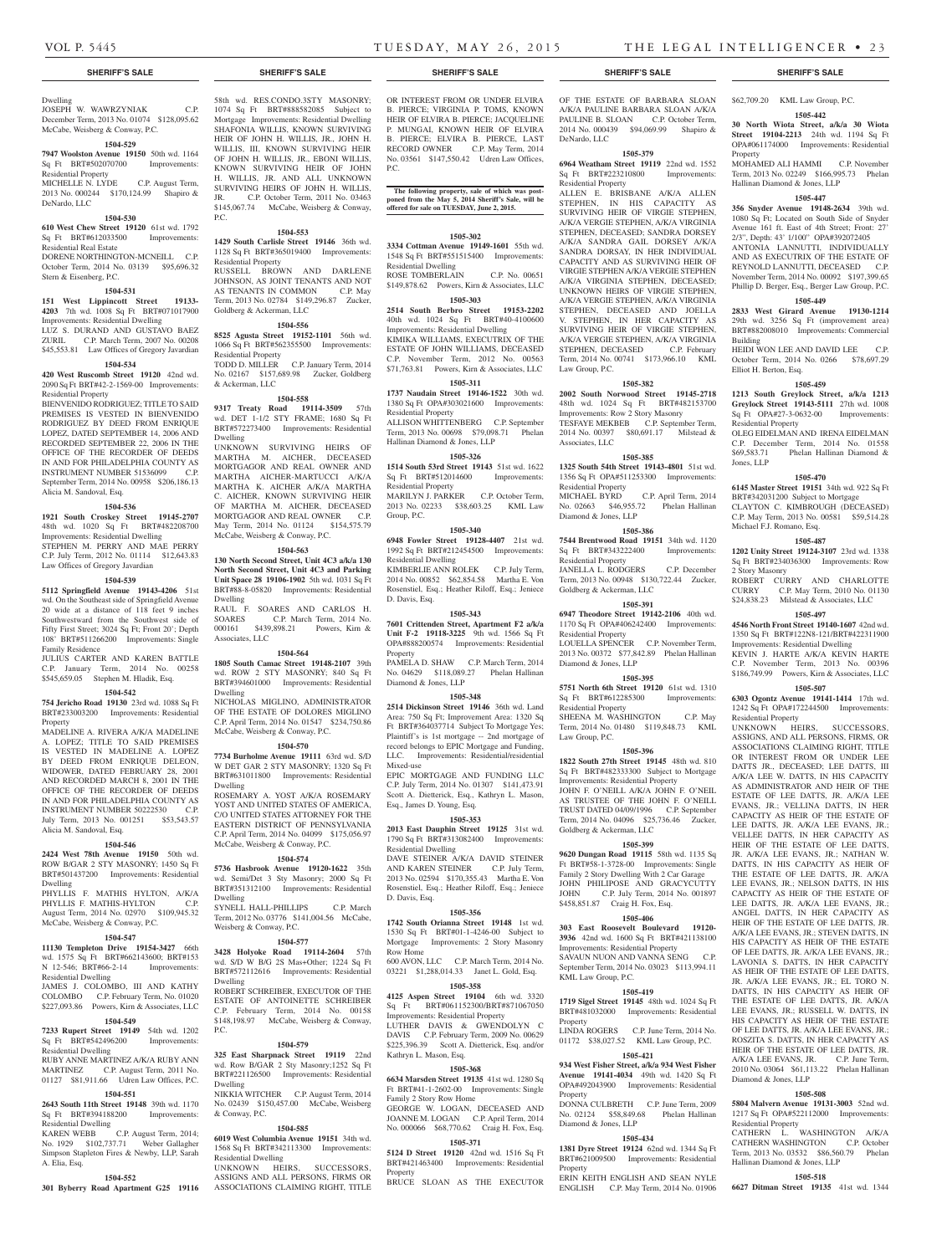# Sq Ft BRT#411243804 Improvements:

Residential Property TERRENCE DECKER C.P. October Term, 2014 No. 02907 \$98,687.25 KML Law Group, P.C.

# **1505-519**

**354 West Duval Street 19144** 59th wd. 2656 Sq Ft BRT#593110900 Improvements: Residential Dwelling

#### OLIVIA K. MYERS C.P. November Term,

2012 No. 01536 \$135,904.17 Martha E. Von Rosenstiel, Esq.; Heather Riloff, Esq.; Jeniece D. Davis, Esq. **1505-520 547 Van Kirk Street a/k/a 547 Vankirk** 

**Street 19120-1231** 35th wd. 1194 Sq Ft BRT#352115600 Improvements: Row B/gar 2 Story Masonry

TYRA LYTES C.P. November Term,<br>2013 No. 01950 \$99,444.08 Milstead &  $$99,444.08$  Milstead & Associates, LLC

# **1505-528**

**205-07 North 36th Street 19104-2430** 24th wd. 5190 Sq Ft; All that certain lot or piece of ground with the buildings and improvements thereon erected Situate on East Side of 36th St. 18 ft Northward of north side of Race St. eastward at right angles to 36th Street; Front: 71 ft 1-3/4 in, Depth: 100 ft BRT#881815400 Improvements: All That Certain Lot Or Piece Of Ground With The Buildings And Improvements Thereon Erected

GLOBAL REAL ESTATE SALES AND SERVICE, LLC C.P. October Term, 2014 No. 000193 \$439,240.72 Max L. Lieberman, Esq.

#### **1505-532**

**147 North 62nd Street 19139** 34th wd. 1120 Sq Ft BRT#341210700 Improvements: Residential Dwelling

ESTATE OF LOUISE GURLEY A/K/A LOUISE WILSON GURLEY, C/O VANESSA HOLLOWAY, PERSONAL REPRESENTATIVE; VANESSA HOLLOWAY, PERSONAL REPRESENTATIVE OF THE ESTATE OF LOUISE GURLEY A/K/A LOUISE WILSON GURLEY; UNKNOWN HEIRS, SUCCESSORS, ASSIGNS AND ALL PERSONS, FIRMS OR ASSOCIATIONS CLAIMING RIGHT, TITLE OR INTEREST FROM OR UNDER LOUISE GURLEY A/K/A LOUISE WILSON GURLEY; YVONNE BANKER, KNOWN HEIR OF LOUISE GURLEY A/K/A LOUISE WILSON GURLEY; BERNADETTE BANKER, KNOWN HEIR OF LOUISE GURLEY A/K/A LOUISE WILSON GURLEY; CELESTE TABB, KNOWN HEIR OF LOUISE GURLEY A/K/A LOUISE WILSON GURLEY C.P. August Term, WILSON GURLEY 2013 No. 03169 \$68,158.82 Udren Law Offices, P.C.

## **1505-535**

**1814 Morris Street 19145-2115** 36th wd. 2164 Sq Ft BRT#363124200 Improvements: Residential Dwelling

EARTHA SMACK A/K/A EARTHA I. SMACK, A/K/A EARTHA A. SMACK, A/K/A EARTHA I. CARSON, A/K/A EARTHA RUSSELL AND TROY SMACK A/K/A TROY A. SMACK C.P. July Term, 2010 No. 03544 \$301,251.84 Powers, Kirn & Associates, LLC

# **1505-536**

**5009 Ogden St 19139-1642** 44th wd. 1100 Sq Ft BRT#442023000 Improvements: Residential Dwelling

THOMAS E. MURPHY C.P. October Term, 2013 No. 01022 \$62,049.69 Powers, Kirn & Associates, LLC

#### **1505-539**

**1501 Widener Place 19141** 17th wd. 1760 Sq Ft BRT#171188600 Improvements: Residential Dwelling

SADIYYAH COLLINS A/K/A SADIYYAH A. COLLINS C.P. July Term, 2014 No. 02103 \$120,306.00 Powers, Kirn & Associates, LLC

#### **1505-541**

**370 Milne Street a/k/a 370 West Milne Street 19144** 13th wd. 960 Sq Ft BRT#133003800 Improvements: Residential Property YERO CARTER AS ADMINISTRATOR OF THE ESTATE OF OLLIE CARTER A/K/A

ARLEY FRANCES CARTER, DECEASED C.P. October Term, 2014 No. 00163 \$83,647.09 KML Law Group, P.C. **1505-542**

**161 East 64th Avenue 19120-1022** 61st wd. 1184 Sq Ft BRT#611338300 Improvements: Residential Dwelling EDWARD W. BARGE, III, IN HIS INDIVIDUAL CAPACITY AND EDWARD W. BARGE, III, PERSONAL REPRESENTATIVE OF THE ESTATE OF DIANE BARGE C.P. October Term, 2014 No. 02169 \$138,872.57 Powers, Kirn & Associates, LLC

#### **1505-544**

**4717 Bleigh Avenue 19136-4101** 65th wd. 1560 Sq Ft OPA#651021900 Improvements:

# Residential Property TERRANCE COOK C.P. January Term, 2008 No. 00988 \$127,986.85 Phelan

Hallinan Diamond & Jones, LLP **1505-547 666 East Wensley Street 19134-1828** 33rd wd.

756 Sq Ft OPA#331130900 Improvements: Residential Property TISHA S. RIDDICK A/K/A TISHA RIDDICK C.P. November Term, 2014 No. 02552<br>\$20.536.95 Phelan Hallinan Diamond & Phelan Hallinan Diamond & Jones, LLP

#### **1505-556**

**5939 B Carpenter Street 19143** 3rd wd. APT 2-4 UNTS 2STY MASONRY; 2093 Sq Ft BRT#033082400 Subject to Mortgage Improvements: Residential Dwelling VENITA C. RHOADS

Term, 2014 No. 04416 \$64,284.40 McCabe, Weisberg & Conway, P.C.

# **1505-560**

**1305 West Wingohocking Street 19140- 1213** 49th wd. 1516 Sq Ft OPA#491014700 Improvements: Residential Property

DOMINIC GIBBS, IN HIS CAPACITY AS HEIR OF BRENDA GIBBS, DECEASED; ZELDA GIBBS, IN HER CAPACITY AS HEIR OF BRENDA GIBBS, DECEASED; LYNAYE GIBBS, IN HER CAPACITY AS HEIR OF BRENDA GIBBS, DECEASED; KEVIN GIBBS, IN HIS CAPACITY AS HEIR OF BRENDA GIBBS, DECEASED; UNKNOWN HEIRS, SUCCESSORS, ASSIGNS, AND ALL PERSONS, FIRMS, OR ASSOCIATIONS CLAIMING RIGHT, TITLE OR INTEREST FROM OR UNDER BRENDA GIBBS,<br>DECEASED C.P. May Term, 2014 No. C.P. May Term, 2014 No. 03549 \$59,042.86 Phelan Hallinan Diamond & Jones, LLP

#### **1505-571**

**707 North 64th Street 19151** 34th wd. 1438 Sq Ft OPA#344237200 Improvements: Residential Property LARRY E. JONES AND CELIA JONES C.P. April Term, 2013 No. 04308 \$93,866.88 Phelan Hallinan Diamond & Jones, LLP

# **1505-573**

**210 Locust Street, Unit 9CW 19106** 5th wd. 683 Sq Ft BRT#888052115 Subject to Mortgage MAUREEN FLANIGAN, A SINGLE WOMAN C.P. July Term, 2014 No. 235574 \$6,705.00 Evan R. Bachove, Esq.; Fineman Krekstein & Harris, P.C.

#### **1505-576**

**6147 Pine Street 19143** 3rd wd. (formerly part of the 36th wd.) 1122 Sq Ft BRT#032038200 Improvements: Residential Real Estate C.P. October Term, 2013 No. 3075 \$65,981.14 Stern & Eisenberg, P.C.

**1505-577 4427 H Street 19124** 33rd wd. 1152 Sq Ft BRT#332128700 Improvements: Residential Property

MARIA D. MUNOZ AND LUIS PAYANO C.P. August Term, 2014 No. 01151 \$107,970.28 KML Law Group, P.C.

**1505-587**

**2540 South Rosewood Street 19145-4631**  26th wd. 1044 Sq Ft OPA#261109500 Improvements: Residential Property RITA DEMARCO AND JAMES DREW<br>DEMARCO C.P. October Term, 2014 C.P. October Term, 2014 No. 01688 \$157,925.95 Phelan Hallinan Diamond & Jones, LLP

# **1505-603**

**8326 Alma Street 19152** 56th wd. 1480 Sq Ft BRT#562374200 Improvements: Residential Property KEITH GRABOWSKI C.P. December Term, 2013 No. 01118 \$86,260.29 Zucker, Goldberg & Ackerman, LLC

# **1505-616**

**2012 Larry Street 19142** 40th wd. ROW 2 STY MASONRY; 900 Sq Ft BRT#403196700 Improvements: Residential Dwelling CAROLYN CHAPMAN AND WILLIAM H. CHAPMAN C.P. November Term, 2010

No. 04337 \$43,866.69 McCabe, Weisberg & Conway, P.C.

1505-640<br>1360 Knorr Street **19111 1360 Knorr Street 19111** 53rd wd. ROW B/GAR 2STY MASONRY; 1479 Sq Ft BRT#532127200 Improvements: Residential Property IDELFONSO CASTELLANOS AND<br>CARMEN D. CASTELLANOS C.P.

CARMEN D. CASTELLANOS September Term, 2013 No. 01075 \$69,949.00 McCabe, Weisberg & Conway, P.C.

# **1505-648**

**2621 South 66th Street 19142-2802** 40th wd. 1012 Sq Ft OPA#406014800 Improvements: Residential Property

RAYMOND T. CARROLL C.P. July Term, 2012 No. 03990 \$71,968.81 Phelan Hallinan Diamond & Jones, LLP

# **SHERIFF'S SALE OF TUESDAY, June 2, 2015**

# **1506-301**

**2909 Robbins Street 19149** 62nd wd. 1068 Sq Ft BRT#621285000 Improvements: Residential Property ANTHONY DESMARETS, JR., ANTHONY DESMARETS AND PATRICIA DESMARETS

C.P. June Term, 2014 No. 04724 \$106,119.59 KML Law Group, P.C. **1506-302A-B**

**2420 Golf Road – Premises A – 19131** 52nd wd. 1200 Sq Ft BRT#521263510 Improvements:

Residential Property **2424 Golf Road – Premises B – 19131** 52nd wd. 4224 Sq Ft BRT#521263520 Improvements: Residential Property

EDWIN G. BEAUSOLEIL AND ROBERT A. CUDJOE C.P. July Term, 2013 No. 01375 \$314,861.38 KML Law Group, P.C.

## **1506-303**

**2238 West Lehigh Avenue 19132** 16th wd. 2084 Sq Ft BRT#162353600 Improvements: Residential Property DEVON GUDGER AND CHARLES W.<br>GUDGER C.P. May Term. 2014 No. 02371 C.P. May Term, 2014 No. 02371 \$103,334.74 KML Law Group, P.C.

# **1506-304**

**2745 North 24th Street 19132** 11th wd. 1052 Sq Ft BRT#111440300 Subject to Mortgage LILLIE FAISON C.P. June Term, 2014 No. 00902 \$51,525.44 Emmanuel J. Argentieri, Esq.

# **1506-305**

**6545 Wyncote Avenue 19138** 10th wd. 0 Sq Ft BRT#10-2-0910-00; PRCL#124N22-0196 Subject to Mortgage CHRISTINE M. JACKSON C.P. April Term,

2012 No. 02938 \$132,925.15 Emmanuel J. Argentieri, Esq. **1506-306**

#### **7201 Devon Street 19119** 22nd wd. 1831 Sq Ft BRT#091180520 Subject to Mortgage ALONZO PICKRON C.P. August Term, 2013 No. 03194 \$163,906.23 Emmanuel J. Argentieri, Esq.

**1506-307**

**1820 South 18th Street 19145** 48th wd. 1280 Sq Ft BRT#481256100 Subject to Mortgage LUVINIA MCGEE (DECEASED) C.P. March Term, 2014 No. 01646 \$152,365.79 Michael F.J. Romano, Esq.

#### **1506-308**

**3330 Gurley Road 19154** 66th wd. 1360 Sq Ft BRT#663116300 Improvements: Residential Property KATHLEEN A. JORDAN C.P. January

Term, 2013 No. 00948 \$115,675.21 KML Law Group, P.C. **1506-309**

**2528 South Alder Street 19148** 39th wd. 1024 Sq Ft BRT#394138100 Improvements: Residential Property

JOHN FIORAVANTI, SOLELY IN HIS CAPACITY AS HEIR OF MILLIE FIORAVANTI, DECEASED; MARLO DILKS, SOLELY IN HER CAPACITY AS HEIR OF MILLIE FIORAVANTI, DECEASED; THE UNKNOWN HEIRS OF MILLIE FIORAVANTI, DECEASED C.P. July Term, 2014 No. 01877 \$157,680.60 KML Law Group, P.C.

# **1506-310**

**5243 Wissahickon Avenue 19144** 12th wd. 1836 Sq Ft BRT#123245010 Improvements: Residential Property JADA PENNICK AND CHARLES H. PENNICK C.P. October Term, 2012 No. 04267 \$208,289.06 KML Law Group, P.C.

#### **1506-311 6111 Callowhill Street 19151-4319** 34th wd.

1518 Sq Ft OPA#341050300 Improvements: Residential Property<br>GENE KATSMAN C.P. September Term, 2013 No. 02300 \$106,992.80 Phelan

# Hallinan Diamond & Jones, LLP

**1506-312 5010 North 4th Street 19120-3802** 42nd wd. 1290 Sq Ft OPA#422462500 Improvements: Residential Property

GLORIA B. CARRILLO C.P. January Term, 2013 No. 03660 \$75,487.13 Phelan Hallinan Diamond & Jones, LLP

#### **1506-313**

**3336 Jasper Street 19134-2536** 45th wd. 1074 Sq Ft OPA#452380200 Improvements: Residential Property

MARYLOU COLON C.P. October Term, 2014 No. 03008 \$34,061.08 Phelan Hallinan

# **SHERIFF'S SALE SHERIFF'S SALE SHERIFF'S SALE SHERIFF'S SALE SHERIFF'S SALE**

# Diamond & Jones, LLP

**1506-314 5547 Chew Avenue 19138-2309** 12th wd. 1700 Sq Ft BRT#12-2-2294-00 Improvements: Residential Mixed Use Dwelling ROOSEVELT BRANT, III C.P. April Term, 2014 No. 02369 \$110,315.29 Barbara A.

**1506-328 6518 North Beechwood Street 19138** 59th wd. 1260 Sq Ft BRT#591025300 Subject to

CHRISTINE C. JONES C.P. July Term, 2013 No. 01880 \$79,546.52 Emmanuel J.

**1506-329 3325 Argyle Street 19134-1903** 33rd wd. 840 Sq Ft BRT#331367900 Improvements: Row

EMMY PARGAS CORDERO C.P. June Term, 2014 No. 02870 \$55,818.02 Milstead

**1506-330 4116 Cambridge Street 19104** 6th wd. 1760 Sq Ft BRT#062158800 Subject to Mortgage DOROTHY WILKINS C.P. June Term, 2014 No. 00170 \$120,326.90 Emmanuel J.

**1506-331 5618 Rodman Street 19143** 46th wd. 1020 Sq Ft BRT#463031600 Subject to Mortgage LYNNE A. WILLIAMS (DECEASED) C.P. August Term, 2013 No. 02444 \$103,373.18

**1506-332 1733 Watkins Street 19145** 36th wd. 1016 Sq Ft BRT#365394300 Subject to Mortgage<br>LEROY ANDERSON (DECEASED) C.P. LEROY ANDERSON (DECEASED) December Term, 2013 No. 02019 \$88,737.92

**1506-333 1042 East Chelten Avenue 19138** 12th wd. 1486 Sq Ft BRT#122123400 Subject to

ISAAC L. EMPSON (DECEASED) C.P. November Term, 2013 No. 01924 \$128,998.99

**1506-334 5846 Washington Avenue 19143** 3rd wd. 1420 Sq Ft BRT#03-3-1153-00 Subject to Mortgage ROLAND GREEN C.P. June Term, 2014<br>No. 02828 \$87,747.64 Emmanuel J.

**1506-335 228 West Ruscomb Street 19120** 42nd wd. 1362 Sq Ft BRT#422153000 Subject to

ELVA I. MCCRAY (DECEASED) C.P. March Term, 2014 No. 01377 \$69,468.23

**1506-336 1506 Alcott Street 19149** 62nd wd. 1260 Sq Ft BRT#621101900 Improvements: Residential

CHRISTOPHER THUDE C.P. October Term, 2014 No. 02908 \$88,872.93 Martha E. Von Rosenstiel, Esq.; Heather Riloff, Esq.;

**1506-337 6744 Guyer Avenue 19142** 40th wd. 1102 Sq Ft BRT#406327300 Improvements:

MARY ANN BYRD C.P. October Term, 2011 No. 00171 \$84,313.53 Martha E. Von Rosenstiel, Esq.; Heather Riloff, Esq.; Jeniece

**1506-338 4526 Tampa Street 19120** 42nd wd. 912 Sq Ft BRT#421568800 Improvements: Residential

ANGELA A. PAEZ A/K/A ANGELA V. PAEZ C.P. June Term, 2014 No. 02910 \$41,064.85 Martha E. Von Rosenstiel, Esq.; Heather Riloff,

**1506-339 516 Overlook Road 19128** 21st wd. 1216 Sq Ft BRT#213330400 Improvements:

CHRISTINE MAZZA, IN HER CAPACITY AS HEIR-AT-LAW OF THE ESTATE OF CAROL M. MAZZA A/K/A CAROL MAZZA, DECEASED; GREGORY ELENBACK, IN HIS CAPACITY AS HEIR-AT-LAW OF THE ESTATE OF CAROL M. MAZZA A/K/A CAROL MAZZA, DECEASED; UNKNOWN HEIRS, SUCCESSORS, ASSIGNS, AND ALL PERSONS, FIRMS, OR ASSOCIATIONS CLAIMING RIGHT, TITLE, OR INTEREST FROM OR UNDER CAROL M. MAZZA A/K/A CAROL MAZZA, DECEASED June Term, 2014 No. 01748 \$86,759.40 Martha E. Von Rosenstiel, Esq.; Heather Riloff,

**1506-340 1869 Conlyn Street 19141** 17th wd. 1336 Sq Ft BRT#171145900 Improvements:

ALEXANDER Y. KRANJEC AND JACLYN L. KRANJEC C.P. January Term, 2015 No. 00920 \$137,892.39 Stern & Eisenberg, P.C. **1506-341 5007 North Marvine Street 19141** 49th wd. 1600 Sq Ft BRT#491427000 Improvements:

Mortgage

Argentieri, Esq.

2 Story Masonry

& Associates, LLC

Argentieri, Esq.

Emmanuel J. Argentieri, Esq.

Emmanuel J. Argentieri, Esq.

Michael F.J. Romano, Esq.

No. 02828 \$87,747.64 Argentieri, Esq.

Michael F.J. Romano, Esq.

Jeniece D. Davis, Esq.

Residential Dwelling

Esq.; Jeniece D. Davis, Esq.

Esq.; Jeniece D. Davis, Esq.

Residential Real Estate

Residential Dwelling

D. Davis, Esq.

Dwelling

Mortgage

Mortgage

Dwelling

Fein, Esq. **1506-315 5544 West Jefferson Street 19131** 4th wd.

1162 Sq Ft BRT#04-1-2722-00 Subject to

Mortgage CLAIRE WILSON C.P. March Term, 2014 No. 04278 \$1,109,315.38 Emmanuel J. Argentieri, Esq.

**1506-316 804 West Allegheny Avenue 19133-2019**  37th wd. 1120 Sq Ft PRCL#39N2-39; BRT#372445000 Subject to Mortgage EARL L. BRADY C.P. June Term, 2014 No. 00282 \$50,145.75 Emmanuel J. Argentieri,

**1506-317 2243 South Bonsall Street 19145** 48th wd. 1120 Sq Ft BRT#482278700 Improvements:

TYESHA TILGHMAN C.P. August Term, 2013 No. 01964 \$35,648.69 KML Law

**1506-318 11960 Academy Road 19154** 66th wd. 1482<br>
Sq Ft BRT#662044010 Improvements:

KIMBERLY PUGH AND THOMAS S. PUGH C.P. December Term, 2013 No. 00213 \$190,570.36 KML Law Group, P.C. **1506-319 500 Southampton Road 19116-1146** 58th wd. 1634 Sq Ft OPA#583058100 Improvements:

MARIE C. GALLAGHER C.P. October Term, 2014 No. 03554 \$27,207.90 Phelan

**1506-320 6524 Saybrook Avenue 19142** 40th wd. 1044 Sq Ft BRT#403156700 Improvements:

2014 No. 03065 \$27,305.05 KML Law

**1506-321 4646 A Street 19120** 42nd wd. 1200 Sq Ft BRT#421289300 Improvements: Residential

MOISES E. CERVANTES AND LENA L. CERVANTES C.P. May Term, 2013 No. 01737 \$41,598.77 KML Law Group, P.C. **1506-322 6343 Reedland Street 19142** 40th wd. 1080 Sq Ft BRT#402204000 Improvements:

WILLIAM T. RICHARDSON C.P. June Term, 2014 No. 00616 \$40,766.60 KML

**1506-323 1324 Locust Street, Unit 1528 19107** 5th wd. 313 Sq Ft; Land Area: 0 Sq. Ft. together with a proportionate undivided interest in the Common Elements; Condominium BRT#888115938 Improvements: Residential Dwelling JOE NDANU AND ANATOLY SIROTA C.P. November Term, 2014 No. 02859 \$112,862.85 Martha E. Von Rosenstiel, Esq.; Heather Riloff,

**1506-324 4718 Vista Street 19136** 65th wd. 1160 Sq Ft BRT#651032400 Improvements: Residential

SARA V. ROHENA C.P. February Term, 2013 No. 02769 \$92,579.00 KML Law

**1506-325 6141 Spruce Street 19139-3741** 3rd wd. 1480 Sq Ft BRT#031121800 Improvements:

BEDINA I WILLIAMS C.P. November Term, 2014 No. 00822 \$96,321.87 Martha E. Von Rosenstiel, Esq.; Heather Riloff, Esq.;

**1506-326 122 South 43rd Street 19104** 27th wd. 3360 Sq Ft BRT#272114600 Improvements:

JAYME JOUSSETT C.P. June Term, 2012 No. 03031 \$537,347.67 KML Law Group,

**1506-327 5715 Florence Avenue 19143** 51st wd. 1620 Sq Ft BRT#51-3-2638-00 Improvements:

LAUREL D. SMITH C.P. August Term, 2009 No. 00719 \$97,896.38 Martha E. Von Rosenstiel, Esq.; Heather Riloff, Esq.; Jeniece

C.P. November Term,

Esq.

Residential Property

Sq Ft BRT#662044010 Residential Property

Residential Property<br>MARIE C\_GALLAGHER

Residential Property<br>TYEISHA HARRIS

<sup>1</sup><br>Residential Property

Law Group, P.C.

Esq.; Jeniece D. Davis, Esq.

Property

Group, P.C.

Residential Dwelling

Jeniece D. Davis, Esq.

Residential Property

Residential Dwelling

D. Davis, Esq.

P.C.

Group, P.C.

Property

Hallinan Diamond & Jones, LLP

Group, P.C.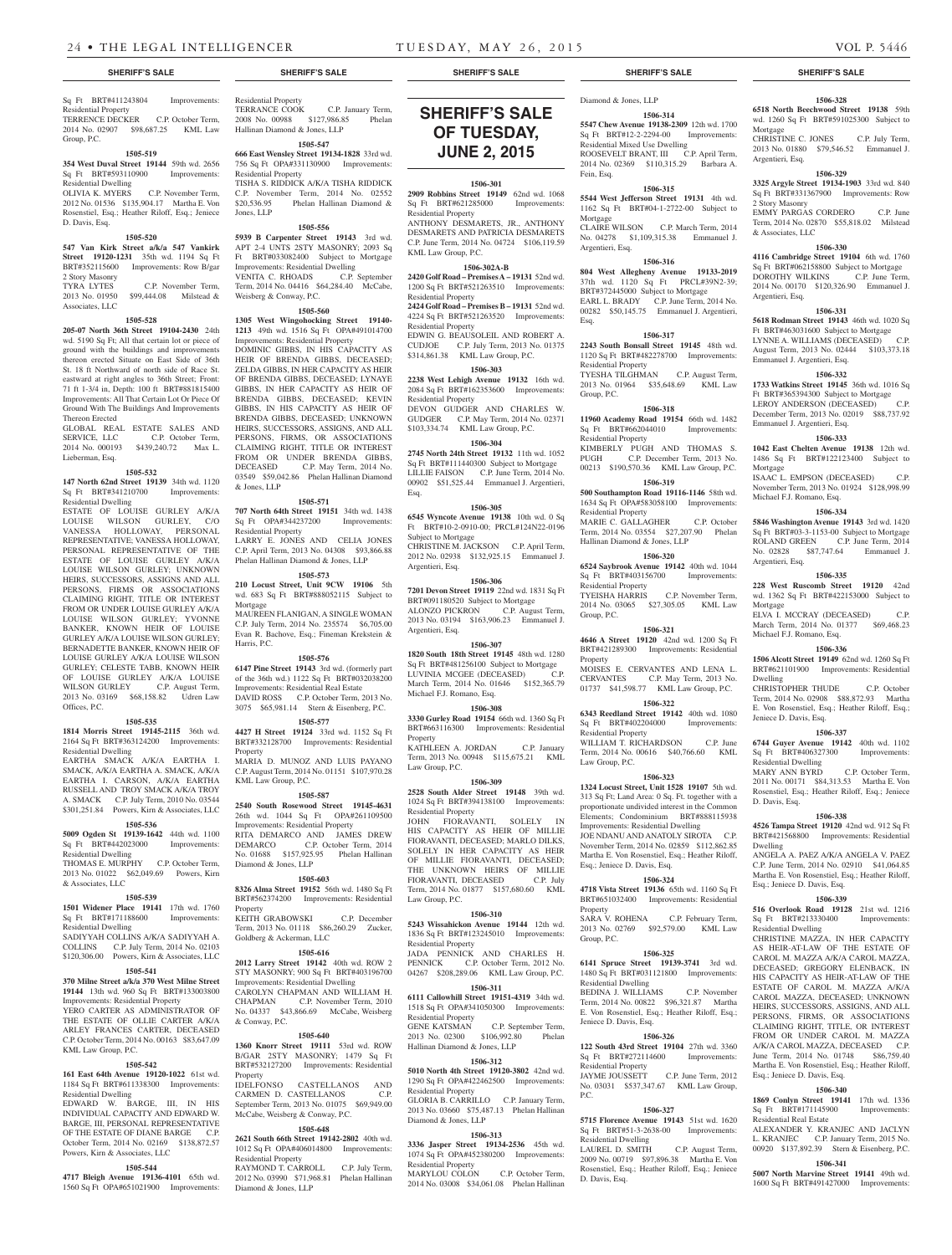Residential Real Estate

Stern & Eisenberg, P.C.

Residential Real Estate

Sq Ft OPA#521155000 Residential Property

Residential Property

Michael F.J. Romano, Esq.

Diamond & Jones, LLP

Michael F.J. Romano, Esq.

Residential Property

Diamond & Jones, LLP

Hallinan Diamond & Jones, LLP

Hallinan Diamond & Jones, LLP

Property

Condominium

Residential Property

Residential Property

Diamond & Jones, LLP

Residential Property

Residential Property

Hallinan Diamond & Jones, LLP

& Jones, LLP

Mortgage

DeNardo, LLC

Hallinan Diamond & Jones, LLP

Eisenberg, P.C.

1036 Sq Ft BRT#262190100 Improvements:

JEFFREY GROSSO AND EMMA J. PROVENZANO A/K/A EMMA J. GROSSO C.P. July Term, 2014 No. 01328 \$269,488.55

**1506-392 3029 North 35th Street 19132** 38th wd. 1776 Sq Ft BRT#382204200 Improvements:

CHERYL GRIFFIN C.P. August Term, 2011 No. 000815 \$112,504.24 Stern &

**1506-393 5301 Diamond Street a/k/a 5301 West Diamond Street 19131-2322** 52nd wd. 1600<br>Sq. Et. OPA#521155000 Improvements:

HARRY S. KIRBY C.P. November Term, 2014 No. 00140 \$117,759.33 Phelan

**1506-394 214 South Alden Street 19132** 60th wd. 990 Sq Ft BRT#604265000 Improvements:

ROBERTIN NUNEZ C.P. March Term, 2014 No. 05854 \$67,153.13 Shapiro &

**1506-395 1827 Hoffman Street 19145** 48th wd. 896 Sq Ft BRT#481073300 Subject to Mortgage DOROTHY CHRISTOPHER (DECEASED) C.P. May Term, 2013 No. 00667 \$117,501.23

**1506-396 1625 North Redfield Street 19151-3920**  34th wd. 1290 Sq Ft OPA#342168100 Improvements: Residential Property DENISE ALLEN C.P. August Term, 2012 No. 02666 \$87,664.29 Phelan Hallinan

**1506-397 1945 West Airdrie Street 19140** 13th wd. 1056 Sq Ft BRT#131071800 Subject to

ROBERT V. MOORE (DECEASED) C.P. March Term, 2013 No. 02995 \$79,859.57

**1506-398 4841 North Palethorp Street a/k/a, 4841 Palethorp Street 19120-4209** 42nd wd. 1240 Sq Ft OPA#422377300 Improvements:

WANDA MARTINEZ C.P. June Term, 2014 No. 03592 \$26,408.98 Phelan Hallinan

**1506-399 2835 C Street 19134-3417** 7th wd. 1176 Sq Ft OPA#071444500 Improvements: Residential

GIBLERTO GONZALEZ, JR. A/K/A GILBERTO GONZALEZ C.P. September Term, 2014 No. 03027 \$11,224.26 Phelan

**1506-400 3201 Capri Drive a/k/a 3201 Capri Drive Unit 39 19145-5766** 26th wd. 1355 Sq Ft OPA#888260076 Improvements:

DENISE SERPENTINE C.P. December Term, 2012 No. 03121 \$356,190.05 Phelan

**1506-401 1916 Haworth Street 19124-2115** 62nd wd. 1032 Sq Ft OPA#622019900 Improvements:

GUILLERMO ALVARADO; AUDY BAUTISTA C.P. April Term, 2014 No. 04242 \$58,758.45 Phelan Hallinan Diamond

**1506-402 6258 Erdrick Street 19135-3504** 55th wd. 1260 Sq Ft OPA#552262200 Improvements:

DEREK MEGLONE AND FELICIA RICHARDSON C.P. February Term, 2014 No. 01946 \$139,912.80 Phelan Hallinan

**1506-403 7319 Woodcrest Avenue 19151-2214** 34th wd. 1120 Sq Ft OPA#344123300 Improvements:

REBECCA BIGHUM ROBINSON A/K/A REBECCA M. ROBINSON C.P. May Term, 2013 No. 00562 \$157,095.28 Phelan

**1506-404 1326 Orthodox Street 19124-3623** 23rd wd. 2160 Sq Ft OPA#234058900 Improvements:

UNKNOWN HEIRS, SUCCESSORS, ASSIGNS, AND ALL PERSONS, FIRMS, OR ASSOCIATIONS CLAIMING RIGHT, TITLE, OR INTEREST FROM OR UNDER RICHARD M. HAWES A/K/A RICHARD

# **SHERIFF'S SALE SHERIFF'S SALE SHERIFF'S SALE SHERIFF'S SALE SHERIFF'S SALE**

# Residential Property KIM D. MILLS AND GAIL D. SILLS C.P. July Term, 2014 No. 02154 \$49,905.22

# KML Law Group, P.C. **1506-342**

**1224 Marlyn Road 19151-3125** 34th wd. 1262 Sq Ft OPA#344289700 Improvements: Residential Property

## TRACEY C. ABRAMS AND ALPHONSO E. ABRAMS A/K/A ALPHONSO E. ABRAMS, JR. C.P. March Term, 2013 No. 01572

\$67,187.29 Phelan Hallinan Diamond & Jones, LLP **1506-343 4954 North 7th Street 19120-3708** 49th wd.

# 1140 Sq Ft OPA#491218300 Improvements: Residential Property

JORGE FAGUNDES C.P. March Term, 2014 No. 03579 \$42,007.92 Phelan Hallinan Diamond & Jones, LLP

# **1506-344 11609 Bustleton Avenue 19116** 58th wd.

1173 Sq Ft BRT#582537900 Improvements: Residential Property

THE UNKNOWN HEIRS OF ROLAND PINKNEY, SR., DECEASED; MELANIE ARMSTRONG, SOLELY IN HER CAPACITY AS HEIR OF ROLAND PINKNEY, SR., DECEASED; ROLAND PINKNEY, JR., SOLELY IN HIS CAPACITY AS HEIR OF ROLAND PINKNEY, SR., DECEASED C.P. May Term, 2014 No. 00527 \$151,425.73 KML Law Group, P.C.

# **1506-345**

**1161 Hellerman Street 19111** 53rd wd. 1260 Sq Ft BRT#531131200 Improvements: Residential Real Estate

FABIOLA RIVERA AND FRANCIA H. VILCHEZ C.P. September Term, 2014 No. 03545 \$140,652.68 Stern & Eisenberg, P.C.

# **1506-346**

**328 South 3rd Street 19106** 5th wd. 919 Sq Ft BRT#051065500 Improvements: Residential Real Estate

SEAN GENERAL C.P. June Term, 2014 No. 01171 \$673,463.60 Stern & Eisenberg, P.C.

# **1506-347**

**2014 East Birch Street 19134-3609** 25th wd. 1086 Sq Ft OPA#252141500 Improvements: Residential Property

ISAURA RUIZ, IN HER CAPACITY AS HEIR OF GLADYS R. GONZALEZ, DECEASED; CLARISSA AGOSTO, IN HER CAPACITY AS HEIR OF GLADYS R. GONZALEZ, DECEASED; GLADYS RODRIGUEZ, IN HER CAPACITY AS HEIR OF GLADYS R. GONZALEZ, DECEASED; UNKNOWN HEIRS, SUCCESSORS, ASSIGNS, AND ALL PERSONS, FIRMS, OR ASSOCIATIONS CLAIMING RIGHT, TITLE, OR INTEREST FROM OR UNDER GLADYS R. GONZALEZ A/K/A GLADYS GONZALEZ GONZALEZ, DECEASED C.P. March Term, 2014 No. 01897 \$26,132.79 Phelan Hallinan Diamond & Jones, LLP

# **1506-348**

**517 West Rockland Street 19120-3743**  49th wd. 1260 Sq Ft OPA#491120400

Improvements: Residential Property MARIA RAMOS, IN HER CAPACITY AS ADMINISTRATRIX AND HEIR OF THE ESTATE OF ANGELO SCOTT, JR.; ANA MARIE SCOTT, IN HER CAPACITY AS HEIR OF THE ESTATE OF ANGELO SCOTT, JR.; ANGELO SCOTT, IN HIS CAPACITY AS HEIR OF THE ESTATE OF ANGELO SCOTT, JR.; SIAYA MARIE SCOTT, IN HER CAPACITY AS HEIR OF THE ESTATE OF ANGELO SCOTT, JR.; SHARIMAR MARIE SCOTT, IN HER CAPACITY AS HEIR OF THE ESTATE OF ANGELO SCOTT, JR.; UNKNOWN HEIRS, SUCCESSORS, ASSIGNS, AND ALL PERSONS, FIRMS, OR ASSOCIATIONS CLAIMING RIGHT, TITLE, OR INTEREST FROM OR UNDER ANGELO SCOTT, JR., DECEASED C.P. March Term, 2012 No. 00748 \$43,037.23 Phelan Hallinan Diamond & Jones, LLP

### **1506-349**

**4223 Tudor Street 19136** 41st wd. 1204 Sq Ft BRT#412138800 Improvements: Residential **Property** ALEXIS T. ORTIZ C.P. August Term,

2014 No. 01080 \$136,433.29 KML Law Group, P.C.

#### **1506-350 328 South 3rd Street 19106** 4th wd. 1512

Sq Ft BRT#043096400 Improvements: Residential Real Estate DARREN M. SMITH C.P. June Term, 2014 No. 01198 \$66,463.71 Stern & Eisenberg,

#### **1506-351**

P.C.

**550 Van Kirk Street 19120** 35th wd. 1250 Sq Ft BRT#352097600 Improvements: Residential Property

TRACY HUA AND CHI-HUNG MU C.P.

April Term, 2012 No. 02922 \$135,815.70 KML Law Group, P.C.

**1506-352 6203 Cardiff Street 19149** 62nd wd. 1152 Sq Ft BRT#621569300 Improvements: Residential Property ANA E. NERIS AND VIVIANA RUBIO C.P. November Term, 2014 No. 01448 \$148,389.53

# KML Law Group, P.C. **1506-353 7714 Orpheus Pl 19153** 40th wd. 1360 Sq Ft

BRT#405861300 Improvements: Row B/gar 2sty Masonry C.P. September Term, 2014 No. 00729 \$159,793.81 Richard M. Squire & Associates, LLC

# **1506-354**

**1251 Magee Avenue 19111-4941** 53rd wd. 1440 Sq Ft BRT#532009100 Subject to Mortgage Improvements: Residential Property SYLVESTER BENNETT AND MELISSA BENNETT, AS TENANTS BY THE ENTIRETY C.P. November Term, 2014 No. 01453 \$165,444.51 Scott A Dietterick, Esq, Kimberly A Bonner, Esq, Joel A Ackerman, Esq, Ashleigh Levy Marin, Esq, Jaime R Ackerman, Esq, Jana Fridfinnsdottir, Esq, Brian Nicholas Esq, Denise Carlon Esq, Roger Fay Esq, Zucker, Goldberg & Ackerman, LLC

# **1506-355**

**419 East Woodlawn Street 19144** 12th wd. 1780 Sq Ft BRT#122095500 Improvements: Residential Property ALISON BRAXTON-NESMITH AND SCHUYLER NESMITH C.P. September Term, 2014 No. 03185 \$173,240.87 KML Law Group, P.C.

#### **1506-356**

**920 Tyson Avenue 19111** 53rd wd. 1152 Sq Ft BRT#53-2-2177-00 Improvements: Residential Dwelling MARINA WILLIAMS AND ANTON<br>ONOSOV C.P. September Term, 2014 C.P. September Term, 2014 No. 00391 \$121,264.03 Powers, Kirn & Associates, LLC

#### **1506-357**

**1835 Lansing Street 19111** 56th wd. 1350 Sq Ft BRT#561478900 Improvements: Residential Real Estate BARBARA CLARK C.P. January Term, 2015 No. 02111 \$214,738.02 Stern & Eisenberg, P.C.

## **1506-358**

**3359 Friendship Street 19149** 55th wd. 1955 Sq Ft BRT#551424100 Improvements: Residential Property

FAIZ CHOUDHURY C.P. November Term, 2014 No. 00682 \$268,063.61 KML Law Group, P.C.

#### **1506-359**

**3625 Stanwood Street 19136** 64th wd. 1126 Sq Ft BRT#642321800 Improvements: Residential Property

PETER CHESKY, AS SOLE OWNER C.P. December Term, 2013 No. 01856 \$76,071.22 Scott A. Dietterick, Esq.; Kimberly A. Bonner, Esq.; Joel A. Ackerman, Esq.; Ashleigh L. Marin, Esq.; Jaime R. Ackerman, Esq.; Jana Fridfinnsdottir, Esq.; Brian Nicholas, Esq.; Denise Carlon, Esq.; Roger Fay, Esq.; Zucker, Goldberg & Ackerman, LLC

#### **1506-360**

**3268 Joyce Street 19134** 45th wd. 986 Sq Ft BRT#452298100 Improvements: Residential Dwelling DANIEL DAEHLING C.P. January Term,

2015 No. 00675 \$47,296.82 Martha E. Von Rosenstiel, Esq.; Heather Riloff, Esq.; Jeniece D. Davis, Esq.

# **1506-361**

**2014 Pratt Street 19124** 62nd wd. 1600 Sq Ft BRT#62-2-056000 Improvements: Residential Dwelling<br>SUSAN SHIELDS C.P. September Term, 2012 No. 03422 \$56,372.31 Udren Law Offices, P.C.

#### **1506-362**

**2701 East Indiana Avenue 19134** 25th wd. 1760 Sq Ft BRT#251099600 Improvements: Residential Property ANTHONY STORINO AND LINDA<br>TAMASITIS C.P. July Term, 2014 No. C.P. July Term, 2014 No. 03465 \$34,732.47 KML Law Group, P.C.

#### **1506-363**

**1701 North 62nd Street 19151** 34th wd. 1594 Sq Ft BRT#342301300 Improvements: Residential Property<br>SEAN D. MASSEY C.P. November Term, 2014 No. 01335 \$102,478.51 KML Law Group, P.C.

# **1506-364**

**15048 Carter Road 19116** 58th wd. 1248 Sq Ft BRT#583194800 Improvements: Residential Property JUDITH DERISCAVAGE, SOLELY IN

HER CAPACITY AS HEIR OF SYLVIA G. DERISCAVAGE, DECEASED C.P. May Term, 2014 No. 01486 \$186,678.20 KML Law Group, P.C.

#### **1506-365**

**1724 Widener Place a/k/a 1724 Weidner Place 19141** 17th wd. 1360 Sq Ft BRT#171183800 Improvements: Residential Property RONALD FULTON C.P. August Term, 2014 No. 02534 \$77,390.20 KML Law Group, P.C.

#### **1506-366**

**2408 East York Street 19125** 31st wd. 2709 Sq Ft BRT#313148100 Improvements: Residential Property FRANK SCHMIDT AND MARGARET SCHMIDT C.P. November Term, 2014 No. 01917 \$136,485.91 KML Law Group, P.C.

#### **1506-367**

**7508 Sherwood Road 19151** 34th wd. 1120 Sq Ft BRT#343235600 Improvements: Residential Property CHARLENE S. GRAHAM C.P. July Term, 2013 No. 01190 \$106,588.41 KML Law Group, P.C.

# **1506-368**

**2520 South Clarion Street 19148** 39th wd. 784 Sq Ft BRT#394454100 Improvements: Residential Property CYNTHIA ZAYAS AS ADMINISTRATRIX OF THE ESTATE OF THERESA M. FINNIMORE, DECEASED C.P. October Term, 2014 No. 00161 \$101,463.87 KML Law Group, P.C.

# **1506-369**

**3328 North Hancock Street 19140- 5810** 7th wd. 840 Sq Ft OPA#072074000 Improvements: Residential Property JOSE L. PELLOT C.P. November Term, 2014 No. 00999 \$21,244.83 Phelan Hallinan Diamond & Jones, LLP

# **1506-370**

**1007 West Sedgley Avenue 19140-5425**  43rd wd. 1364 Sq Ft OPA#431004800 Improvements: Residential Property SHENEEN M. JACKSON A/K/A SHENEEN JACKSON C.P. November Term, 2013 No. 01124 \$52,048.04 Phelan Hallinan Diamond & Jones, LLP

#### **1506-371**

**4116 Castor Avenue 19124-5356** 33rd wd. 1200 Sq Ft OPA#332508300 Improvements: Residential Property NICOLAS A. PINAULT A/K/A NICOLAS PINAULT C.P. May Term, 2014 No. 00048 \$106,729.07 Phelan Hallinan Diamond & Jones, LLP

#### **1506-372**

**1639 East Howell Street, a/k/a 1639 Howell Street 19149-3413** 62nd wd. 960 Sq Ft OPA#621130600 Improvements: Residential Property ROSEMARY OCASIO C.P. October Term,

2014 No. 03334 \$85,412.86 Phelan Hallinan Diamond & Jones, LLP

# **1506-373**

**8002 Thouron Avenue 19150** 50th wd. 1640 Sq Ft BRT#502150100 Improvements: Residential Property DESMOND SPENCER C.P. September

Term, 2014 No. 04182 \$106,976.49 KML Law Group, P.C. **1506-374**

**1929 South Salford Street 19143-5525**  40th wd. 840 Sq Ft OPA#401073300 Improvements: Residential Property JULIUS CAESAR, III C.P. April Term, 2014 No. 04091 \$36,969.24 Phelan Hallinan Diamond & Jones, LLP

#### **1506-375**

**4557 North 13th Street 19140** 49th wd. 1444 Sq Ft BRT#491497600 Improvements: Residential Property ROLAND VARGAS, JR. C.P. May Term, 2014 No. 03351 \$85,512.88 KML Law Group, P.C.

# **1506-376**

**604-636 South Washington Square, Unit 410 19106** 5th wd. residential unit - 843 Sq Ft OPA#888050643 Subject to Mortgage Subject to Rent Improvements: Residential Units BARRY D. JONES C.P. September Term, 2014 No. 03362 \$960,216.08 Leo M. Gibbons, Esq.

#### **1506-377**

**3542 Aldine Street 19136-3806** 64th wd. 1504 Sq Ft OPA#642113700 Improvements: Residential Property STEVEN R. BANAVICH C.P. September Term, 2014 No. 00968 \$127,607.61 Phelan Hallinan Diamond & Jones, LLP

# **1506-378**

**1320 Tyson Avenue 19111** 53rd wd. 1080 Sq Ft BRT#532224900 Improvements: Det 1-1/2 Story Masonry MICHAEL S. BEAVER C.P. February Term,

2011 No. 00288 \$75,000.00 Milstead & Associates, LLC

# **1506-379 4118 West Girard Avenue 19104** 6th wd.

2721 Sq Ft OPA#062168300 Improvements: Residential Property MICHAEL S. MARTIN, JR. C.P. November Term, 2014 No. 00015 \$85,181.17 Phelan Hallinan Diamond & Jones, LLP

# **1506-380**

**1715 Watkins Street 19145** 36th wd. 1016 Sq Ft BRT#365393400 Improvements: Residential Dwelling

YULIUS SUGIYANTO C.P. August Term, 2014 No. 02814 \$85,339.21 Law Offices of Gregory Javardian

**1506-381 7421 North 21st Street 19138-2208** 10th wd. 1470 Sq Ft OPA#101181900 Improvements:

VIVIAN THOMAS, IN HER CAPACITY AS HEIR OF VIOLA WANAMAKER, DECEASED; UNKNOWN HEIRS, SUCCESSORS, ASSIGNS, AND ALL PERSONS, FIRMS, OR ASSOCIATIONS CLAIMING RIGHT, TITLE, OR INTEREST FROM OR UNDER VIOLA WANAMAKER, DECEASED C.P. February Term, 2013 No. 02009 \$113,975.73 Phelan Hallinan

**1506-382 3317 Brighton Street 19149** 55th wd. 1312 Sq Ft BRT#551372900 Improvements:

STANLEY M. FELDMAN AND JANETTE P. FELDMAN C.P. September Term, 2012 No. 02918 \$83,763.91 Law Offices of Gregory

**1506-383 7580 Mayland Street 19138** 50th wd. Land Area: 2284.65 Sq Ft; 2380 Sq Ft BRT#501382300 Improvements: Row Conv/

JOHN C. KOFA AND AGNES D. KOFA C.P. August Term, 2012 No. 01872 \$147,736.64

**1506-384 3836 Haverford Avenue 19104** 24th wd. 0 Sq

16TH TRANSFORMATION DEVELOPMENT, LLC AND MARGO ROBINSON C.P. July Term, 2013 No. 003873 \$26,261.35 Bart

**1506-385 4027 Claridge Street 19124** 33rd wd. 1140 Sq Ft BRT#332350500 Improvements:

EDWARD MUSHEYEV AND SERGEY MUSHEYEV C.P. December Term, 2014 No. 02940 \$92,166.56 KML Law Group,

**1506-386 5852 Brush Road a/k/a 5852 Brush Street 19138-1904** 59th wd. 1220 Sq Ft OPA#591227500 Improvements: Residential

LORRAINE EVANS C.P. March Term, 2014 No. 00156 \$106,070.57 Phelan Hallinan

**1506-387 1415 Morris Street 19145-1530** 36th wd. 2328 Sq Ft OPA#365383900 Improvements:

KEVIN W. OGOREK C.P. January Term, 2014 No. 01957 \$66,505.51 Phelan Hallinan

**1506-388 5719 North Beechwood Street 19138- 2801** 17th wd. 926 Sq Ft OPA#172493700 Improvements: Residential Property TORRIS M. RANSOM, JR., IN HIS CAPACITY AS ADMINISTRATOR AND HEIR OF THE ESTATE OF ANNETTE MALCOLM; UNKNOWN HEIRS, SUCCESSORS, ASSIGNS, AND ALL PERSONS, FIRMS, OR ASSOCIATIONS CLAIMING RIGHT, TITLE, OR INTEREST FROM OR UNDER ANNETTE MALCOLM, DECEASED C.P. May Term, 2014 No. 01015 \$54,373.33 Phelan Hallinan Diamond & Jones, LLP **1506-389 1215 East Cheltenham Avenue 19124- 1031** 35th wd. 1110 Sq Ft OPA#352019000 Improvements: Residential Property<br>DUANE W. THOMPSON C.P. July Term.

Residential Property

Diamond & Jones, LLP

Residential Dwelling

apt 2 Story Masonry

Ft OPA#242040800

Residential Property

Diamond & Jones, LLP

Residential Property

Diamond & Jones, LLP

DUANE W. THOMPSON

Diamond & Jones, LLP

Michael F.J. Romano, Esq.

2013 No. 03279 \$85,168.72 Phelan Hallinan

**1506-390 3442 Reach Street 19134** 33rd wd. 1400 Sq Ft BRT#331315500 Subject to Mortgage LAWRENCE WEINMANN, JR. (DECEASED) C.P. April Term, 2014 No. 02320 \$56,099.55

**1506-391 2432 South Lambert Street 19145** 26th wd.

Benoff, Esq.

P.C.

Property

Milstead & Associates, LLC

Javardian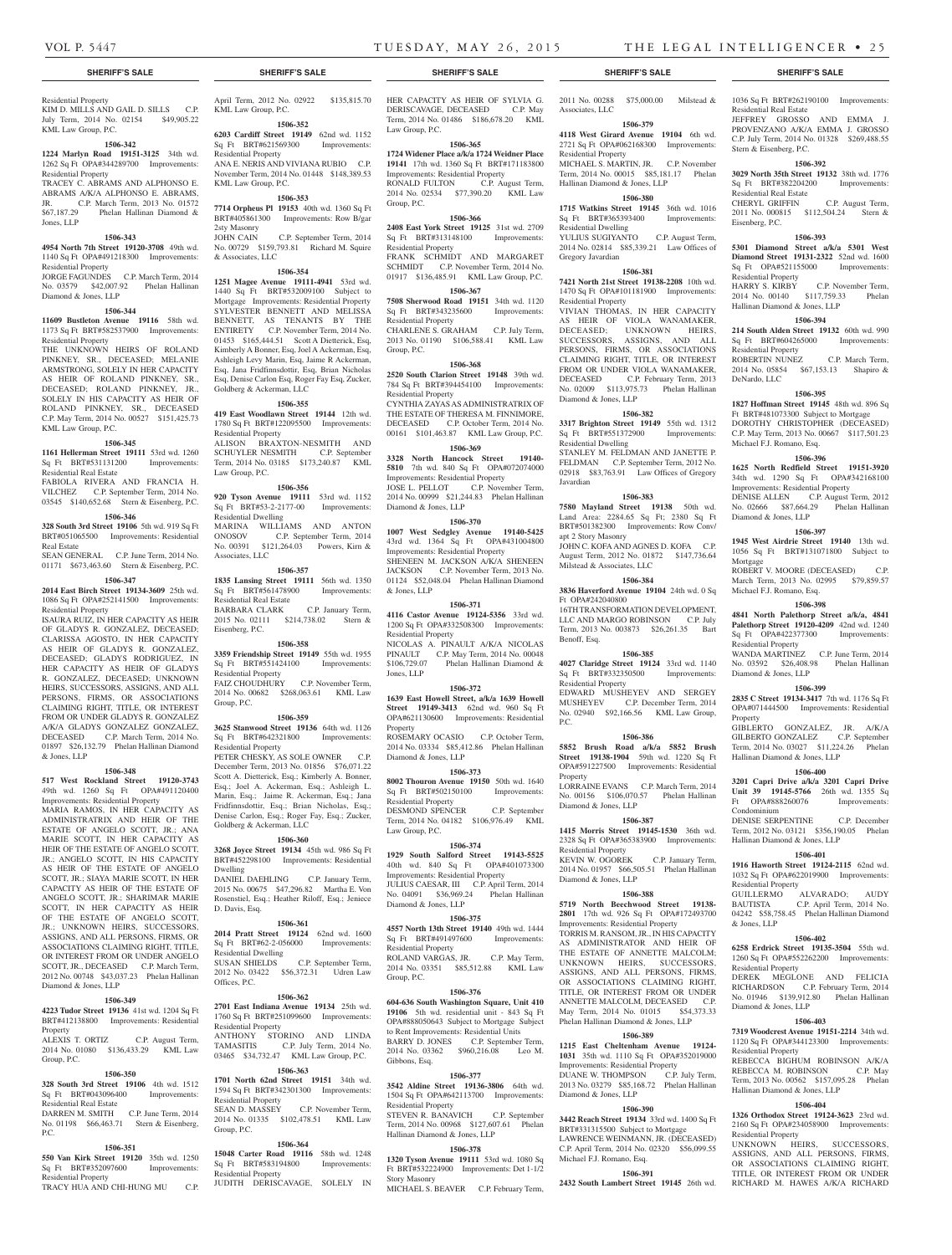HAWES, DECEASED C.P. May Term, 2014 No. 00356 \$82,303.58 Phelan Hallinan Diamond & Jones, LLP

#### **1506-405**

#### **647 East Annsbury Street 19120** 42nd wd. 800 Sq Ft BRT#421013400 Improvements:

Residential Property VELAZQUEZ FLORA AND MARYANN

RIVERA C.P. November Term, 2014 No. 01750 \$28,950.52 KML Law Group, P.C.

#### **1506-406 6364 Brous Avenue 19149** 62nd wd. 1308

Sq Ft BRT#621593100 Improvements: Residential Property MICHELLE A. KLINEBERGER C.P. July

# Term, 2014 No. 03561 \$27,844.80 KML Law Group, P.C.

**1506-407 2018 Walnut Street 19103** 8th wd. Approximate Size: 548 Sq Ft Together with their proportionate undivided interests in the Common Elements 0.17823% BRT#888083458 Improvements: Residential Property MARLENE STEIN C.P. April Term, 2014 No. 03055 \$138,070.23 KML Law Group, P.C.

#### **1506-408**

**2840 Memphis Street 19134** 25th wd. 1086 Sq Ft BRT#252314600 Improvements: Residential Property

# AUGUSTO C. COTTO-TORRES C.P. November Term, 2014 No. 01442 \$87,929.89 KML Law Group, P.C.

**1506-409**

# **4119 M Street 19124** 33rd wd. 1440 Sq Ft BRT#332470400 Improvements: Residential

Property LINDA SOTO AND MARIAH M. SOTO C.P. October Term, 2013 No. 01734 \$110,993.03 KML Law Group, P.C.

# **1506-410**

Law Group, P.C.

**1608 East McPherson Street 19150** 50th wd. 1320 Sq Ft BRT#501496900 Improvements: Residential Property DOUGLAS L. DUNBAR C.P. February Term, 2014 No. 02037 \$156,619.61 KML

**1506-411 6446 Chelwynde Avenue 19142** 40th wd. 1222 Sq Ft BRT#406275700 Improvements:

#### Residential Property THE UNKNOWN HEIRS OF JOHN A. WILLIAMS, DECEASED AND NORMAN WILLIAMS, SOLELY IN HIS CAPACITY AS HEIR OF JOHN A. WILLIAMS, DECEASED C.P. January Term, 2013 No. 01462 \$83,582.27 KML Law Group, P.C.

# **1506-412**

**1533 South Bailey Street 19147** 36th wd. 956 Sq Ft BRT#364270100 Improvements: Residential Property LEON HENRY, JR. C.P. April Term, 2014

No. 02678 \$20,870.53 KML Law Group, P.C.

# **1506-413**

**7326 Kinglet Place 19153** 40th wd. 1360 Sq Ft BRT#406672500 Improvements: Residential Property

NORMAN C. WILLIAMS C.P. November Term, 2014 No. 02233 \$113,315.18 KML Law Group, P.C.

## **1506-414**

**1334 Fillmore Street 19124** 23rd wd. 1300 Sq Ft BRT#234112400 Improvements: Residential Property TYHASMA L. HANSFORD C.P. November

# Term, 2014 No. 03051 \$88,684.11 KML Law Group, P.C.

# **1506-415**

**6542 North Bouvier Street 19126-3413**  17th wd. 1246 Sq Ft OPA#172231900 Improvements: Residential Property KAREN E. MASON A/K/A KAREN MASON C.P. June Term, 2014 No. 00872 \$133,740.81 Phelan Hallinan Diamond & Jones, LLP

# **1506-416**

**349 Pelham Road 19119-3112** 22nd wd. 4589 Sq Ft OPA#223100300 Improvements: Residential Property

KENNETH ALLEN, IN HIS CAPACITY AS ADMINISTRATOR AND HEIR OF THE ESTATE OF JOAN ALLEN; JOEL ALLEN, IN HIS CAPACITY AS HEIR OF THE ESTATE OF JOAN ALLEN; NATHANIEL ALLEN, IN HIS CAPACITY AS HEIR OF THE ESTATE OF JOAN ALLEN; RACHEL ALLEN, IN HER CAPACITY AS HEIR OF THE ESTATE OF JOAN ALLEN; UNKNOWN HEIRS, SUCCESSORS, ASSIGNS, AND ALL PERSONS, FIRMS, OR ASSOCIATIONS CLAIMING RIGHT, TITLE, OR INTEREST FROM OR UNDER JOAN ALLEN,<br>DECEASED C.P. July Term, 2014 No. C.P. July Term, 2014 No. 01353 \$237,593.72 Phelan Hallinan Diamond & Jones, LLP

**1506-417 6720 Rutland Street 19149-2130** 54th wd. 1090 Sq Ft OPA#542151600 Improvements: Residential Property JEFFRY J. AVILA C.P. March Term, 2014 No. 03091 \$125,263.13 Phelan Hallinan

# Diamond & Jones, LLP

**1506-418 5533 Walnut Street 19139-3922** 60th wd. 2200 Sq Ft OPA#604033000 Improvements: Residential Property AMOUSSOU SAHOU C.P. April Term, 2014 No. 03778 \$71,089.92 Phelan Hallinan

# Diamond & Jones, LLP **1506-419**

**6431 Malvern Avenue 19151-2426** 34th wd. 1296 Sq Ft OPA#344082900 Improvements: Residential Property TASHA D. SCOTT AND KENNETH B. SMITH C.P. October Term, 2012 No. 03868 \$172,773.95 Phelan Hallinan Diamond & Jones, LLP

# **1506-420**

**6739 Gillespie Street 19135-2205** 55th wd. 1170 Sq Ft OPA#552452000 Improvements: Residential Property OLENA MALAYDAKH C.P. June Term, 2010 No. 03251 \$151,655.40 Phelan Hallinan Diamond & Jones, LLP

# **1506-421**

**4925 Gransback Street 19120** 42nd wd. 1290 Sq Ft OPA#421515000 Improvements: Residential Property<br>ARELIS SIERRA C.P. December Term, 2014 No. 03230 \$76,423.62 Phelan Hallinan Diamond & Jones, LLP

#### **1506-422**

**1443 North 56th Street 19131-3905** 4th wd. 1528 Sq Ft OPA#041348200 Improvements: Residential Property

NORDA DEMPSTER, IN HER CAPACITY AS HEIR OF BRENDA DEMPSTER, DECEASED; DEBBIE DEMPSTER, IN HER CAPACITY AS HEIR OF BRENDA DEMPSTER, DECEASED; TYRONE CHEVANNES, IN HIS CAPACITY AS HEIR OF BRENDA DEMPSTER, DECEASED; SHELDON CHEVANNES, IN HIS CAPACITY AS HEIR OF BRENDA DEMPSTER, DECEASED; RAYMOND MUNDY, IN HIS CAPACITY AS HEIR OF BRENDA DEMPSTER, DECEASED; UNKNOWN HEIRS, SUCCESSORS, ASSIGNS, AND ALL PERSONS, FIRMS, OR ASSOCIATIONS CLAIMING RIGHT, TITLE, OR INTEREST FROM OR UNDER BRENDA DEMPSTER, DECEASED C.P. February Term, 2014 No. 03191 \$66,871.75 Phelan Hallinan Diamond & Jones, LLP

#### **1506-423**

**5748 Woodcrest Avenue 19131-2225** 52nd wd. 1760 Sq Ft OPA#522144300 Improvements: Residential Property RAHEEMAH BEYAH, IN HER CAPACITY AS EXECUTRIX AND DEVISEE OF THE ESTATE OF JAMES L. SPAIN, JR. C.P. August Term, 2014 No. 01179 \$126,290.88

Phelan Hallinan Diamond & Jones, LLP

**1506-424 5527 Miriam Road 19124-1715** 35th wd. 1340 Sq Ft OPA#351413300 Improvements: Residential Property LESTER GRAY C.P. April Term, 2005 No. 01443 \$86,437.06 Phelan Hallinan Diamond & Jones, LLP

#### **1506-425**

**5223 Harlan Street 19131-4022** 44th wd. 1024 Sq Ft OPA#442175900 Improvements: Residential Property<br>VINCENT MCNEIL C.P. October Term, 2014 No. 02302 \$57,368.48 Phelan Hallinan Diamond & Jones, LLP

# **1506-426**

**6651 Lincoln Drive 19119** 22nd wd. 3270 Sq Ft BRT#223267700 Improvements: Residential Property KELLY CHARPENET C.P. July Term, 2014 No. 004080 \$250,979.53 Shapiro & DeNardo, LLC

# **1506-427**

**5165 Arbor Street 19120** 42nd wd. 1120 Sq Ft BRT#421390900 Improvements: Residential Property NANCY C. MENDEZ C.P. December Term, 2014 No. 002138 \$118,772.97 Shapiro &

**1506-428 4426 Rhawn Street 19136** 65th wd. 1632 Sq Ft BRT#651229300 Improvements: Semi/det 2.5 Story Masonry EDWARD J. CAMPBELL C.P. May Term, 2013 No. 01943 \$166,028.38 Milstead & Associates, LLC

# **1506-429**

DeNardo, LLC

**3354 E Street 19134** 7th wd. 1036 Sq Ft BRT#073195900 Improvements: Row 2

# **SHERIFF'S SALE SHERIFF'S SALE SHERIFF'S SALE SHERIFF'S SALE SHERIFF'S SALE**

Story Masonry JORGE L. MATEO, JR. C.P. August Term, 2012 No. 02299 \$62,051.66 Milstead & Associates, LLC

# **1506-430**

**6562 Windsor Avenue 19142** 40th wd. 1536 Sq Ft BRT#403083900 Improvements: Residential Property

UNKNOWN HEIRS, SUCCESSORS, ASSIGNS, AND ALL PERSONS, FIRMS, OR ASSOCIATIONS CLAIMING RIGHT, TITLE, OR INTEREST FROM OR UNDER GENNEVA THORNTON, DECEASED C.P. June Term, 2014 No. 00994 \$61,367.11 Shapiro & DeNardo, LLC

# **1506-431**

**1918 East Wishart Street 19134** 25th wd. 1128 Sq Ft BRT#252291800 Improvements: Residential Property

UNKNOWN HEIRS, SUCCESSORS, ASSIGNS, AND ALL PERSONS, FIRMS, OR ASSOCIATIONS CLAIMING RIGHT, TITLE, OR INTEREST FROM OR UNDER HELEN P. GRUBER, DECEASED C.P. March Term, 2014 No. 04994 \$46,009.82 Shapiro & DeNardo, LLC

#### **1506-432**

**6491 Woodbine Avenue 19151** 34th wd. 5780 Sq Ft BRT#344136400 Improvements: Det W/det Gar 3 Story Stone

## THOMAS C. STAFFORD C.P. July Term, 2012 No. 03327 \$1,092,690.31 Milstead &

Associates, LLC **1506-433**

**722 Oregon Avenue 19148-4539** 39th wd. 960 Sq Ft OPA#395018600 Improvements: Residential Property JOSEPH SCHAFFER A/K/A JOSEPH M. SCHAFFER; MARIE CALLIS C.P. August Term, 2012 No. 00202 \$62,766.16 Phelan Hallinan Diamond & Jones, LLP

# **1506-434**

**1400 South Vodges Street 19143-5304** 51st wd. 1316 Sq Ft OPA#514014300 Improvements: Residential Property ALBERT G. ALEMU AND FANTU BEKELE

C.P. December Term, 2011 No. 00120 \$43,227.94 Phelan Hallinan Diamond & Jones, LLP

# **1506-435**

**1236 Kerper Street 19111-4928** 53rd wd. (formerly the 35th wd.) 1472 Sq Ft OPA#532089900 Improvements: Residential Property VICTORIA V. SAYERS A/K/A VICTORIA

SAYERS C.P. June Term, 2014 No. 03360 \$65,947.16 Phelan Hallinan Diamond & Jones, LLP

# **1506-436**

**5854 Saul Street 19149-3421** 62nd wd. 980 Sq Ft OPA#621458000 Improvements: Residential Property

FERNANDO MENDOZA C.P. October Term, 2014 No. 03330 \$49,811.44 Phelan Hallinan Diamond & Jones, LLP

# **1506-437**

**5571 Blakemore Street 19138-1817** 12th wd. 2139 Sq Ft OPA#122284000 Improvements: Residential Property

SYLVIA K. JACKSON, IN HER CAPACITY AS EXECUTRIX AND DEVISEE OF THE ESTATE OF EDITH C. JOHNS C.P. May Term, 2014 No. 03609 \$28,575.96 Phelan Hallinan Diamond & Jones, LLP

# **1506-438**

**4108 Tyson Avenue 19135-1616** 55th wd. 1122 Sq Ft OPA#552190500 Improvements: Residential Property EUGENIA WILKINS-HAYES C.P. May

Term, 2013 No. 00459 \$205,852.05 Phelan Hallinan Diamond & Jones, LLP

# **1506-439 2839 North 24th Street 19132** 11th wd. 1296

Sq Ft OPA#111443200 Improvements: Residential Property KEITH JONES C.P. March Term, 2005 No. 03633 \$61,432.56 Phelan Hallinan Diamond & Jones, LLP

# **1506-440**

**3562 Jasper Street 19134-2038** 45th wd. 1145 Sq Ft OPA#452385600 Improvements: Residential Property<br>LANA ARUS C. C.P. October Term, 2014 No. 00696 \$51,296.88 Phelan Hallinan Diamond & Jones, LLP

## **1506-441**

& Jones, LLP

**6003 North Warnock Street 19141-3709**  49th wd. 1088 Sq Ft OPA#492205800 Improvements: Residential Property MAURICE P. CARTER AND MICHELLE LATTANY C.P. October Term, 2013 No. 03321 \$68,539.83 Phelan Hallinan Diamond

# **1506-442**

**2815 Girard Avenue 19130** 29th wd. 2782 Sq Ft BRT#871133100 Improvements:

MARC D. BAXTER C.P. June Term, 2014 No. 04106 \$154,203.81 Shapiro &

**1506-456 2654 Livingston Street 19125-3843** 31st wd. 952 Sq Ft OPA#312118100 Improvements:

ERIC D. WESLEY AND PATRICIA WESLEY C.P. September Term, 2014 No. 03963<br>\$113.526.11 Phelan Hallinan Diamond &

**1506-457 2417 West 78th Avenue a/k/a 2417 78th Avenue 19150-1824** 50th wd. 1450 Sq Ft OPA#501444400 Improvements: Residential

JOAN GROCE, IN HER CAPACITY AS HEIR OF BYAIRD EDWARDS, DECEASED; UNKNOWN HEIRS, SUCCESSORS, ASSIGNS, AND ALL PERSONS, FIRMS, OR ASSOCIATIONS CLAIMING RIGHT, TITLE, OR INTEREST FROM OR UNDER BYAIRD EDWARDS, DECEASED C.P. September Term, 2014 No. 00974 \$125,443.88 Phelan

**1506-458 2836 Neptune Court 19154** 66th wd. 1200 Sq Ft BRT#66-2-516800 Improvements:

MARILYN RODRIGUEZ C.P. July Term, 2014 No. 004072 \$162,195.74 Shapiro &

**1506-459 2015 Dennie Street 19140** 13th wd. 936 Sq Ft BRT#131373200 Improvements: Residential

MOSHE KOPS C.P. December Term, 2014 No. 003909 \$46,470.53 Shapiro &

**1506-460 4938 Penn Street 19124** 23rd wd. 3300 Sq Ft BRT#234292600 Improvements: Residential

ADMINISTRATRIX OF THE ESTATE OF STEVEN B. JENKINS, DECEASED C.P. August Term, 2013 No. 001402 \$215,322.26

**1506-461 11133 Drake Drive 19154** 66th wd. 1450 Sq Ft BRT#662226700 Improvements: Residential

THOMAS F. KURTZ AND LAUREN N.<br>TENAGLIA C.P. January Term, 2014 No.

000733 \$127,974.78 Shapiro & DeNardo,

**1506-462 7390 Rugby Street 19138** 10th wd. 1426 Sq Ft BRT#102457100 Improvements: Residential

GLORIA KING C.P. January Term, 2014 No. 002629 \$129,736.72 Shapiro &

**1506-463 3731 Midvale Avenue 19129** 38th wd. 1200 Sq Ft BRT#383046000 Improvements:

No. 0934 \$173,318.33 Shapiro & DeNardo,

**1506-464 8326 Williams Avenue 19150** 50th wd. 1152 Sq Ft BRT#502250000 Improvements:

UNKNOWN HEIRS, SUCCESSORS, ASSIGNS, AND ALL PERSONS, FIRMS, OR ASSOCIATIONS CLAIMING RIGHT, TITLE, OR INTEREST FROM OR UNDER CECIL RODNEY, DECEASED C.P. July Term, 2014 No. 3351 \$144,799.06 Shapiro &

**1506-465 2436 South Edgewood Street 19142** 40th wd. 788 Sq Ft BRT#402037100 Improvements:

2014 No. 000937 \$43,914.51 Shapiro &

**1506-466 3308 North 2nd Street 19140-5804** 19th wd. 1120 Sq Ft BRT#193005400 Improvements:

DANIEL ROMO C.P. March Term, 2014 No. 00908 \$66,766.95 Law Offices of Gregory

**1506-467 1637 South Dover Street 19145-1204** 36th wd. 1004 Sq Ft BRT#364383300 Improvements:

RICHARD J. MECOLI C.P. August Term, 2014 No. 01149 \$66,161.85 Law Offices of

**1506-468 5815 Thompson Street 19131-4119** 4th wd. 1848 Sq Ft BRT#043030800 Improvements:

KEHBEH JOHNSON C.P. November Term, 2014 No. 00125 \$44,572.54 Milstead &

Row Conv/apt 2 Story Masonry

C.P. January Term, 2014 No.

C.P. July Term, 2012

C.P. September Term,

SCOTT-JENKINS

Hallinan Diamond & Jones, LLP

Residential Property

DeNardo, LLC

DeNardo, LLC

Property<br>COLLEEN

Property

LLC

**Property** 

LLC

DeNardo, LLC

Residential Property<br>FRANK RAFFAELE

Residential Property

DeNardo, LLC

Residential Property<br>GENEVA MOORE

Residential Dwelling

Residential Dwelling

Gregory Javardian

Associates, LLC

DeNardo, LLC

Javardian

Shapiro & DeNardo, LLC

Property

 $\overline{\text{Phelan}}$  Hallinan Diamond  $\&$ 

Residential Property

Jones, LLP

Property

**1506-443 5847 Belmar Terrace 19143** 3rd wd. 1088<br>
Sq Ft BRT#034102400 Improvements:

UNKNOWN HEIRS, SUCCESSORS, ASSIGNS, AND ALL PERSONS, FIRMS, OR ASSOCIATIONS CLAIMING RIGHT, TITLE, OR INTEREST FROM OR UNDER BRIMA K. MANSARAY C.P. August Term, 2014 No. 0900 \$21,305.14 Shapiro & DeNardo, LLC **1506-444 1934 North Howard Street 19122** 18th wd. 1160 Sq Ft BRT#183237600 Improvements:

LIDUVINA CARABALLO C.P. June Term, 2014 No. 004548 \$112,852.09 Shapiro &

**1506-445 1217 South Cobbs Creek Parkway a/k/a 1217 South 59th Street 19143** 3rd wd. 1760 Sq Ft BRT#034129400 Improvements: Residential

ANTHONY SANDERS C.P. June Term, 2014 No. 004549 \$19,085.10 Shapiro &

**1506-446 1829 South Newkirk Street 19145** 48th wd. 1120 Sq Ft BRT#482360100 Improvements:

UNKNOWN HEIRS, SUCCESSORS, ASSIGNS, AND ALL PERSONS, FIRMS, OR ASSOCIATIONS CLAIMING RIGHT. TITLE, OR INTEREST FROM OR UNDER KATHLEEN L. STAMUS, DECEASED C.P. April Term, 2014 No. 2453 \$125,462.47

**1506-447 2724 West Harper Street 19130** 29th wd. 0 Sq Ft OPA#292018300 Improvements: Vac

SANDERS H. MCNEAL, JR. C.P. August Term, 2014 No. 00945 \$6,105.00 Demetri

**1506-448 2720 West Harper Street 19130** 29th wd. 0 Sq Ft OPA#292018100 Improvements: Vac

No. 01006 \$6,105.00 Demetri A. Braynin,

**1506-449 1543 North Felton Street 19151** 34th wd. 1168 Sq Ft BRT#342335800 Improvements:

VIOLETTA J. WADDELL C.P. January Term, 2015 No. 01432 \$30,376.63 Stern &

**1506-450 1715 Webster Street 19146-1920** 30th wd. 752 Sq Ft BRT#301146100 Improvements:

WINSTON A. TOWNSEND C.P. March Term, 2014 No. 00864 \$109,281.58 Law

**1506-451 5962 Agusta Street 19149** 53rd wd. 1086 Sq Ft; on Northwest Side of Agusta St. 11 1/2 in. Northeastwardly from the Northeast side of Vankird St.; Front: 15 ft. 1/2 in; Depth: 72 ft. 6

MARINA FALU C.P. August Term, 2012 No. 00515 \$57,942.71 Louis P. Vitti, Esq. **1506-452 5951 North 11th Street 19141** 49th wd. 1350 Sq Ft BRT#492241100 Subject to Mortgage FRANCIS MONTINARD (DECEASED) C.P. February Term, 2014 No. 02412 \$116,113.05

**1506-453 1613 Merribrook Lane a/k/a 1613 Meribrook Lane 19151-2717** 34th wd. 1120 Sq Ft OPA#343361300 Improvements: Residential

STANLEY B. SMITH C.P. August Term, 2014 No. 02434 \$56,484.75 Phelan Hallinan

**1506-454 2304 South Mildred Street 19148- 3707** 39th wd. 984 Sq Ft OPA#393373000 Improvements: Residential Property JOHN TORRES C.P. December Term, 2014 No. 01138 \$74,551.76 Phelan Hallinan

**1506-455 2481 76th Avenue 19150-1807** 50th wd. 1530 Sq Ft OPA#501416100 Improvements:

JOHN HERDER C.P. November Term, 2014 No. 01030 \$101,213.48 Phelan Hallinan

C.P. August Term, 2014

# Residential Property

DeNardo, LLC

Sq Ft BRT#034102400 Residential Property

Residential Property

DeNardo, LLC

DeNardo, LLC

Residential Property

Shapiro & DeNardo, LLC

Land Res

Esq.

A. Braynin, Esq.

Land Res<br>JOSEPH ROUSE

Residential Real Estate

Residential Dwelling

in. OPA#531251200

Michael F.J. Romano, Esq.

Diamond & Jones, LLP

Diamond & Jones, LLP

Residential Property

Diamond & Jones, LLP

Property

Offices of Gregory Javardian

Eisenberg, P.C.

Property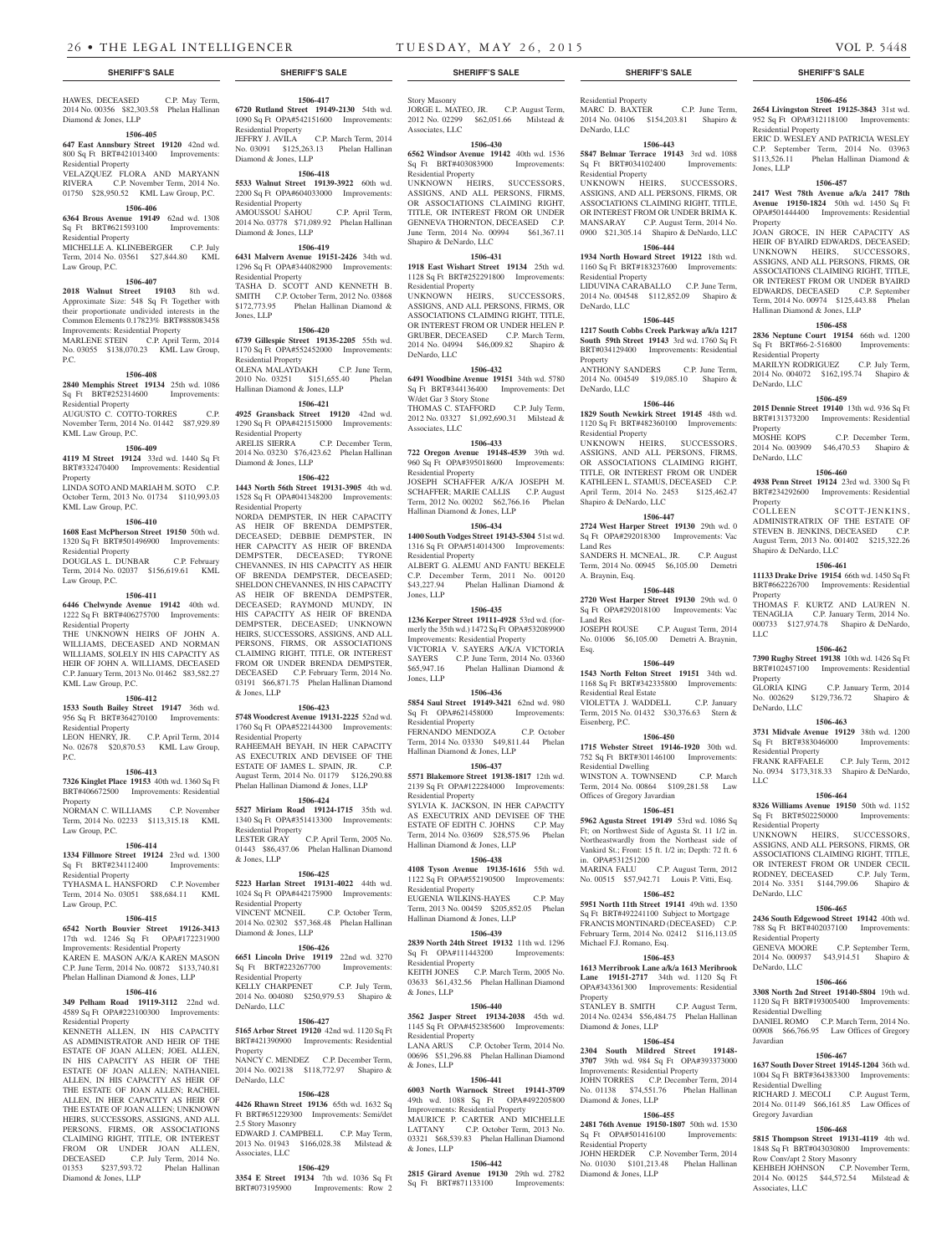Ackerman, LLC

LLC

Ackerman, LLC

Property

DeNardo, LLC

Residential Dwelling

Residential Dwelling

Gregory Javardian

Residential Property

Goldberg & Ackerman, LLC

Goldberg & Ackerman, LLC

Property

Ackerman, LLC

Residential Property

Offices of Gregory Javardian

THE ESTATE OF ROSANNE BURKE, DECEASED C.P. October Term, 2013 No. 02216 \$245,538.21 KML Law Group, P.C. **1506-521 248 East Durham Street 19119** 22nd wd. 1760 Sq Ft BRT#222155800 Subject to Mortgage Improvements: Residential Property BRUCE A. MCCALL, JR., AS SOLE OWNER C.P. November Term, 2014 No. 00745 \$98,933.94 Scott A Dietterick, Esq, Kimberly A Bonner, Esq, Joel A Ackerman, Esq, Ashleigh Levy Marin, Esq, Jaime R Ackerman, Esq, Jana Fridfinnsdottir, Esq, Brian Nicholas Esq, Denise Carlon Esq, Roger Fay Esq, Zucker, Goldberg &

**1506-522 4714 Shelmire Avenue 19136** 65th wd. 1290 Sq Ft BRT#651038500 Subject to Rent Improvements: Residential Property PAUL W. GUCKIN, III C.P. April Term, 2014 No. 00049 \$130,077.87 Scott A Dietterick, Esq, Kimberly A Bonner, Esq, Joel A Ackerman, Esq, Ashleigh Levy Marin, Esq, Jaime R Ackerman, Esq, Jana Fridfinnsdottir, Esq, Brian Nicholas Esq, Denise Carlon Esq, Roger Fay Esq, Zucker, Goldberg & Ackerman,

**1506-523 2928 Rosehill Street 19134** 7th wd. 840 Sq Ft BRT#071415800 Subject to Rent Improvements: Residential Property MICHAEL ANTONYUK AND MARINA PETCHERSKAIA, AS TENANTS IN COMMON C.P. May Term, 2014 No. 00307 \$35,404.48 Scott A Dietterick, Esq, Kimberly A Bonner, Esq, Joel A Ackerman, Esq, Ashleigh L. Marin, Esq, Jaime R Ackerman, Esq, Jana Fridfinnsdottir, Esq, Brian Nicholas Esq, Denise Carlon Esq, Roger Fay Esq, Zucker, Goldberg &

**1506-524 1438 Nedro Avenue a/k/a 1483 West Nedro Avenue 19141** 17th wd. 1638 Sq Ft BRT#171152500 Improvements: Residential

TERRANCE JAMES C.P. November Term, 2014 No. 001929 \$121,252.56 Shapiro &

**1506-525 241 East Sheldon Street 19120** 42nd wd. 1060 Sq Ft BRT#421169000 Improvements:

DANIEL J. WIDEMAN C.P. November Term, 2014 No. 00006 \$141,178.61 Law

**1506-526 5260 Delancey Street 19143** 60th wd. 1500 Sq Ft BRT#602123500 Improvements:

BENJAMIN MCNEIL C.P. February Term, 2014 No. 02264 \$45,544.11 Law Offices of

**1506-527 2318 Catharine Street 19146** 30th wd. 2182 Sq Ft BRT#302097300 Improvements:

WAN LING YANG, AS SOLE OWNER C.P. December Term, 2013 No. 03503 \$551,520.40 Scott A. Dietterick, Esq.; Kimberly A. Bonner, Esq.; Joel A. Ackerman, Esq.; Ashleigh L. Marin, Esq.; Jaime R. Ackerman, Esq.; Jana Fridfinnsdottir, Esq.; Brian Nicholas, Esq.; Denise Carlon, Esq.; Roger Fay, Esq.; Zucker,

**1506-528 9842 Cowden Street 19115** 58th wd. 1254 Sq Ft BRT#581454700 Subject to Mortgage Improvements: Residential Property FRANCIS J. MCFADDEN AND JACKI F. MCFADDEN, HIS WIFE, AS TENANTS BY THE ENTIRETIES C.P. July Term, 2014 No. 00356 \$231,660.64 Scott A Dietterick, Esq, Kimberly A Bonner, Esq, Joel A Ackerman, Esq, Ashleigh Levy Marin, Esq, Ralph M Salvia, Esq, Jaime R Ackerman, Esq, Jana Fridfinnsdottir, Esq, Brian Nicholas Esq, Denise Carlon Esq, Roger Fay Esq, Zucker,

**1506-529 1116 Easton Road 19150-2708** 50th wd. 1828 Sq Ft BRT#502491510 Subject to Mortgage Subject to Rent Improvements: Residential

GODWIN D. DJIETROR, EXECUTOR OF THE ESTATE OF NANA AMU-BRAFIH<br>KORSAH C.P. June Term, 2014 No.

04142 \$173,915.07 Scott A. Dietterick, Esq.; Kimberly A. Bonner, Esq.; Joel A. Ackerman, Esq.; Ashleigh L. Marin, Esq.; Jaime R. Ackerman, Esq.; Jana Fridfinnsdottir, Esq.; Brian Nicholas, Esq.; Denise Carlon, Esq.; Roger Fay, Esq.; Zucker, Goldberg &

**1506-530 2628 South 73rd Street 19153** 40th wd. 1262.85 Sq Ft BRT#404076600 Improvements:

C.P. June Term,  $2014$  No.

Esq.; Jeniece D. Davis, Esq.

Residential Real Estate

Residential Real Estate

Residential Property

Residential Dwelling

Residential Property

DeNardo, LLC

Fein, Esq.

Jones, LLP

Argentieri, Esq.

Residential Property

Diamond & Jones, LLP

Residential Property

Residential Dwelling

Residential Property

Residential Property

Residential Property

Residential Property

HEATHER SHALLCROSS

Group, P.C.

Jones, LLP

**1506-481 6129 Hawthorne Street 19135** 62nd wd. 1120 Sq Ft BRT#622263400 Improvements:

JOSEPH W. WOOD AND JACQUELINE M. WOOD C.P. May Term, 2014 No. 03709 \$159,934.20 Stern & Eisenberg, P.C. **1506-482 7224 Montague Street 19135** 41st wd. 1224 Sq Ft BRT#412260001 Improvements:

MICHAEL A. TAFFE AND SUSAN TAFFE C.P. December Term, 2013 No. 03234 \$99,685.78 Stern & Eisenberg, P.C. **1506-483 7243 Pittville Avenue 19126** 10th wd. 1216 Sq Ft BRT#101057200 Improvements:

TYHEERAH WHITE C.P. November Term, 2014 No. 001027 \$141,044.20 Shapiro &

**1506-484 5939 Larchwood Avenue 19143-1115** 3rd wd. 1358 Sq Ft BRT#032084800 Improvements:

CHARLES A. WILLIAMS C.P. July Term, 2014 No. 02897 \$94,624.69 Barbara A.

**1506-485 509 Cross Street 19147-6512** 1st wd. 1112 Sq Ft OPA#011286000 Improvements:

ANDREW COCHRAN AND LAVONNE F. CLARK C.P. March Term, 2012 No. 00704<br>\$125,399.67 Phelan Hallinan Diamond &

**1506-486 6532 North 17th Street 19126** 17th wd. 1356 Sq Ft BRT#172214800 Subject to Mortgage PEACH PROPERTIES, LLC C.P. July Term, 2013 No. 02190 \$109,620.18 Emmanuel J.

**1506-487 4825 Hawthorne Street 19124-2725** 23rd wd. 1182 Sq Ft OPA#232294300 Improvements:

OSCAR MARTINEZ C.P. November Term, 2014 No. 02485 \$62,125.88 Phelan Hallinan

**1506-488 8030 Moro Street 19136-2618** 64th wd. 910 Sq Ft OPA#642051000 Improvements:

DAVID W. ROSANIA AND JENNIFER L. ROSANIA A/K/A JENNIFER L. KILBRIDE C.P. November Term, 2014 No. 00020 \$164,678.28 Phelan Hallinan Diamond &

**1506-489 5746 North Hope Street 19120-2410** 61st wd. 1200 Sq Ft BRT#61-2-4598-00 Improvements:

EDWARD PORCHEA, HEIR AND UNKNOWN HEIRS OF ROSA PORCHEA, DECEASED C.P. July Term, 2012 No. 00199 \$12,183.12 Pressman & Doyle, LLC **1506-490 13010 Lewis Street 19116-1712** 58th wd. 2095 Sq Ft OPA#583127700 Improvements:

MAUREEN SMITH, IN HER CAPACITY AS ADMINSITRATRIX AND HEIR OF THE ESTATE OF JOHN J. SAUNDERS, JR.; UNKNOWN HEIRS, SUCCESSORS, ASSIGNS, AND ALL PERSONS, FIRMS, OR ASSOCIATIONS CLAIMING RIGHT, TITLE, OR INTEREST FROM OR UNDER JOHN J. SAUNDERS, JR., DECEASED C.P. June Term, 2014 No. 01595 \$133,834.07 Phelan

**1506-491 7031 Souder Street 19149-1729** 54th wd. 1296 Sq Ft OPA#542324900 Improvements:

RAQUEL RODRIGUEZ C.P. April Term, 2014 No. 04090 \$131,467.72 Phelan

**1506-492 1644 South 26th Street 19145** 36th wd. 1647 Sq Ft BRT#364267700 Improvements:

SIMONE MOKUM, SOLELY AND IN HER CAPACITY AS HEIR OF FATIMA L. MOKUM, DECEASED C.P. July Term, 2013 No. 01248 \$86,344.77 KML Law

**1506-493 3433 Arthur Street 19136-2321** 64th wd. 1144 Sq Ft OPA#642326200 Improvements:

MAE H. SHALLCROSS A/K/A MAE<br>HEATHER SHALLCROSS CP October

Term, 2014 No. 00289 \$139,346.50 Phelan

Hallinan Diamond & Jones, LLP

Hallinan Diamond & Jones, LLP

Phelan Hallinan Diamond &

# **1506-469**

**7226 Montague Street 19135-1111** 41st wd. 1224 Sq Ft BRT#412260100 Improvements: Row B/gar 2 Story Masonry JERRY VOLPE C.P. October Term, 2014

No. 02902 \$120,136.70 Milstead & Associates, LLC

# **1506-470**

**419 West George Street 19123-1433** 5th wd. 1054 Sq Ft BRT#057200500 Improvements: Row 3 Story Masonry

LUCIANO ROMAN C.P. July Term, 2012 No. 04350 \$233,747.07 Milstead & Associates, LLC

## **1506-471**

**3213 North 34th Street 19129** 38th wd. 1264 Sq Ft BRT#382197500 Residential Real Estate

AHISHA T. HARRISON, ADMINISTRATOR TO THE ESTATE OF MILDRED HARRISON, DECEASED AND THOMAS H. LAWRENCE, ADMINISTRATOR TO THE ESTATE OF MILDRED HARRISON, DECEASED C.P. June Term, 2014 No. 002819 \$72,601.68 Stern & Eisenberg, P.C.

# **1506-472**

**134 West Gorgas Lane 19119** 22nd wd. 2208 Sq Ft BRT#223123500 Improvements:

Residential Real Estate WILLIE HARRISON, JR. AND UNKNOWN HEIRS C.P. November Term, 2014 No. 00632 \$212,959.69 Stern & Eisenberg, P.C.

#### **1506-473**

**167 Mifflin Street 19148** 1st wd. 1158 Sq Ft BRT#01-1171800 Subject to Mortgage Improvements: Residential Property EDWARD MOLONY AND LOIS MOLONY, HIS WIFE C.P. September Term, 2014 No. 01530 \$96,602.44 Scott A Dietterick, Esq, Kimberly A Bonner, Esq, Joel A Ackerman, Esq, Ashleigh Levy Marin, Esq, Ralph M Salvia, Esq, Jaime R Ackerman, Esq, Jana Fridfinnsdottir, Esq, Brian Nicholas Esq, Denise Carlon Esq, Roger Fay Esq, Zucker, Goldberg & Ackerman, LLC

## **1506-474**

**6056 Agusta Street 19149** 53rd wd. 1132 Sq Ft BRT#531254100 Subject to Mortgage Improvements: Residential Dwelling APRIL EVERETT C.P. August Term, 2014 No. 02380 \$88,837.23 Udren Law

Offices, P.C. **1506-475**

**7503 North 21st Street 19138** 10th wd. 1502 Sq Ft BRT#10-1-1837-00 Improvements: Residential Dwelling FELICIA PARKER AND KAREEM

# PATTERSON C.P. February Term, 2013 No. 01715 \$72,305.97 Udren Law Offices, P.C. **1506-476A-B**

# **2224 North Broad Street – Premises A –**

**19123** 16th wd. 2618 Sq Ft BRT#871521360 Improvements: Commercial Property

**2224 North 15th Street – Premises B – 19123** 16th wd. 1718 Sq Ft BRT#161032800

Improvements: Commercial Property ADEL ALAMERI C.P. February Term, 2013 No. 01902 \$355,936.92 Scott A. Dietterick, Esq., and/or Kathryn L. Mason, Esq.

# **1506-477A-B**

**2511 West Allegheny Avenue – Premises A – 19132** 38th wd. 1242 Sq Ft BRT#381354500 Improvements: Residential Dwelling

#### **2513 West Allegheny Avenue – Premises B – 19132** 38th wd. 1424.7 Sq Ft BRT#381354610 Improvements: Residential Dwelling RAUL AQUINO C.P. October Term, 2014

No. 01679 \$100,765.67 Martha E. Von Rosenstiel, Esq.; Heather Riloff, Esq.; Jeniece D. Davis, Esq.

# **1506-478**

**2018 East Cheltenham Avenue 19124- 1531** 41st wd. 660 Sq Ft BRT#411068000 Improvements: Row 1 Story Masonry UNKNOWN HEIRS, SUCCESSORS, ASSIGNS, AND ALL PERSONS CLAIMING RIGHT, TITLE, OR INTEREST FROM OR UNDER SHEILA MCELROY, DECEASED MORTGAGOR AND REAL OWNER C.P. February Term, 2014 No. 01508 \$30,455.47 Milstead & Associates, LLC

# **1506-479**

**3003 Salmon Street 19134** 25th wd. 764 Sq Ft BRT#251179600 Improvements: Residential Dwelling

ANTHONY CANCELLIERE C.P. December Term, 2014 No. 00402 \$99,346.67 Martha E. Von Rosenstiel, Esq.; Heather Riloff, Esq.; Jeniece D. Davis, Esq.

#### **1506-480**

**5964 Springfield Avenue 19143** 40th wd. 1596 Sq Ft BRT#401098600 Improvements: Residential Dwelling

ARNOLD MACK WILLIAMS, JR. C.P. December Term, 2014 No. 00607 \$66,438.12

# **SHERIFF'S SALE SHERIFF'S SALE SHERIFF'S SALE SHERIFF'S SALE SHERIFF'S SALE**

# Martha E. Von Rosenstiel, Esq.; Heather Riloff, Hallinan Diamond & Jones, LLP

**1506-494 9946 Jeanes Street 19115-1204** 58th wd. 1730 Sq Ft OPA#581218000 Improvements: Residential Property

PATRICK J. GRUMBRECHT AND TERESA V. GRUMBRECHT C.P. May Term, 2014 No. 00024 \$203,082.44 Phelan Hallinan Diamond & Jones, LLP

# **1506-495**

**6214 Shelbourne Street 19111-5634** 35th wd. 1138 Sq Ft OPA#353198100 Improvements: Residential Property C.P. October Term,

2013 No. 01254 \$95,169.12 Phelan Hallinan Diamond & Jones, LLP

# **1506-496**

**3935 Donath Street 19140-2804** 13th wd. (formerly the 12th wd.) 1320 Sq Ft PRCL#131307400 Improvements: Residential Property EDWARD W. CROWDER A/K/A EDWARD

CROWDER, SR. C.P. July Term, 2012 No. 04090 \$61,596.84 Phelan Hallinan Diamond & Jones, LLP

# **1506-497**

**1515 Benner Street 19149-3303** 54th wd. 1096 Sq Ft OPA#541025200 Improvements: Residential Property AQUOI M. TUCKER A/K/A MASSAH KONNEH AND ABRAHAM GEEZAY C.P. January Term, 2014 No. 00396 \$112,554.89

# Phelan Hallinan Diamond & Jones, LLP

**1506-498 1775 Bridge Street 19124-1357** 62nd wd. 1240 Sq Ft OPA#622115100 Improvements: Residential Property GUILLERMO ALVARADO AND AUDY BAUTISTA C.P. August Term, 2014 No. 00321 \$58,443.10 Phelan Hallinan Diamond & Jones, LLP

#### **1506-499**

**4502 Magee Ave 19135-2738** 55th wd. 1280 Sq Ft OPA#552143200 Residential Property CONNIE BROWN C.P. October Term, 2013 No. 02443 \$125,963.06 Phelan Hallinan Diamond & Jones, LLP

#### **1506-500**

**6148 Reedland Street 19142-3212** 40th wd. 1092 Sq Ft; on the Southeasterly Side of Reedland St. 162 ft 1 in Northeastwardly from the Northeasterly side of 62nd St.; Front: 16ft, Depth 62 ft OPA#40-2-2073.00 TIEASHA PULLEY C.P. July Term, 2012 No. 00982 \$90,009.90 Louis P. Vitti, Esq.

# **1506-501**

**8117 Woolston Avenue 19150-3007** 50th wd. 1474 Sq Ft OPA#502074600 Improvements: Residential Property MIRIAM S. SELBY-BARR, INHER CAPACITY

AS ADMINISTRATRIX OF THE ESTATE OF BERTHA WITHERSPOON; GLENNETTA GRAHAM, IN HER CAPACITY AS HEIR OF THE ESTATE OF BERTHA WITHERSPOON; UNKNOWN HEIRS, SUCCESSORS, ASSIGNS, AND ALL PERSONS, FIRMS, OR ASSOCIATIONS CLAIMING RIGHT, TITLE, OR INTEREST FROM OR UNDER BERTHA WITHERSPOON, DECEASED December Term, 2013 No. 00194 \$150,073.32 Phelan Hallinan Diamond & Jones, LLP

# **1506-502**

**1538 Stevens Street 19149-3309** 54th wd. 1126 Sq Ft OPA#541045600 Improvements: Residential Property ROBERT WADE BEIZER C.P. October Term, 2014 No. 02933 \$16,797.61 Phelan

# Hallinan Diamond & Jones, LLP

**1506-503 2981 Mercer Street 19134-4906** 25th wd. 766 Sq Ft OPA#251266500 Improvements: Residential Property MEGAN A. DUNBAR C.P. July Term, 2012 No. 01655 \$64,072.66 Phelan Hallinan

# Diamond & Jones, LLP

**1506-504 4222-24 Disston Street 19135** 55th wd. (formerly the 41st wd.) 1448 Sq Ft OPA#552182900 Improvements: Residential Property EDWARD HALL C.P. May Term, 2014 No.<br>03604 \$74,130.48 Phelan Hallinan Diamond Phelan Hallinan Dia & Jones, LLP

#### **1506-505**

**3302 Gurley Road 19154-1502** 66th wd. 1360 Sq Ft OPA#663114900 Improvements: Residential Property CAROL A. MORRIS C.P. April Term, 2010 No. 01978 \$144,502.86 Phelan Hallinan Diamond & Jones, LLP

# **1506-506A-B**

**1319 West Erie Street – Premises A – 19140**  43rd wd. 2976 Sq Ft BRT#432206700 Improvements: Residential Real Estate **1317 West Erie Avenue – Premises B –** 

**19140** 43rd wd. 2976 Sq Ft BRT#432206600 Improvements: Residential Real Estate JOHN HOWARD, DEMARCUS WAITES AND VINCENT SAUNDERS C.P. November Term, 2014 No. 00843 \$73,860.71 Stern & Eisenberg, P.C.

# **1506-507**

**1315 Kater Street 19147-1818** 2nd wd. 1287 Sq Ft OPA#023175610 Improvements: Residential Property STEPHEN J. FORMAN C.P. August Term,<br>2009 No. 00064 \$346,710.30 Phelan 2009 No. 00064 \$346,710.30 Hallinan Diamond & Jones, LLP

# **1506-508**

**4876 East Roosevelt Boulevard 19124**  35th wd. 2016 Sq Ft OPA#351026700 Improvements: Residential Property MUAY SOMOUAN; PANSA PHOMMAA C.P. September Term, 2014 No. 02361 \$215,492.72 Phelan Hallinan Diamond & Jones, LLP

#### **1506-509**

**5134 Parkside Avenue 19131-4715** 52nd wd. 2400 Sq Ft OPA#521093900 Improvements: Residential Property ELLA DEANS-FRANCIS C.P. September Term, 2012 No. 00033 \$159,454.84 Phelan Hallinan Diamond & Jones, LLP

# **1506-510**

**6652 North Opal Street 19138** 10th wd. 1152 Sq Ft BRT#102048200 Improvements: Residential Property<br>DREW S. BROWN C.P. November Term, 2014 No. 01332 \$113,060.18 KML Law

## **1506-511**

Group, P.C.

**368 East Sharpnack Street 19119-2013**  22nd wd. 1507 Sq Ft OPA#221113700 Improvements: Residential Property WINSTON C. BUCHANAN; GRACE A. BUCHANAN C.P. June Term, 2014 No. 04332 \$129,106.52 Phelan Hallinan Diamond & Jones, LLP

# **1506-512**

**5826 Catherine Street a/k/a 5826 Catharine Street 19143-2418** 3rd wd. 1242 Sq Ft OPA#033001400 Improvements: Residential Property MICHELLE WEEMS C.P. September Term,

2014 No. 02359 \$39,335.25 Phelan Hallinan Diamond & Jones, LLP **1506-513**

**912 Ripley Street 19111** 63rd wd. 1140 Sq Ft BRT#631286900 Improvements: Residential Property JODI L. ELLSWORTH A/K/A JODI L.

GARVEY C.P. April Term, 2014 No. 00270

\$116,695.98 KML Law Group, P.C. **1506-514 4122 East Howell Street 19135** 62nd wd. 1280 Sq Ft BRT#622174000 Improvements: Residential Property

SHAREEMA PETERKIN C.P. February Term, 2013 No. 01673 \$127,424.19 KML Law Group, P.C.

#### **1506-515 4558 Marple Street 19136-3716** 65th wd.

1024 Sq Ft OPA#651098000 Improvements: Residential Property SARA J. MARCUCCI C.P. June Term, 2010 No. 03916 \$121,223.86 Phelan Hallinan Diamond & Jones, LLP

# **1506-516**

**1633 Swain Street 19130-2827** 15th wd. 1200 Sq Ft OPA#152186100 Improvements: Residential Property<br>JAMES LEWIS C.P. July Term, 2013 No. 00040 \$179,070.53 Phelan Hallinan Diamond & Jones, LLP

# **1506-517**

**5927 Wayne Avenue 19144** 59th wd. 2649 Sq Ft BRT#593193500 Improvements: Residential Property DORCINE S. TURNER C.P. November Term, 2012 No. 02670 \$380,411.19 KML Law Group, P.C.

# **1506-518**

**3112 Princeton Avenue 19149** 55th wd. 1278 Sq Ft BRT#551378800 Improvements: Residential Property RICHARD KAJKOWSKI C.P. November

Term, 2014 No. 00876 \$154,345.38 KML Law Group, P.C. **1506-519 5332 Sylvester Street 19124** 62nd wd. 1324 Sq Ft BRT#621366200 Improvements: Residential Property

NICOLE HARVEY C.P. October Term, 2013 No. 03754 \$83,935.54 KML Law Group, P.C.

1064 Sq Ft BRT#181172900 Improvements:

MARITA BURKE AS EXECUTRIX OF

#### **1506-520 1359 East Montgomery Street 19125** 18th wd.

Residential Property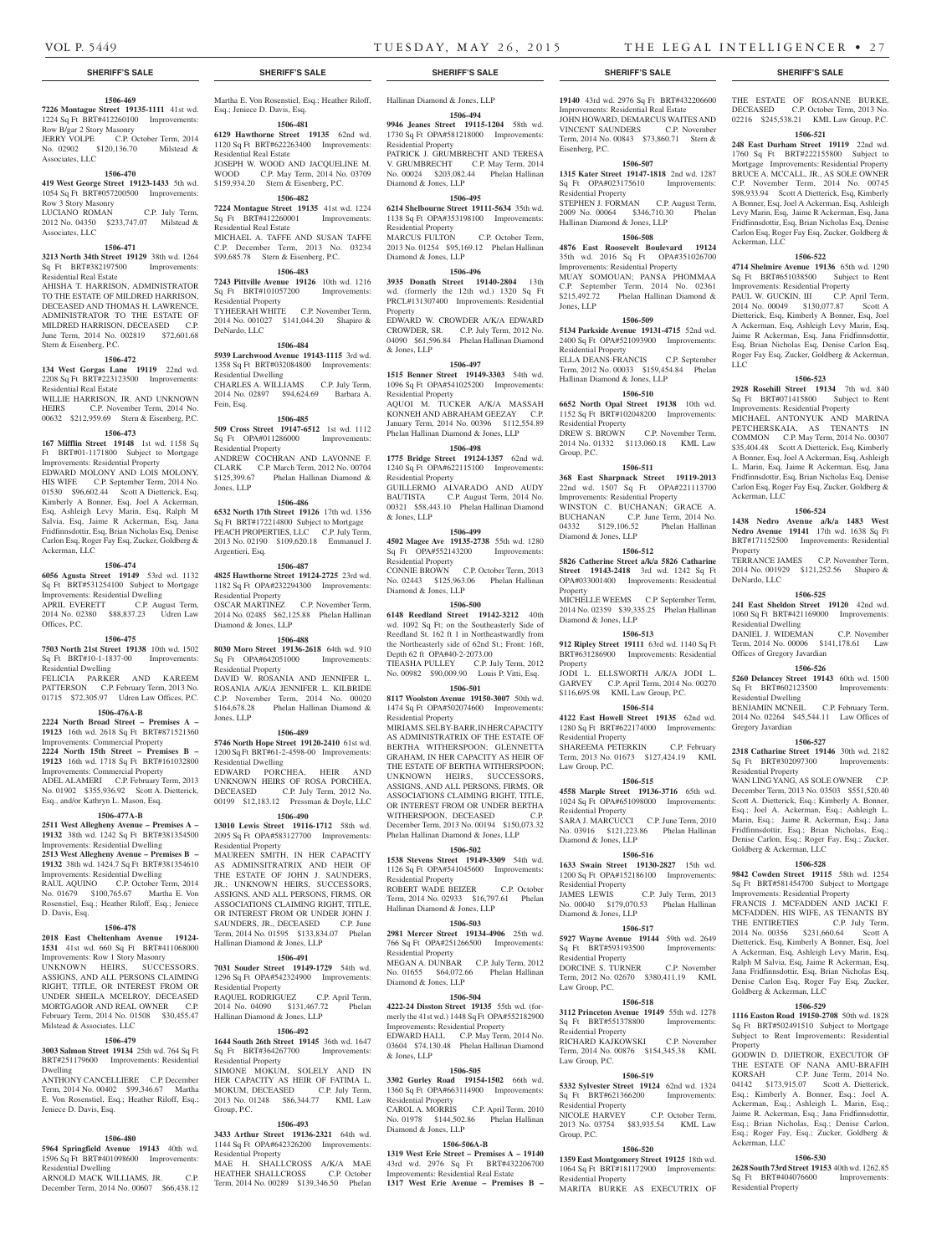#### OMAR BAKER AND JAMILAH MORRIS, AS JOINT TENANTS WITH THE RIGHT OF SURVIVORSHIP C.P. February Term, 2011 No. 0575 \$142,456.65 Scott A Dietterick, Esq, Kimberly A Bonner, Esq, Joel A Ackerman, Esq, Ashleigh L Marin, Esq, Ralph M Salvia, Esq, Jaime R Ackerman, Esq, Jana Fridfinnsdottir, Esq, Brian Nicholas Esq, Denise Carlon Esq, Roger Fay Esq, Zucker, Goldberg & Ackerman, LLC

# **1506-531**

# **3101 Windish Street 19152-4517** 64th wd.

1270 Sq Ft BRT#641198000 Improvements: Residential Property JOSEPH BUCKLEY AND LEILANI LOKOLLO-BUCKLEY C.P. July Term,

2012 No. 2144 \$202,065.81 Zucker, Goldberg & Ackerman, LLC

# **1506-532**

**2722 North 45th Street 19131** 52nd wd. ROW B/GAR 2STY STONE; 1354 Sq Ft BRT#521225800 Improvements: Residential Dwelling GLENROY THOMPSON C.P. April Term,

2013 No. 04663 \$154,932.99 McCabe, Weisberg & Conway, P.C.

# **1506-533**

**816 East Stafford Street 19138** 59th wd. 1200 Sq Ft BRT#591030200 Subject to Mortgage Improvements: Residential Property EVELYN B. SMITH, WIDOW C.P. February Term, 2014 No. 02343 \$84,232.28 Zucker, Goldberg & Ackerman, LLC

#### **1506-534**

**319 Jackson Street 19148** 39th wd. ROW 2 STY MASONRY; 1176 Sq Ft BRT#392107500 Improvements: Residential Dwelling WILLIAM K. MCKEOWN C.P. June Term, 2012 No. 00375 \$168,064.25 McCabe, Weisberg & Conway, P.C.

# **1506-535**

**13498 Trevose Road 19116** 58th wd. 1466 Sq Ft BRT#58-3123700 Improvements: Residential Dwelling MARTIN GRASER A/K/A MARTIN E.

GRASER AND MADISON WEST C.P. May Term, 2014 No. 02534 \$229,928.89 Udren Law Offices, P.C. **1506-536**

#### **1629 North 33rd Street 19121-2426** 32nd wd. 1800 Sq Ft BRT#32407800 Improvements: Residential MICHAEL WILLIAMS C.P. June Term,

2012 No. 2363 \$114,472.84 Matthew A. Lipman, Esq.

# **1506-537**

**3201 Cecil B Moore Avenue 19121-2409**  32nd wd. 2850 Sq Ft BRT#324057500 Improvements: Residential MICHAEL WILLIAMS C.P. June Term,

# 2012 No. 2427 \$150,469.00 Matthew A. Lipman, Esq.

**1506-538**

**7600 Roosevelt Boulevard #804 19152**  56th wd. RES. CONDO .5+STY; 712 Sq Ft BRT#888561012 Improvements: Condominium<br>PHYLLIS COHEN C.P. May Term, 2014 No. 01332 \$57,025.71 McCabe, Weisberg

# & Conway, P.C.

**1506-539**

# **1027 West Tabor Road 19141** 49th wd. 1416 Sq Ft BRT#492060000 Improvements:

Residential Property UNKNOWN HEIRS, SUCCESSORS, ASSIGNS, AND ALL PERSONS, FIRMS, OR ASSOCIATIONS CLAIMING RIGHT, TITLE, OR INTEREST FROM OR UNDER HARRY M. DAWLEY, JR., DECEASED C.P. November Term, 2014 No. 001931 \$121,633.12 Shapiro & DeNardo, LLC

# **1506-540**

**3347 Holme Avenue 19114** 57th wd. 1132 Sq Ft; row b/gar 2sty masonry BRT#572038700 Improvements: Residential Dwelling LOUIS C. PETERS C.P. February Term, 2014 No. 00334 \$149,647.74 McCabe, Weisberg & Conway, P.C.

# **1506-541**

**1112 South 56th Street 19143** 51st wd. 1278 Sq Ft BRT#513022200 Improvements: ial Property

KETLEEN DORMEUS C.P. January Term, 2014 No. 000909 \$56,097.44 Shapiro & DeNardo, LLC

#### **1506-542**

**6038 North Broad Street 19141** 17th wd. 2216 Sq Ft OPA#172009300 Improvements:

Residential Property NICHOLSON PERICLES C.P. February Term, 2012 No. 02895 \$103,110.09 Phelan Hallinan Diamond & Jones, LLP

### **1506-543**

**5339 Pine Street 19143-1414** 60th wd. 1504 Sq Ft OPA#603085500 Improvements:

# Residential Property

VENITA GLOVER C.P. December Term, 2011 No. 02952 \$99,669.26 Phelan Hallinan Diamond & Jones, LLP

#### **1506-544 3628 Morrell Avenue 19114** 66th wd. 1296<br>
Sq Ft BRT#661127400 Improvements: Sq Ft BRT#661127400

Residential Property WILLIAM GIBSON AND ANNIE GIBSON C.P. January Term, 2015 No. 001437 \$165,736.68 Shapiro & DeNardo, LLC

# **1506-545**

**7436 Drexel Road 19151-2933** 34th wd. 1260 Sq Ft OPA#343210600 Improvements: Residential Property KYMALA A. RANSOM-GUY C.P. February Term, 2013 No. 02833 \$91,956.78 Phelan Hallinan Diamond & Jones, LLP

## **1506-546**

**1334 Yerkes Street 19119** 22nd wd. S/D W B/G 2S MASONRY; 1656 Sq Ft BRT#221070900 Improvements: Residential Dwelling MARIAN D. BLACK C.P. March Term, 2014 No. 05266 \$203,359.99 McCabe, Weisberg & Conway, P.C.

# **1506-547**

**2410 Ritner Street 19145-4116** 48th wd. 1140 Sq Ft OPA#482119000 Improvements: Residential Property JESSICA EASTWOOD C.P. October Term, 2010 No. 02250 \$99,914.26 Phelan Hallinan

# **1506-548**

Diamond & Jones, LLP

**7101 Lynford Street 19149** 54th wd. 1440 Sq Ft BRT#542214000 Improvements: Residential Property MARY A. KELLY, AS THE EXECUTRIX OF THE ESTATE OF JUANITA PRESLEY AND UNKNOWN HEIRS, SUCCESSORS ASSIGNS, AND ALL PERSONS, FIRMS, OR ASSOCIATIONS CLAIMING RIGHT, TITLE, OR INTEREST FROM OR UNDER LAURA DAVENPORT, DECEASED C.P. November Term, 2014 No. 002719 \$158,702.38 Shapiro & DeNardo, LLC

# **1506-549**

**7526 Brockton Road 19151-2825** 34th wd. 1120 Sq Ft OPA#343147700 Improvements: Residential Property WILLIE B. FORD C.P. November Term, 2009 No. 02163 \$126,773.23 Phelan Hallinan Diamond & Jones, LLP

# **1506-550 8101 Elberon Avenue assessed as 8105 Elberon Avenue 19111** 63rd wd. 4400 Sq Ft

BRT#631041000 Improvements: Residential Property<br>KENNETH CHEN C.P. November Term, 2014 No. 001925 \$263,812.32 Shapiro & DeNardo, LLC

## **1506-551**

**5946 Houghton Street 19128-1638** 21st wd. 1200 Sq Ft OPA#213235700 Improvements: Residential Property DIANA C. VACOSSIN C.P. October Term, 2014 No. 00286 \$71,685.23 Phelan Hallinan Diamond & Jones, LLP

**1506-552**

**2415 Morris Street 19145** 36th wd. Land Area: 6915 Sq Ft; Improvement Area: 6923 Sq Ft BRT#88-434-7515 Subject to Mortgage Subject to Rent JOSEPH GIGLIOTTI C.P. December Term, 2013 No. 02180 \$167,631.02 Jennifer Hiller Nimeroff, Esq.; Weir & Partners LLP

#### **1506-553**

**5116 Cottage Street 19124** 62nd wd. S/D CONV APT 2 STY MASONRY; 1380 Sq Ft BRT#622377100 Improvements: Residential Dwelling PATRICK DOR C.P. May Term, 2014 No. 02532 \$108,257.08 McCabe, Weisberg &

# **1506-554**

Conway, P.C.

**5871 North 6th Street 19120** 61st wd. 1568 Sq Ft BRT#612289400 Improvements: Residential Property NATHANIEL BARKLEY, JR. C.P.

November Term, 2014 No. 00507 \$199,070.14 Shapiro & DeNardo, LLC **1506-555**

# **2237 Disston Street 19149-1917** 54th wd. 1180 Sq Ft OPA#542074300 Improvements: Residential Property

JEFFERSON SYLVESTRE, IN HIS CAPACITY AS HEIR OF MARIE M. SCOTT, DECEASED: GARDYNE SYLVESTRE, IN HER CAPACITY AS HEIR OF MARIE M. SCOTT, DECEASED; ALAIN SYLVESTRE, IN HIS CAPACITY AS HEIR OF MARIE M. SCOTT, DECEASED; FELIX CHARLES, IN HIS CAPACITY AS HEIR OF MARIE M. SCOTT, DECEASED; UNKNOWN HEIRS, SUCCESSORS, ASSIGNS, AND ALL PERSONS, FIRMS, OR ASSOCIATIONS CLAIMING RIGHT, TITLE, OR INTEREST

# **SHERIFF'S SALE SHERIFF'S SALE SHERIFF'S SALE SHERIFF'S SALE SHERIFF'S SALE**

FROM OR UNDER MARIE M. SCOTT, DECEASED C.P. June Term, 2009 No. 02043 \$65,911.99 Phelan Hallinan Diamond & Jones, LLP

**1506-569 5721 Broomall Street 19143** 51st wd. ROW 2 STY MASONRY; 1322 Sq Ft BRT#513109200 Improvements: Residential Dwelling<br>BARBARA CRAWFORD C.P. August BARBARA CRAWFORD C.P. August Term, 2014 No. 01172 \$64,558.16 McCabe,

ELAINE ABBATIELLO C.P. December Term, 2014 No. 01083 \$287,680.54 McCabe,

**1506-582 1208 Dyre Street 19124-2504** 23rd wd. 2520 Sq Ft OPA#234167200 Improvements:

RESHEMIA HOLMES, IN HER CAPACITY AS HEIR OF LOIS HOLMES, DECEASED; AJA HOLMES A/K/A ASIA STERLING, IN HER CAPACITY AS HEIR OF LOIS HOLMES, DECEASED; HASAN HOLMES, IN HIS CAPACITY AS HEIR OF LOIS HOLMES, DECEASED; UNKNOWN HEIRS, SUCCESSORS, ASSIGNS, AND ALL PERSONS, FIRMS, OR ASSOCIATIONS CLAIMING RIGHT, TITLE, OR INTEREST FROM OR UNDER LOIS HOLMES, DECEASED C.P. September Term, 2014 No. 03953 \$108,846.83 Phelan Hallinan

**1506-583 5957 Malta Street 19120-1211** 35th wd. 1058 Sq Ft OPA#352286400 Improvements:

JAMES VARGHESE AND MARY JAMES C.P. June Term, 2013 No. 00028 \$92,943.06 Phelan Hallinan Diamond & Jones, LLP **1506-584 3900 Ford Road, Unit 19M 19131** 52nd wd. 998 Sq Ft BRT#888520288 Subject to

RENEE HUGHES AND WILLIAM M. KING, AS JOINT TENANTS WITH THE RIGHT OF SURVIVORSHIP C.P. December Term, 2013 No. 205988 \$11,739.50 Evan R. Bachove, Esq., Fineman Krekstein & Harris, P.C. **1506-585 300 Domino Lane 19128** 21st wd. Approximate Size: 72547 Sq Ft; Subject to the Right of Redemption of the United States provided by 28 U.S.C. 2410(C) OPA#884630410 Improvements: Ind Whse Mas + Other HARRY C. GALLAGHER AND MICHAEL F. GALLAGHER, AS JOINT TENANTS WITH RIGHT OF SURVIVORSHIP C.P. September Term, 2012 No. 02386 \$58,8611.76 together with interest at the per diem rate of \$96.25 accruing after March 15, 2013, and costs

**1506-586 1221 Greeby Street 19111-5503** 53rd wd. 1046 Sq Ft OPA#531146200 Improvements:

FELIPE MANTILLA C.P. July Term, 2014 No. 00261 \$113,080.53 Phelan Hallinan

**1506-587 5050 Umbria Street 19128** 21st wd. Approximate Size: 53750 Sq Ft; Subject to the Right of Redemption of the United States provided by 28 U.S.C. 2410(C) OPA#882971080 Improvements: Auto Repair Shop Masonry +

HARRY C. GALLAGHER AND MICHAEL F. GALLAGHER, AS JOINT TENANTS WITH RIGHT OF SURVIVORSHIP C.P. September Term, 2012 No. 02398 \$769,967.46 together with interest at the per diem rate of \$120.18 accruing after March 15, 2013, and

**1506-588A-B 4200 Chester Avenue – Premises A – 19104**  27th wd. 6820 Sq Ft; On South Side of Chester Avenue and the West side of 42nd Street; Front 27 ft, Depth: 176 ft 6 in OPA#871299720 Improvements: Commercial Property **4202 Chester Avenue – Premises B – 19104**  27th wd. 4386 Sq Ft; On South Side of Chester Avenue 27 ft West of 42nd St: Front: 27 ft, Depth: 176 ft 6 in OPA#871286300 Improvements: Commercial Property JOHN J. GILLESPIE C.P. March Term, 2015 No. 01727 \$819,829.80 plus legal interest in the amount of \$28,508.76 for a subtotal of \$848,338.56 Leona Mogavero, Esq. **1506-589 3048 Longshore Avenue 19149-1905** 55th wd. 1224 Sq Ft OPA#551259200 Improvements:

MATTHEW CAREY C.P. May Term, 2012 No. 02948 \$160,257.66 Phelan Hallinan

**1506-590 5413 Ridgewood Street 19143-4140** 51st wd. 1200 Sq Ft OPA#513240900 Improvements:

ROBERT L. CRAWFORD C.P. March Term, 2012 No. 00356 \$95,770.57 Phelan Hallinan

**1506-591 905 North 64th Street 19151-3403** 34th wd. 2403 Sq Ft OPA#344241800 Improvements:

PATRICIA A. THOMAS C.P. February Term, 2013 No. 01695 \$248,832.34 Phelan

Weisberg & Conway, P.C.

Residential Property

Diamond & Jones, LLP

Residential Property

Louise Melchor, Esq.

Residential Property

Other

Diamond & Jones, LLP

costs Louise Melchor, Esq.

Residential Property

Diamond & Jones, LLP

Residential Property

Diamond & Jones, LLP

Residential Property

Hallinan Diamond & Jones, LLP

Mortgage

**1506-570 1523 Wynsam Street 19138-1627** 10th wd. 1156 Sq Ft OPA#102192900 Improvements:

FRANK BROWN, JR. C.P. October Term, 2014 No. 02903 \$139,488.94 Phelan

**1506-571 8202 Albion Street 19136-1902** 57th wd. 1070 Sq Ft BRT#572198202 Improvements:

KEITH KEOUGH C.P. March Term, 2014 No. 05488 \$182,379.98 Stern & Eisenberg,

**1506-572 6640 Lansdowne Avenue 19151-3627** 34th wd. 1248 Sq Ft OPA#344023600 Improvements:

JOSEPH J. WELCOME C.P. May Term, 2012 No. 01473 \$130,150.08 Phelan

**1506-573 228 Monastery Avenue 19128** 21st wd. ROW B/GAR 2STY MASONRY; 1234 Sq Ft PRCL#211132910 Improvements: Residential

CLARA HARDISON C.P. June Term, 2011 No. 02201 \$170,938.88 Federman &

**1506-574 1337 North 56th Street 19131-4225** 4th wd. 1236 Sq Ft OPA#041345900 Improvements:

MARGARET A. SMITH; SEAN D. BRYCE; SEAN D. BRYCE, AS TRUSTEE FOR MARGARET A. SMITH C.P. March Term, 2014 No. 04329 \$36,549.99 Phelan Hallinan

**1506-575 3462 E Street 19134** 7th wd. 980 Sq Ft OPA#073199400 Improvements: Residential

SOFIA GINCHER AND ALEXANDER GINCHER C.P. February Term, 2013 No. 01074 \$40,959.19 Phelan Hallinan Diamond

**1506-576 5317 Arlington Street 19131** 52nd wd. ROW B/GAR 2STY MASONRY; 1574 Sq Ft BRT#521130200 Improvements: Residential

MAXINE G. GRAHAM C.P. March Term, 2014 No. 00769 \$65,555.40 McCabe,

**1506-577 217 West Penn Street 19144-3903** 12th wd. 2256 Sq Ft OPA#124025200 Improvements:

TROY SMOKES, TRUSTEE OF TROY SHARROD SMOKES TRUST C.P. May Term, 2013 No. 03044 \$323,440.10 Phelan

**1506-578 469 East Pleasant Street 19119** 22nd wd. ROW B/GAR 2STY MASONRY; 1406 Sq Ft BRT#222078800 Improvements: Residential

FILBERT FRANCOIS C.P. February Term, 2009 No. 02202 \$144,295.97 McCabe,

**1506-579 1433 Robbins Avenue 19149-2751** 54th wd. 1320 Sq Ft OPA#541084500 Improvements:

MICHAEL PORTNOY C.P. September Term, 2013 No. 04121 \$146,052.66 Phelan

**1506-580 6729 North Woodstock Street 19138- 2621** 10th wd. 1136 Sq Ft OPA#102078808 Improvements: Residential Property WILLIE JAMES TILL MAN IN HIS CAPACITY AS HEIR OF PATRICIA GRAYSON A/K/A PATRICIA TILLMAN, DECEASED; BARBARA BENSON, IN HER CAPACITY AS HEIR OF PATRICIA GRAYSON A/K/A PATRICIA TILLMAN, DECEASED; UNKNOWN HEIRS, SUCCESSORS, ASSIGNS, AND ALL PERSONS, FIRMS, OR ASSOCIATIONS CLAIMING RIGHT, TITLE, OR INTEREST FROM OR UNDER PATRICIA GRAYSON A/K/A PATRICIA TILLMAN,<br>DECEASED C.P. February Term. 2014

C.P. February Term, 2014

No. 00869 \$102,450.56 Phelan Hallinan

**1506-581 1308 South 13th Street 19147** 1st wd. ROW 3 STY MASONRY; 1632 Sq Ft BRT#012494100 Improvements: Residential Dwelling

Diamond & Jones, LLP

Hallinan Diamond & Jones, LLP

Weisberg & Conway, P.C.

Residential Property

Residential Real Estate

Residential Property

P.C.

Dwelling

Associates, LLC

Residential Property

Diamond & Jones, LLP

Property

& Jones, LLP

Dwelling

Dwelling

Weisberg & Conway, P.C.

Hallinan Diamond & Jones, LLP

Weisberg & Conway, P.C.

Hallinan Diamond & Jones, LLP

Residential Property

Residential Property

Hallinan Diamond & Jones, LLP

#### **1506-556**

**8030 Mars Place 19153-1112** 40th wd. 1260 Sq Ft OPA#405890055 Improvements: Residential Property

DENISE HAWKINS C.P. September Term, 2012 No. 00675 \$66,468.40 Phelan Hallinan Diamond & Jones, LLP

# **1506-557**

**2043 South Redfield Street 19143-5902**  40th wd. 1260 Sq Ft OPA#401065600 Improvements: Residential Property TYNESHIA BETHEA A/K/A TYNEISHA BETHEA C.P. January Term, 2014 No. 02652 \$116,280.37 Phelan Hallinan Diamond & Jones, LLP

#### **1506-558**

**6627 Glenloch Street 19135** 41st wd. ROW 2 STY MASONRY; 1344 Sq Ft BRT#411214400 Improvements: Residential Dwelling PETER SINGER C.P. October Term, 2014 No. 01341 \$121,886.09 McCabe, Weisberg & Conway, P.C.

#### **1506-559**

**8437 Williams Avenue 19150-1920** 50th wd. 1141 Sq Ft OPA#502275100 Improvements: Residential Property LISA WICKS C.P. May Term, 2012 No. 01444 \$176,806.07 Phelan Hallinan Diamond & Jones, LLP

# **1506-560**

**7337 Boreal Place 19153** 40th wd. 1360 Sq Ft BRT#406658400 Improvements: Residential Property

NOEL ROWE AND JENNIFER ROWE C.P. November Term, 2014 No. 000093 \$138,262.43 Shapiro & DeNardo, LLC

#### **1506-561 717 West Erie Avenue 19140-4432** 43rd wd.

1600 Sq Ft OPA#432196100 Improvements: Residential Property UNKNOWN HEIRS, SUCCESSORS, ASSIGNS, AND ALL PERSONS, FIRMS, OR ASSOCIATIONS CLAIMING RIGHT, TITLE, OR INTEREST FROM OR UNDER CARLOS DEJESUS, DECEASED C.P. March Term, 2014 No. 04638 \$91,447.03 Phelan Hallinan Diamond & Jones, LLP

# **1506-562**

**1347 Dyre Street 19124** 62nd wd. ROW CONV/APT 2STY MASONRY; 1268 Sq Ft BRT#621007800 Improvements: Residential Dwelling

DAMON E. CUNNINGHAM C.P. April Term, 2014 No. 03479 \$110,565.77 McCabe, Weisberg & Conway, P.C.

# **1506-563**

**2808 Island Avenue 19153** 40th wd. 1050 Sq Ft BRT#405754000 Improvements: Residential Property ELVIS L. WHITE AND CAROLYN T. WHITE C.P. August Term, 2014 No. 001409 \$102,975.88 Shapiro & DeNardo, LLC

# **1506-564**

**1624 Ashurst Road 19151-2712** 34th wd. 1120 Sq Ft OPA#343377100 Improvements: Residential Property LASHONDA ELLIS C.P. February Term,<br>2010 No. 01573 \$160,376.09 Phelan 2010 No. 01573 \$160,376.09 Hallinan Diamond & Jones, LLP

# **1506-565**

**6240 Erdrick Street 19135** 55th wd. ROW B/GAR 2STY MASONRY; 1260 Sq Ft BRT#552261300 Improvements: Residential Dwelling

DOROTHEA H. CROWLEY C.P. November Term, 2014 No. 00839 \$89,458.57 McCabe, Weisberg & Conway, P.C.

# **1506-566**

**3900 Ford Road, Unit 12J 19131** 52nd wd. 578 Sq Ft BRT#888520183 Subject to Mortgage<br>THOMAS REGAN C.P. December Term,

2010 No. 215682 \$5,253.06 Evan R. Bachove, Esq., Fineman Krekstein & Harris, P.C.

#### **1506-567**

**9884 Garvey Drive 19114** 65th wd. ROW B/GAR 2STY MASONRY; 1482 Sq Ft BRT#652474300 Improvements: Residential Dwelling MARY ANN METZGER C.P. October Term,

2014 No. 00435 \$166,711.98 McCabe, Weisberg & Conway, P.C.

# **1506-568**

**1015 Filmore Street 19124** 23rd wd. ROW 2 STY MASONRY; 1144 Sq Ft BRT#234114500

Improvements: Residential Dwelling ANDRE MCNAIR C.P. May Term, 2014 No. 01294 \$124,949.86 McCabe, Weisberg & Conway, P.C.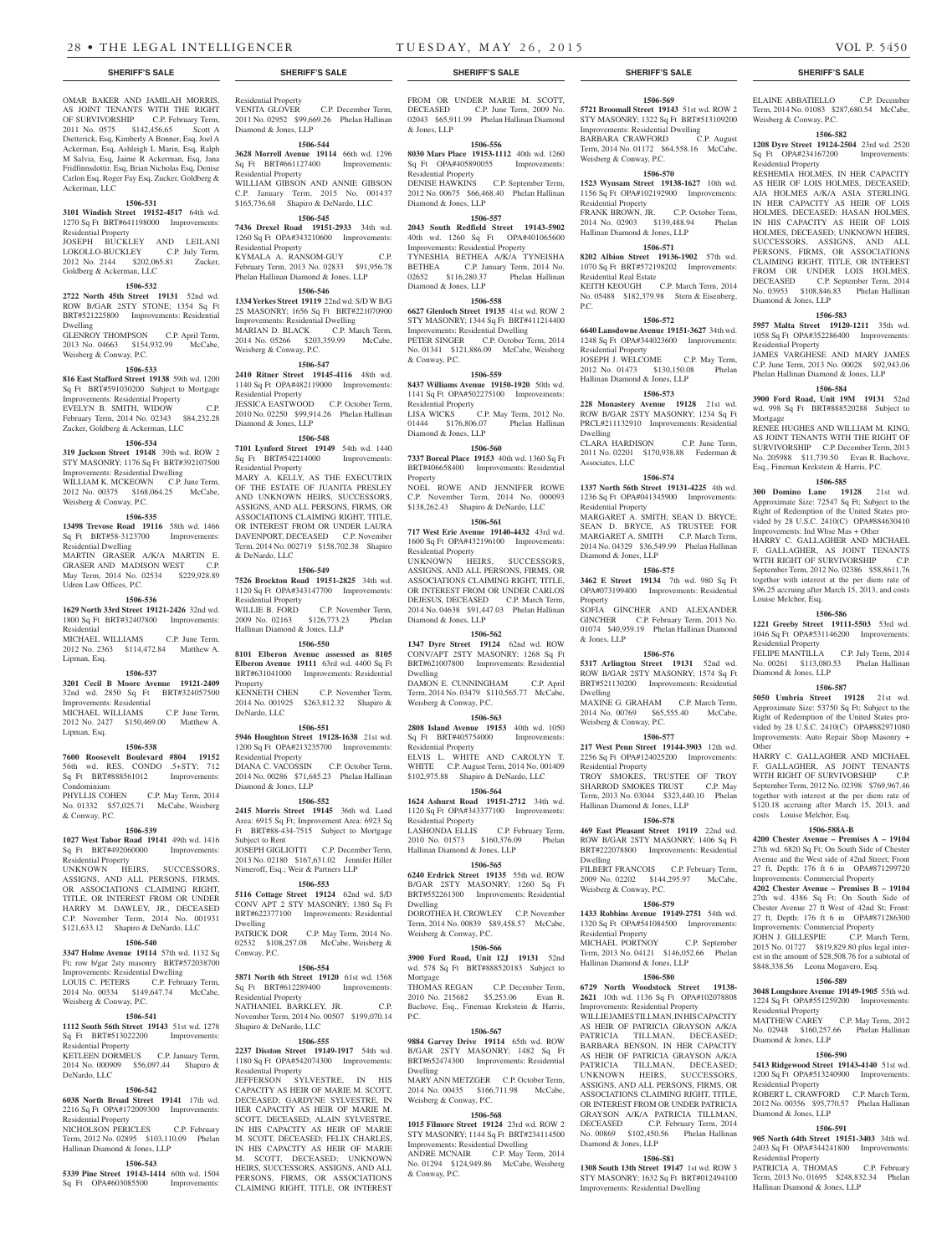### **1506-592**

**5904 Weymouth Street 19120** 35th wd. ROW B/GAR 2STY MASONRY: 1266 Sq Ft BRT#352224400 Improvements: Residential Dwelling

SESNARINE RAMNARINE C.P. August<br>Term. 2007 No. 002795 \$121,273.40 Term, 2007 No. 002795 McCabe, Weisberg & Conway, P.C.

STY MASONRY; 1000 Sq Ft BRT#361129000 Improvements: Residential Dwelling ELAINE ROBINSON C.P. September Term, 2014 No. 02158 \$39,627.48 McCabe,

**1506-594 957 Pratt Street 19124** 35th wd. ROW B/OFF-STR 2STY MASONRY; 1320 Sq Ft BRT#351120600 Improvements: Residential

ROGER JEAN-PAUL C.P. September Term, 2014 No. 01818 \$87,825.13 McCabe,

**1506-595 4625 Fernhill Road 19144** 13th wd. 1032 Sq Ft OPA#133127500 Improvements:

2008 No. 04136 \$95,618.12 Phelan Hallinan

**1506-596 514 West Porter Street (a/k/a Porter Street) 19148** 39th wd. 1440 Sq Ft BRT#392219400 Improvements: Residential Property MICHAEL G. HOFFMAN, JR., AS SOLE OWNER C.P. March Term, 2014 No. 04986 \$127,050.67 Scott A. Dietterick, Esq.; Kimberly A. Bonner, Esq.; Joel A. Ackerman, Esq.; Ashleigh L. Marin, Esq.; Jaime R. Ackerman, Esq.; Jana Fridfinnsdottir, Esq.; Brian Nicholas, Esq.; Denise Carlon, Esq.; Roger Fay, Esq.; Zucker, Goldberg &

**1506-597 1228 Greeby Street 19111** 53rd wd. 1040 Sq Ft BRT#531138800 Improvements:

WILLIAM R. JACKSON, JR. C.P. July Term, 2014 No. 02042 \$101,010.74 KML

**1506-598 7964 Thouron Avenue 19150-2521** 50th wd. 1224 Sq Ft OPA#502149500 Improvements:

JENNIFER J. MILLS C.P. January Term, 2012 No. 02057 \$86,333.94 Phelan Hallinan

**1506-599 7403 Belden Street 19111** 56th wd. 1224 Sq Ft; on Southeasterly side of Belden Street and Northeasterly side of Bleigh Avenue; Depth: 90 ft OPA#561177300 Improvements: Single

SHAWN CONNELLY WEST C.P. March Term, 2014 No. 03421 \$183,649.30 Stephen

**1506-600 1219 Ellsworth Street 19147** 2nd wd. 1800 Sq Ft BRT#021189800 Improvements:

DOROTHY JOHNSON C.P. January Term, 2015 No. 03160 \$242,307.52 Udren Law

**1506-601 7425 Drexel Road 19151** 34th wd. ROW B/GAR 2STY MASONRY; 1260 Sq Ft BRT#343211700 Improvements: Residential

LAKIESHA UNDERDUE C.P. July Term, 2009 No. 03315 \$109,482.53 McCabe,

**1506-602 1422-26 Callowhill Street 19130** 8th wd. 30,300 Sq Ft BRT#884549200 Improvements:

KOPACZ IRREVOCABLE FAMILY TRUST AND UNKNOWN HEIRS, DEVISEES, SUCCESSORS, PERSONAL REPRESENTATIVES, ASSIGNS OF, AND ALL PERSONS, FIRMS, OR ASSOCIATIONS CLAIMING RIGHT, TITLE, OR INTEREST FROM OR UNDER HENRY A. KOPACZ TITLE TO SAID PREMISES IS VESTED IN KOPACZ IRREVOCABLE FAMILY TRUST, IN FEE, BY VIRTUE OF A DEED FROM HENRY A. KOPACZ AND MARY J. KOPACZ, H/W BY DEED DATED OCTOBER 24, 2006 AND RECORDED IN PHILADELPHIA COUNTY ON MARCH 21, 2007 IN DOCUMENT ID 51653071. BEING THE SAME PREMISES WHICH WAS PREVIOUSLY VESTED IN HENRY A. KOPACZ AND MARY J KOPACZ, H/W, BY VIRTUE OF A DEED FROM HENRY A. KOPACZ BY DEED DATED NOVEMBER 25, 2005 AND RECORDED IN PHILADELPHIA COUNTY ON FEBRUARY 4, 2006 IN DOCUMENT ID 51372831.

C.P. February Term,

#### **1506-593 1812 Earp Street 19146** 36th wd. ROW 2

Weisberg & Conway, P.C.

Weisberg & Conway, P.C.

Residential Property<br>LESTER BUSSEY

Ackerman, LLC

Residential Property

Residential Property

Diamond & Jones, LLP

Family Residence

M. Hladik, Esq.

Residential Dwelling

Weisberg & Conway, P.C.

Commercial Property

Offices, P.C.

Dwelling

Law Group, P.C.

Diamond & Jones, LLP

Dwelling

# **1506-603**

**1341 Disston Street 19111-4501** 53rd wd. (formerly the 35th wd.) 1350 Sq Ft OPA#532210500 Improvements: Residential Property KRISTEN G. RICHARDSON AND STEPHEN

BEING THE SAME PREMISES WHICH WAS PREVIOUSLY VESTED IN HENRY A. KOPACZ BY VIRTUE OF A DEED FROM PHILADELPHIA AUTHORITY FOR INDUSTRIAL DEVELOPMENT BY DEED DATED MARCH 28, 1996 AND RECORDED AUGUST 27, 1996 IN PHILADELPHIA COUNTY IN DEED BOOK VCS 74 PAGE 193. C.P. May Term, 2012 No. 001837 \$2,316,254.29 William P. Rubley, Esq.

F. MOLESKI C.P. August Term, 2013 No. 01628 \$177,670.26 Phelan Hallinan Diamond & Jones, LLP

# **1506-604**

**1947 East Cambria St 19134** 25th wd. 1200 Sq Ft BRT#25-2-101500 Improvements: Residential Dwelling CARMELLA I. WHITE C.P. January Term, 2015 No. 01392 \$39,763.54 Udren Law Offices, P.C.

# **1506-605**

**1017 Mercy Street 19148** 39th wd. ROW 2 STY MASONRY; 666 Sq Ft BRT#394019300 Improvements: Residential Dwelling BRANDY LEE SOUTH, EXECUTRIX OF THE ESTATE OF LESLIE E. SOUTH, DECEASED MORTGAGOR AND REAL OWNER C.P. December Term, 2014 No. 00599 \$79,879.74 McCabe, Weisberg & Conway, P.C.

#### **1506-606**

**3027 West Colona Street 19132** 28th wd. ROW 2 STY MASONRY; 1276 Sq Ft BRT#282285500 Improvements: Residential Dwelling

BEATRICE BARKER; UNKNOWN SURVIVING HEIRS OF BEATRICE BARKER, DECEASED MORTGAGOR AND REAL OWNER; RAEFORD SIMMONS, KNOWN SURVIVING HEIR OF BEATRICE BARKER, DECEASED MORTGAGOR AND REAL OWNER; CHRISTINE D. BARKER, KNOWN SURVIVING HEIR OF BEATRICE BARKER, DECEASED MORTGAGOR AND REAL OWNER C.P. May Term, 2014 No. 01283 \$45,998.31 McCabe, Weisberg & Conway, P.C.

#### **1506-607**

**7169 North Uber Street 19138-2115** 10th wd. 1194 Sq Ft OPA#101147800 Improvements: Residential Property UNKNOWN HEIRS, SUCCESSORS,

ASSIGNS, AND ALL PERSONS, FIRMS, OR ASSOCIATIONS CLAIMING RIGHT, TITLE, OR INTEREST FROM OR UNDER FEL GILCHRIST, DECEASED C.P. November Term, 2014 No. 01758 \$137,813.86 Phelan Hallinan Diamond & Jones, LLP

#### **1506-608**

**940 North Bambrey Street 19130** 29th wd. 864 Sq Ft BRT#29-1-346700 Improvements: Residential Dwelling JASON M. JORDAN C.P. June Term,

2014 No. 04498 \$64,790.37 Udren Law Offices, P.C. **1506-609**

**1818 East Madison Street 19134-2528**  45th wd. 809 Sq Ft OPA#452009000 Improvements: Residential Property ANGEL ROLDAN AND ALEXIS ACEVEDO C.P. June Term, 2014 No. 01265 \$73,774.85 Phelan Hallinan Diamond & Jones, LLP

#### **1506-610**

**1612 Chesapeake Place 19122** 20th wd. ROW B/GAR 2STY MASONRY; 1600 Sq Ft BRT#202192700 Improvements: Residential Dwelling

MACY C. KEE, ADMINISTRATRIX OF THE ESTATE OF MACY J. KEE, DECEASED MORTGAGOR AND REAL OWNER C.P. March Term, 2014 No. 00749 \$106,382.57 McCabe, Weisberg & Conway, P.C.

#### **1506-611**

**27 West Upsal Street 19119** 22nd wd. 2775 Sq Ft; on Northwesterly side of Upsal Street 423 ft. 1-1/2 in. Northeastwardly from the Northerly corner of Emlen Street; Front: Irregular, Depth: Irregular OPA#223019800 Improvements: Single Family Residence

NATHANIEL MUHAMMAD C.P. April Term, 2014 No. 00708 \$130,865.23 Stephen M. Hladik, Esq.

#### **1506-612**

**2101-2119 Market Street, Unit 2506 19103**  8th wd. RES. CONDO .5+STY MAS + OTHER; 1634 Sq Ft BRT#888094430 Improvements: Residential Dwelling

JACOB M. YAEGER AND UNITED STATES OF AMERICA, C/O UNITED STATES ATTORNEY FOR THE EASTERN DISTRICT OF PENNSYLVANIA C.P. June Term, 2014

No. 01190 \$299,879.05 McCabe, Weisberg & Conway, P.C.

#### **1506-613 365 Fanshawe St 19111-4605** 35th wd. 1456

Sq Ft BRT#35-3-116400 Improvements: Residential Dwelling<br>NAKEA HURDLE C.P. August Term,

2011 No. 04293 \$164,258.47 Udren Law Offices, P.C. **1506-614**

**1979 West Sparks Street 19141** 17th wd. ROW W/DET GAR 2STY MASONRY; 1180 Sq Ft BRT#171283000 Improvements: Residential Dwelling

WARDELL IRICK, KNOWN SURVIVING HEIR OF VACCINE IRICK, DECEASED MORTGAGOR AND REAL OWNER; ALL UNKNOWN SURVIVING HEIRS OF VACCINE IRICK, DECEASED MORTGAGOR AND REAL OWNER; VACCINE IRICK, KNOWN SURVIVING HEIR OF VACCINE IRICK, DECEAESD MORTGAGOR AND REAL OWNER; MACEO IRICK, JR., KNOWN SURVIVING HEIR OF VACCINE IRICK, DECEASED MORTGAGOR AND REAL OWNER C.P. May Term, 2014 No. 00567 \$68,471.58 McCabe, Weisberg & Conway, P.C.

# **1506-615**

**15102 Milford Street 19116-1521** 58th wd. 1091 Sq Ft; on Northwesterly side of Milford Street at the distance of 27 ft 11-3/4 in. North from the East side of Milford Street; Front: 28 ft. 6-1/2 in., Depth: 120 ft. OPA#583185200 Improvements: Single Family Residence WENDY FOUGY C.P. January Term, 2014 No. 00093 \$138,892.78 Stephen M. Hladik, Esq.

## **1506-616**

**1421 West Chew Street 19141** 17th wd. ROW B/GAR 2STY MASONRY; 1380 Sq Ft BRT#171099300 Subject to Mortgage Improvements: Residential Dwelling CATHERINE WADE AND LEROY WADE C.P. May Term, 2014 No. 01904 \$118,921.84 McCabe, Weisberg & Conway, P.C.

# **1506-617**

**400-14 West Hortter Street, Apartment 105 19119-3645** 22nd wd. 900 Sq Ft; Together with all right, title and interest to a % undivided interest of, in and to the Common Elements, as more particularly set forth in the Declaration. OPA#888220206 Improvements: Residential Property

PAULA L. PIERRE, IN HER CAPACITY AS HEIR OF MARY E. BAILEY, DECEASED; LOUIS J. PIERRE, JR., IN HIS CAPACITY AS HEIR OF MARY E. BAILEY, DECEASED; CRYSTAL JONES, IN HER CAPACITY AS HEIR OF MARY E. BAILEY, DECEASED; UNKNOWN HEIRS, SUCCESSORS, ASSIGNS, AND ALL PERSONS, FIRMS, OR ASSOCIATIONS CLAIMING RIGHT, TITLE, OR INTEREST FROM OR UNDER MARY E. BAILEY, DECEASED C.P. June Term, 2014 No. 00524 \$100,726.01 Phelan Hallinan Diamond & Jones, LLP

#### **1506-618**

**1972 Sterling Street 19138-2228** 10th wd. 1374 Sq Ft OPA#101395600 Improvements: Residential Property NAIMAH DEVINE C.P. September Term,

2014 No. 03078 \$97,646.11 Phelan Hallinan Diamond & Jones, LLP

# **1506-619**

**4922 North Fairhill Street 19120** 49th wd. 2555 Sq Ft; Premises "A" on the West side of Fairhill Street a distance of 280 feet Southward from the South side of Ruscomb Street; Front: 20 ft., Depth: 100 ft.; Premises "B" 49th Ward on the West side of Fairhill Street a distance of 300 feet Southward from the South side of Ruscomb Street; Front: 20 ft., Depth: 100 ft. OPA#491175800 Improvements: Single Family Residence PHUONG LAN NGUYEN A/K/A PHUONG-

LAN NGUYEN C.P. April Term, 2014 No. 02222 \$135,527.95 Stephen M. Hladik, Esq.

# **1506-620**

**5312 West Thompson Street 19131** 44th wd. ROW 2 STY MASONRY; 1317 Sq Ft BRT#442123400 Improvements: Residential Dwelling

ZACHARY B. BARBER AND HAZEL BARBER C.P. September Term, 2014 No. 01812 \$108,575.50 McCabe, Weisberg & Conway, P.C.

# **1506-621**

**5248 Baynton Street 19144** 12th wd. S/D W B/G 2S STONE; 1438 Sq Ft BRT#121177300 Improvements: Residential Dwelling ALFRED CARR, KNOWN SURVIVING HEIR OF GAYNELL M. CARR, DECEASED MORTGAGOR AND REAL OWNER; LOUISE HILL, KNOWN SURVIVING HEIR OF GAYNELL M. CARR, DECEASED MORTGAGOR AND REAL OWNER; ALL UNKNOWN SURVIVING HEIRS OF GAYNELL M. CARR, DECEASED MORTGAGOR AND REAL OWNER C.P. April Term, 2012 No. 03832 \$152,252.08 McCabe, Wei sberg & Conway, P.C.

# **1506-622**

**6548 Marsden Street 19135** 41st wd. DET 2 STY MASONRY; 1120 Sq Ft BRT#411258504 Improvements: Residential Dwelling ROBYN M. MONTGOMERY AND MICHAEL T. MONTGOMERY C.P. September Term, 2014 No. 002950 \$101,593.31 McCabe, Weisberg & Conway, P.C.

#### **1506-623**

**4423 North 18th Street 19140** 13th wd. ROW 2 STY MASONRY;1254 Sq Ft BRT#132168200 Improvements: Residential Dwelling ROBERT ELLERBE, KNOWN SURVIVING HEIR OF MILDRED BARNETT, DECEASED MORTGAGOR AND REAL OWNER; UNKNOWN SURVIVING HEIRS OF MILDRED BARNETT, DECEASED MORTGAGOR AND REAL OWNER C.P. November Term, 2013 No. 00898 \$48,233.98 McCabe, Weisberg & Conway, P.C.

# **1506-624**

**6926 Theodore Street 19142** 40th wd. 1138 Sq Ft BRT#40-6-2465-00 Improvements: Residential Dwelling<br>ZAKIYAH H. BEY C.P. November Term, 2014 No. 02856 \$53,080.25 Martha E. Von

Rosenstiel, Esq.; Heather Riloff, Esq.; Jeniece D. Davis, Esq. **1506-625**

**212-24 South 24th Street, Unit 218 19013**  8th wd. 1778 Sq Ft; Res. Condo, 4 sty masonry BRT#888085577 Subject to Mortgage Improvements: Residential Condominium JOHN C. LANING C.P. March Term, 2015 No. 00951 \$8,809.25 plus \$1.45 per day after 06/30/2010 Laurence A. Mester, Mester & Schwartz, P.C.

**1506-626 818 Watkins Street 19148** 1st wd. ROW 2STY MASONRY; 1092 Sq Ft BRT#012334700 Improvements: Residential Dwelling ANNA PILIERO, REAL OWNER MORTGAGOR; JAMES PILIERO, III, KNOWN SURVIVING HEIR OF JAMES PILIERO, DECEASED MORTGAGOR AND REAL OWNER; UNKNOWN SURVIVING HEIR OF JAMES PILIERO, DECEASED MORTGAGOR AND REAL OWNER C.P. August Term, 2011 No. 01731 \$46,294.95 McCabe, Weisberg & Conway, P.C.

#### **1506-627**

**964 Wagner Avenue 19141-2941** 49th wd. 1278 Sq Ft; on Southeast side of Wagner Avenue 475 feet Southwestward from the Southerly side of Tabor Road; Front: Irregular, Depth: Irregular<br>
OPA#492010200 Improvements: Single Improvements: Single Family Residence CAROLYN L. BUIE C.P. December Term,

2014 No. 00585 \$129,331.95 Stephen M. Hladik, Esq.

# **1506-628**

**7824 Bayard Street 19150** 50th wd. 1472 Sq Ft; Single Family Home BRT#501198000; PRCL#143N21-0196 Improvements: Residential Dwelling ARNETHA HARGROVE C.P. March Term, 2014 No. 003050 \$130,759.81 Federman &

Associates, LLC **1506-629**

**8041 Buist Street 19153-1105** 40th wd. 1360 Sq Ft; on Northwesterly side of Buist Avenue at the distance of 461.060 feet from the Southwesterly side of 80th Street; Front: 19.951 ft, Depth: 90 ft. OPA#405755945 Subject to Mortgage Improvements: Single Family Residence

BAFEMO KAMAGATE AND DJENEBA KARAMUKO C.P. January Term, 2015 No. 003410 \$169,297.65 Stephen M. Hladik, Esq.

# **1506-630**

**12710 Medford Road 19154** 66th wd. ROW B/GAR 2STY MASONRY; 1360 Sq Ft BRT#663245500 Improvements: Residential Dwelling JOSEPH P. SZYDLOWSKI, JR. AND

MICHELLE C. SZYDLOWSKI October Term, 2014 No. 02184 \$176,451.86 McCabe, Weisberg & Conway, P.C.

# **1506-631**

**2321 West Cumberland Street 19132** 16th wd. ROW 2 STY MASONRY; 1440 Sq<br>Ft OPA#162293400 Improvements: A Ft OPA#162293400 Residential Dwelling DAMIAN BAGLEY C.P. August Term, 2014 No. 02010 \$80,228.16 Federman &

# **1506-632**

Associates, LLC

**2513 South Philip Street 19148** 39th wd. ROW 2 STY MASONRY; 966 Sq Ft BRT#391298900

#### **SHERIFF'S SALE SHERIFF'S SALE SHERIFF'S SALE SHERIFF'S SALE SHERIFF'S SALE**

Improvements: Residential Dwelling MICHAEL LINCOLN AND BRIDGET GALLAGHER C.P. November Term, 2014 No. 00008 \$131,262.81 McCabe, Weisberg & Conway, P.C.

#### **1506-633**

**246 East Walnut Park Drive 19120** 61st wd. ROW B/GAR 2STY MASONRY; 1296 Sq Ft BRT#61-1-359300 Improvements: Residential Dwelling C.P. July Term, 2014 No. 002486 \$182,433.09 Federman & Associates, LLC

# **1506-634**

**1535 West Loudon Street 19141** 13th wd. 1220 Sq Ft BRT#132409100 Improvements: Residential Dwelling

ESTATE OF HELEN E. HART, DECEASED AND ALL KNOWN AND UNKNOWN HEIRS, SUCCESSORS, ASSIGNS, REPERESENTATIVES, DEVISEES AND ALL PERSONS, FIRMS, OR ASSOCIATIONS CLAIMING RIGHT, TITLE, OR INTEREST FROM OR UNDER HELEN E. HART, DECEASED C.P. August Term, 2013 No. 02577 \$55,744.67 Martha E. Von Rosenstiel, Esq.; Heather Riloff, Esq.; Jeniece D. Davis, Esq.

#### **1506-635**

**6307 Buist Avenue 19142** 40th wd. ROW 2 STY MASONRY; 953 Sq Ft BRT#402258000 Improvements: Residential Dwelling

DOLORES GULLA A/K/A DOLORES E. GULLA C.P. May Term, 2014 No. 00334 \$29,077.54 McCabe, Weisberg & Conway, P.C.

#### **1506-636**

**548 South 54th Street 19143** 46th wd. 1128 Sq Ft BRT#463162200 Improvements: Residential Dwelling JEANETTE GODWIN A/K/A JEANETTE STOKES GODWIN C.P. November Term, 2012 No. 03065 \$85,158.00 Martha E. Von Rosenstiel, Esq.; Heather Riloff, Esq.; Jeniece D. Davis, Esq.

# **1506-637**

**2513 South Edgewood Street 19142** 40th wd. Land Area: 1380 Sq Ft BRT#402034400 Improvements: Residential Dwelling

VINCENT A. GRIMES, JR. AND MAUREEN T. GRIMES C.P. November Term, 2014 No. 01029 \$44,581.83 Martha E. Von Rosenstiel, Esq.; Heather Riloff, Esq.; Jeniece D. Davis, Esq.

## **1506-638**

**961 Marcella Street 19124** 35th wd. ROW CON/APT 2STY MASONRY; 1020 Sq Ft BRT#351129900 Improvements: Residential Dwelling MIGUEL GONZALEZ A/K/A MIGUEL A.

GONZALEZ C.P. July Term, 2014 No. 01893 \$102,053.47 McCabe, Weisberg &

**1506-639 130 North Edgewood Street 19139-2323**  34th wd. 1088 Sq Ft OPA#341104700 Improvements: Residential Property GENNADIY GERSHANOVICH A/K/A GENNADY GERSHANOVICH; NATALYA GERSHANOVICH C.P. January Term, 2012 No. 01889 \$79,622.25 Phelan Hallinan

**1506-640 6438 Woodcrest Avenue 19151-2407** 34th wd. 1408 Sq Ft OPA#344110800 Improvements:

DWAN W. NILES AND OREALL C. NILES C.P. April Term, 2013 No. 05098 \$198,078.93 Phelan Hallinan Diamond & Jones, LLP **1506-641 6535 Grays Avenue 19142** 40th wd. ROW 2 STY MASONRY; 992 Sq Ft BRT#406186100 Improvements: Residential Dwelling VU NGUYEN AND THU HA BUI CP. July Term, 2014 No. 02353 \$147,554.60

McCabe, Weisberg & Conway, P.C. **1506-643 8944 Dewees Street 19152** 57th wd. S/D W B/G 2S MAS. +OTHER; 1332 Sq Ft BRT#571257100 Improvements: Residential

ROSEMARY SUPPI, EXECUTRIX OF THE ESTATE OF EDWARD J. WHITE, DECEASED MORTGAGOR AND REAL OWNER C.P. February Term, 2014 No. 03201 \$203,650.77 McCabe, Weisberg & Conway, P.C. **1506-644 1168 East Hortter Street 19150-3105** 50th wd. 1100 Sq Ft OPA#502340900 Improvements:

RAYMOND C. HEIM A/K/A RAYMOND<br>HEIM C.P. September Term. 2014 No. C.P. September Term, 2014 No.<br>\$114.580.10 Phelan Hallinan 04660 \$114,580.10 Phelan Hallinan

**1506-645 5719 Baltimore Avenue 19143-2722** 46th wd.

Conway, P.C.

Diamond & Jones, LLP

Residential Property

Dwelling

Residential Property

Diamond & Jones, LLP